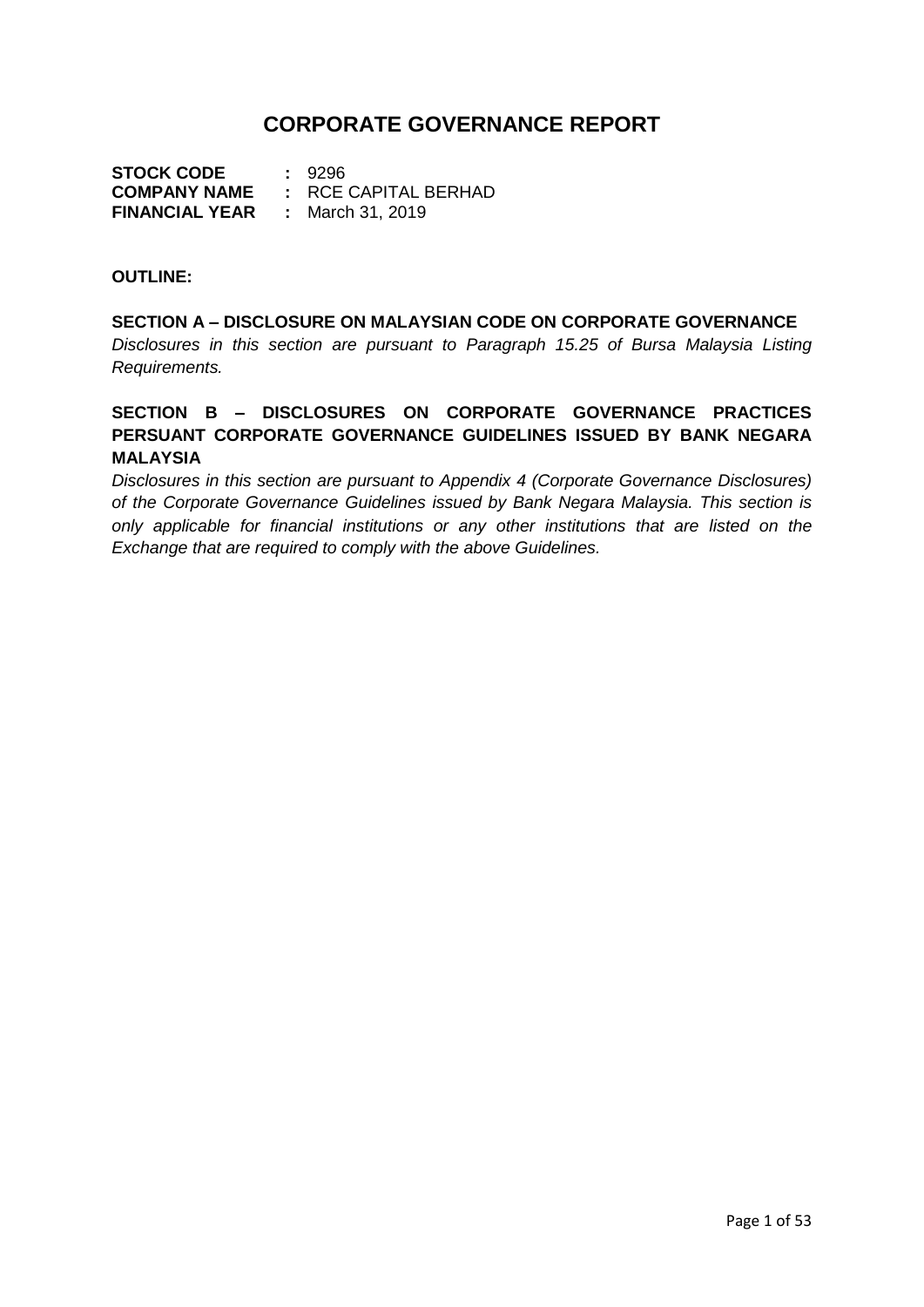## **SECTION A – DISCLOSURE ON MALAYSIAN CODE ON CORPORATE GOVERNANCE**

*Disclosures in this section are pursuant to Paragraph 15.25 of Bursa Malaysia Listing Requirements.*

### **Intended Outcome**

Every company is headed by a board, which assumes responsibility for the company's leadership and is collectively responsible for meeting the objectives and goals of the company.

#### **Practice 1.1**

The board should set the company's strategic aims, ensure that the necessary resources are in place for the company to meet its objectives and review management performance. The board should set the company's values and standards, and ensure that its obligations to its shareholders and other stakeholders are understood and met.

| <b>Application</b>                                      | Applied                                                                                                                                                                                                                                                                                                                                                                                                                                   |
|---------------------------------------------------------|-------------------------------------------------------------------------------------------------------------------------------------------------------------------------------------------------------------------------------------------------------------------------------------------------------------------------------------------------------------------------------------------------------------------------------------------|
| <b>Explanation on</b><br>application of<br>the practice | The Board of Directors of RCE Capital Berhad (the "Company") has overall<br>responsibility for promoting the sustainable growth and financial soundness<br>of the Company. The Directors, collectively and individually, are aware of<br>their responsibilities to shareholders and stakeholders for creating and<br>delivering sustainable value and long-term success through its leadership<br>and management of the Group's business. |
|                                                         | The Directors together as a team, set the values and standards of the<br>Company and ensure that the Group's business is properly managed to<br>safeguard the Group's assets and shareholders' investment.                                                                                                                                                                                                                                |
|                                                         | To assist the Board in carrying out its responsibilities and functions, it has<br>delegated certain responsibilities to the Board Committees namely, Audit<br>Committee, Nomination & Remuneration Committee ("N&R Committee"),<br>Employees' Share Scheme Committee and Sustainability Management<br>Committee to ensure that a good corporate governance framework is in<br>place within the Group.                                     |
|                                                         | The Board has clearly demarcated the day-to-day operational functions of<br>the Management and the overall responsibilities of the Board through the<br>Board Charter and other governance documents. The following paragraphs<br>describe the Board's role in discharging its key fiduciary duties, leadership<br>functions and responsibilities:                                                                                        |
|                                                         | (1)<br>The Board plays an active role in the development of the Company's<br>strategy, and monitoring of its performance and implementation. The<br>annual budget and strategy of the Group was presented to the Board<br>at its Meeting held in May 2018 where the Board deliberated in detail<br>and provided their feedback and guidance.                                                                                              |
|                                                         | In November 2018, the Board reviewed the year-to-date results of the<br>budget and strategy including financial performance of the Company.<br>Progress is monitored against the performance targets as approved by<br>the Board.                                                                                                                                                                                                         |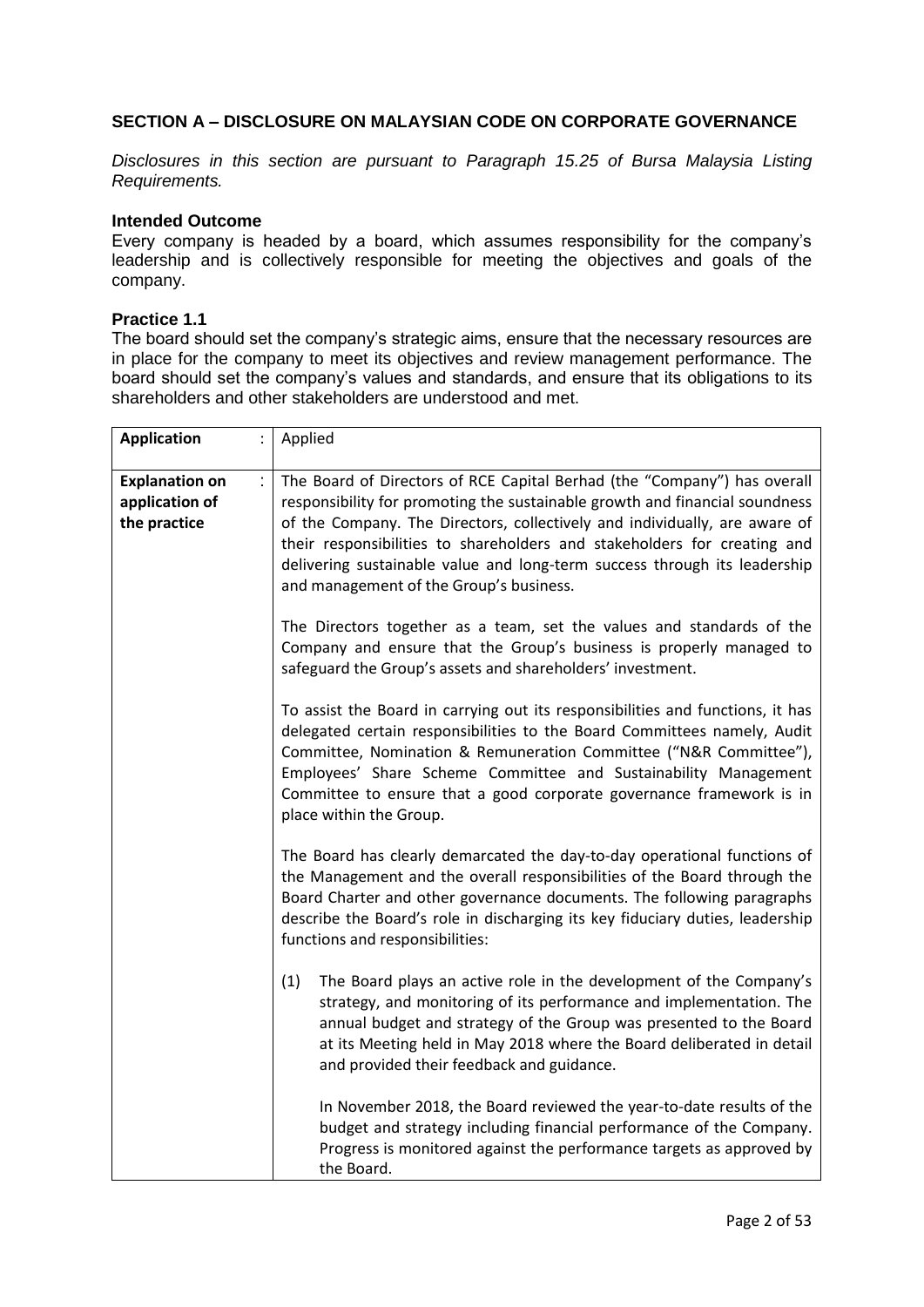|     | The Management, led by the Chief Executive Officer ("CEO") is<br>responsible for the day-to-day operations of the Group's business<br>activities. He is supported by a Management Committee team which<br>meets monthly to review and discuss on the Group's operational and<br>financial results. The Board exercised oversight through quarterly<br>review and deliberated on the Group's performance, Management's<br>proposal, as well as challenged the Management's views and<br>assumptions (where necessary) prior to the approval.                                                                                                                                                                                                       |
|-----|---------------------------------------------------------------------------------------------------------------------------------------------------------------------------------------------------------------------------------------------------------------------------------------------------------------------------------------------------------------------------------------------------------------------------------------------------------------------------------------------------------------------------------------------------------------------------------------------------------------------------------------------------------------------------------------------------------------------------------------------------|
| (2) | The Board continues to maintain and regularly review the adequacy of<br>the Group's system of internal control and risk management processes<br>to ensure, as far as possible, the protection of the Group's assets and<br>its shareholders' investments.                                                                                                                                                                                                                                                                                                                                                                                                                                                                                         |
|     | The Company's Risk Management Committee comprising members<br>with risk and business management knowledge and experience, is<br>entrusted to implement the risk management policies and strategies<br>formulated and approved by the Board. It monitors and manages the<br>principal risk exposures by ensuring that Management has taken the<br>necessary steps to mitigate such risks and recommends action where<br>necessary. The Risk Management Committee presented quarterly<br>reports to the Audit Committee which in turn will brief the Board on<br>its findings, if so required.                                                                                                                                                      |
|     | Key risks deliberated by the Risk Management Committee during the<br>financial year include, amongst others, credit risk management, Sales<br>Team conduct management, Malaysian Financial Reporting Standards<br>9 adoption, reporting solution and maintenance, information<br>technology security risks and financial risks including liquidity risks.                                                                                                                                                                                                                                                                                                                                                                                         |
| (3) | The Board through the N&R Committee is responsible to ensure that<br>there is an orderly succession planning within the Group. The Terms of<br>Reference of the N&R Committee outlines its responsibilities on<br>selection and assessment of Managing Director/Chief Executive/<br>Deputy Chief Executive/Executive Director.                                                                                                                                                                                                                                                                                                                                                                                                                    |
|     | On-going succession planning and training which are aligned to the<br>organisation's objectives are put in place to ensure orderly<br>management transition in the Group. The succession plan covers<br>identification of internal and/or external candidates for leadership and<br>management role so that the Board and Management team comprise<br>high calibre people with the necessary and desirable experience and<br>competencies that best meet the Group's needs. The criteria used to<br>assess potential successors are formulated based on the Company's<br>business strategies, corporate culture as well as diversity. Adequate<br>resources and time will be provided to the selected employees for<br>development and mentoring. |
|     |                                                                                                                                                                                                                                                                                                                                                                                                                                                                                                                                                                                                                                                                                                                                                   |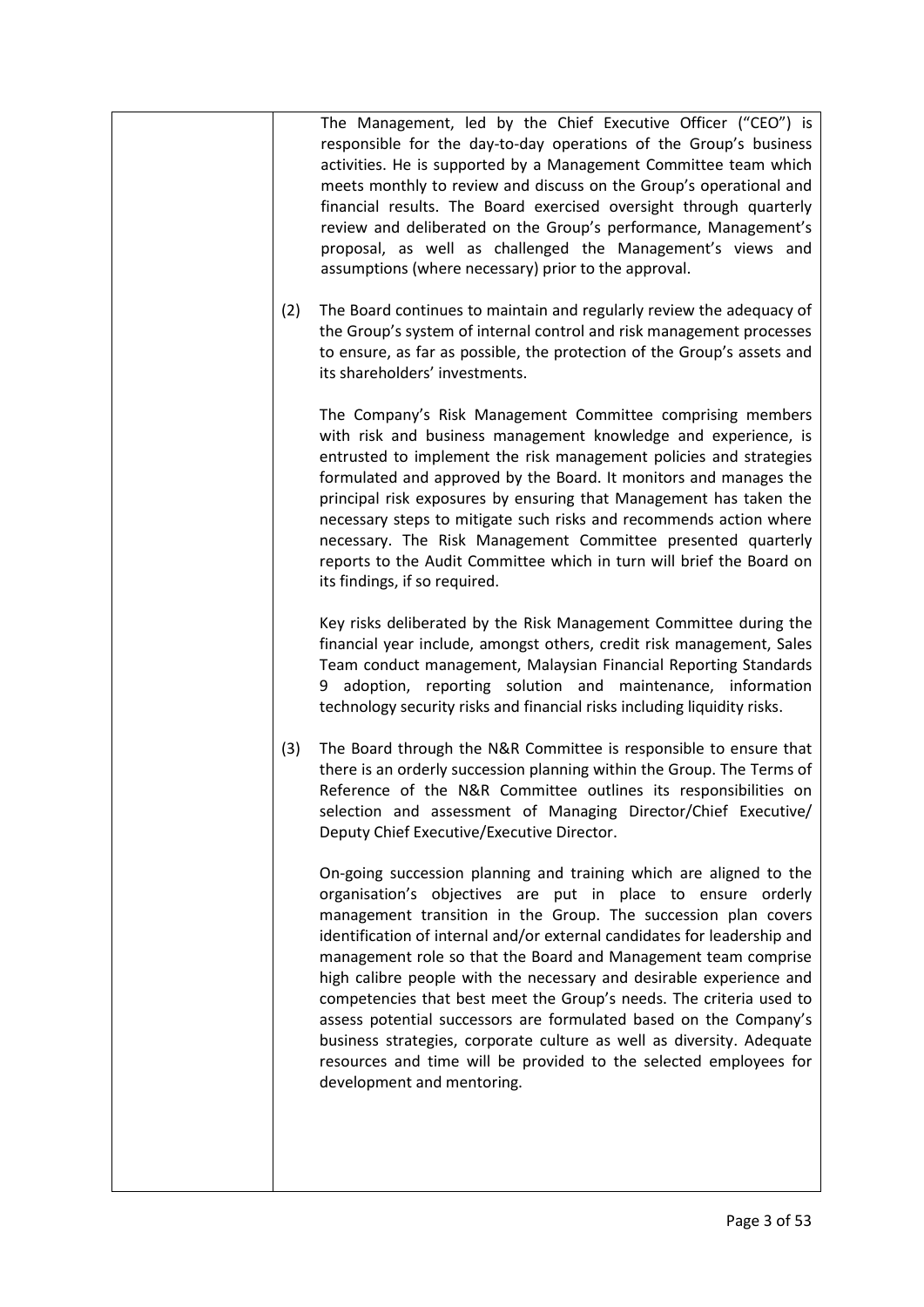| <b>Explanation for</b><br>departure |                                                                                                                                  |  |
|-------------------------------------|----------------------------------------------------------------------------------------------------------------------------------|--|
|                                     |                                                                                                                                  |  |
|                                     | Large companies are required to complete the columns below. Non-large companies are<br>encouraged to complete the columns below. |  |
| <b>Measure</b>                      |                                                                                                                                  |  |
| <b>Timeframe</b>                    |                                                                                                                                  |  |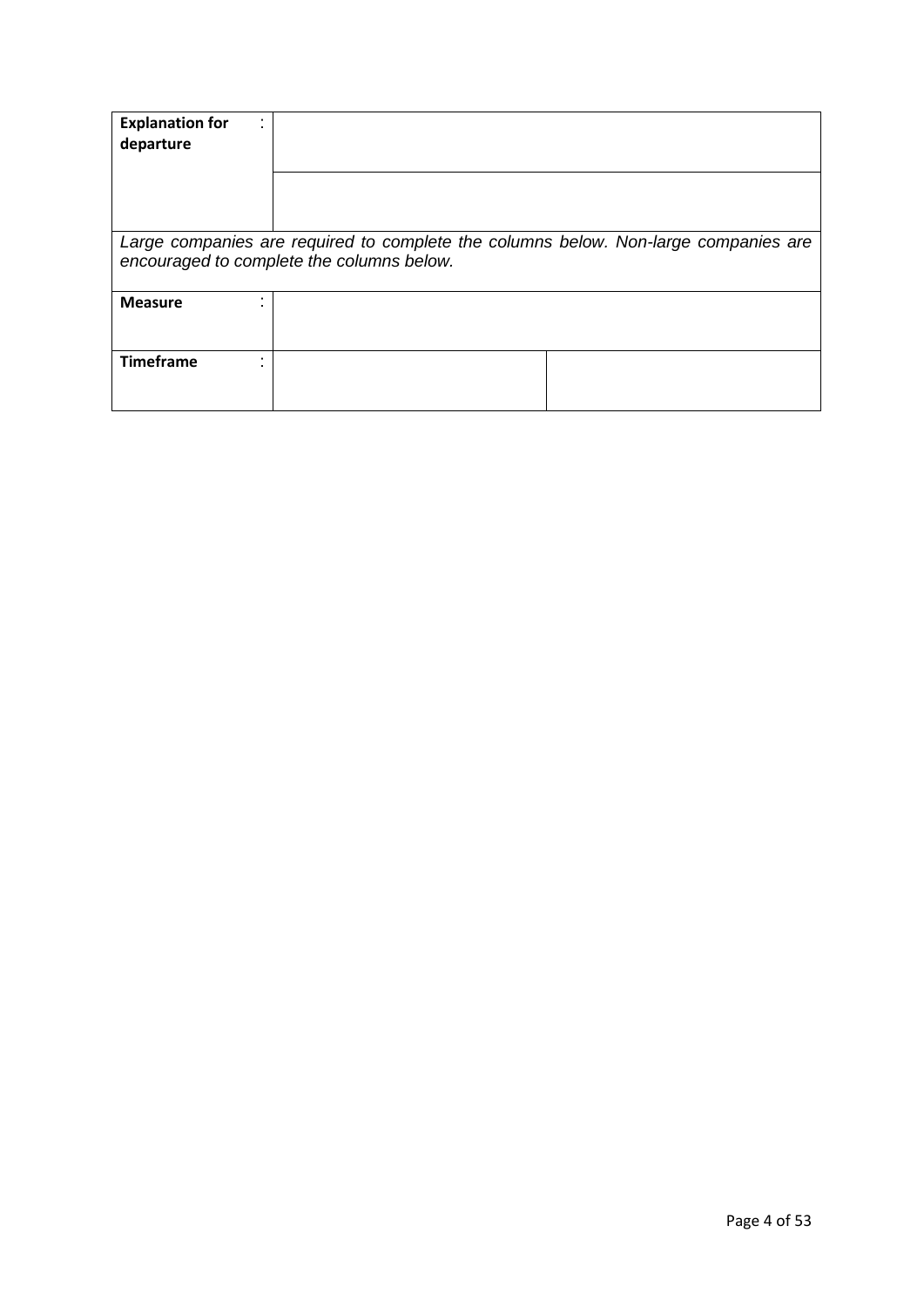Every company is headed by a board, which assumes responsibility for the company's leadership and is collectively responsible for meeting the objectives and goals of the company.

## **Practice 1.2**

A Chairman of the board who is responsible for instilling good corporate governance practices, leadership and effectiveness of the board is appointed.

| <b>Application</b>                                      | Applied                                                                                                                                                                                                                         |  |  |  |  |  |  |
|---------------------------------------------------------|---------------------------------------------------------------------------------------------------------------------------------------------------------------------------------------------------------------------------------|--|--|--|--|--|--|
| <b>Explanation on</b><br>application of<br>the practice | The Chairman of the Board is responsible for the leadership and governance<br>of the Board, ensuring its effectiveness, orderly conduct and working of the<br>Board.                                                            |  |  |  |  |  |  |
|                                                         | The responsibilities of the Chairman include, amongst others, the following:                                                                                                                                                    |  |  |  |  |  |  |
|                                                         | to lead the Board and ensure its effectiveness of all aspects of its role;<br>(a)                                                                                                                                               |  |  |  |  |  |  |
|                                                         | to lead the Board in establishing and monitoring good corporate<br>(b)<br>governance practices in the Company;                                                                                                                  |  |  |  |  |  |  |
|                                                         | to ensure the efficient organisation and conduct of the Board's<br>(c)<br>function and meetings and ensure that Board members receive<br>complete and accurate information in a timely manner to facilitate<br>decision-making; |  |  |  |  |  |  |
|                                                         | to facilitate the effective contribution of all Directors at Board<br>(d)<br>meetings. This includes encouraging active participation by all<br>Directors and allowing dissenting views to be freely expressed;                 |  |  |  |  |  |  |
|                                                         | to act as facilitator at Board meetings and to ensure that no Board<br>(e)<br>member, Managing Director/CEO or Management member dominates<br>discussion;                                                                       |  |  |  |  |  |  |
|                                                         | (f)<br>to promote constructive and respectful relations between Directors,<br>and between the Board and Management;                                                                                                             |  |  |  |  |  |  |
|                                                         | to provide guidance and mentoring to the Managing Director/CEO;<br>(g)                                                                                                                                                          |  |  |  |  |  |  |
|                                                         | to ensure the process of Board evaluation is conducted; and<br>(h)                                                                                                                                                              |  |  |  |  |  |  |
|                                                         | to ensure effective communication with shareholders and relevant<br>(i)<br>stakeholders and that their views are communicated to the Board as a<br>whole.                                                                       |  |  |  |  |  |  |
|                                                         | The roles and responsibilities of the Chairman have been clearly specified in<br>the Board Charter, which is available on the Company's website at<br>www.rce.com.my.                                                           |  |  |  |  |  |  |
|                                                         |                                                                                                                                                                                                                                 |  |  |  |  |  |  |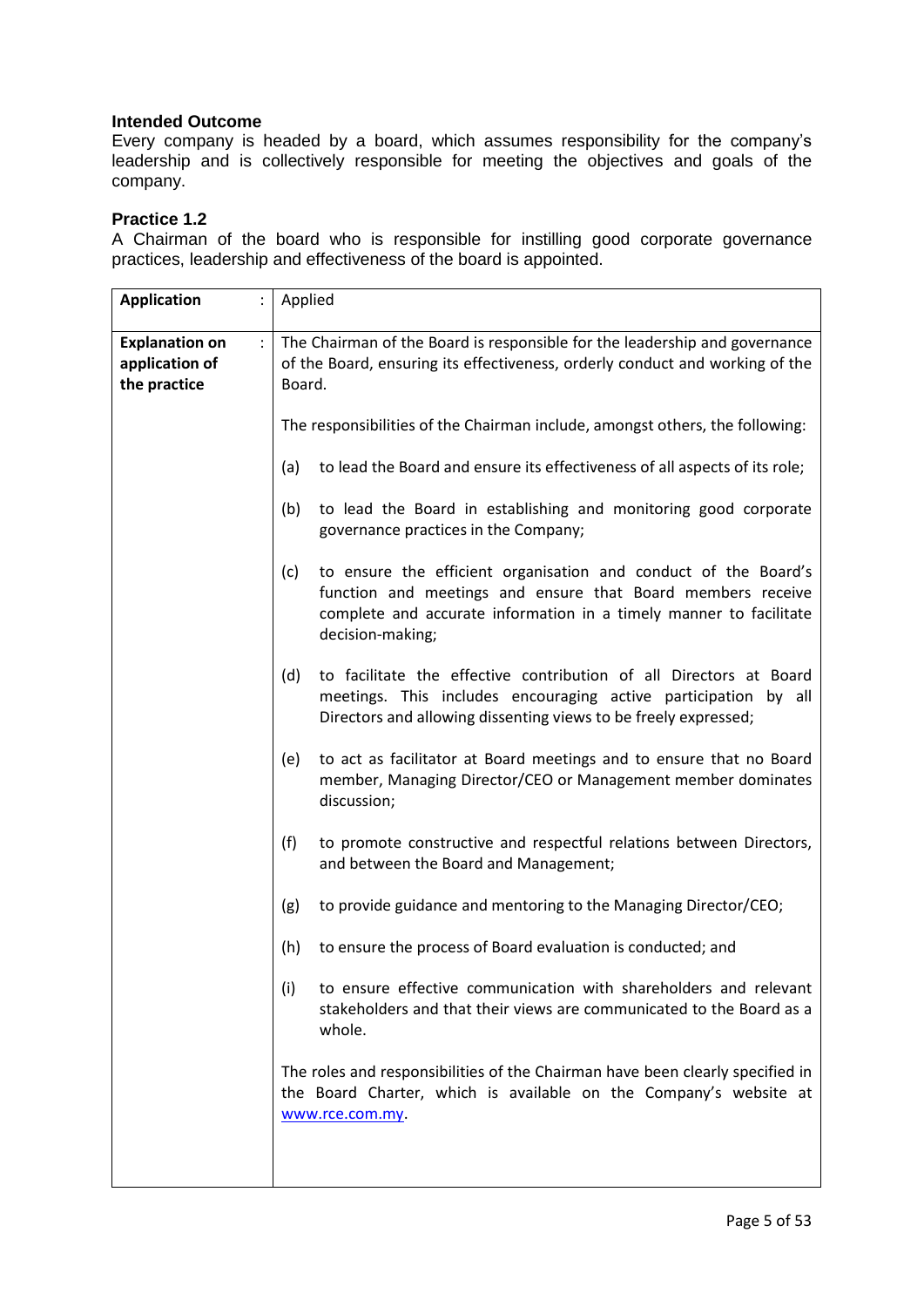| <b>Explanation for</b><br>departure                                                                                              | $\bullet$ |  |  |  |  |  |
|----------------------------------------------------------------------------------------------------------------------------------|-----------|--|--|--|--|--|
|                                                                                                                                  |           |  |  |  |  |  |
| Large companies are required to complete the columns below. Non-large companies are<br>encouraged to complete the columns below. |           |  |  |  |  |  |
| <b>Measure</b>                                                                                                                   |           |  |  |  |  |  |
| <b>Timeframe</b>                                                                                                                 |           |  |  |  |  |  |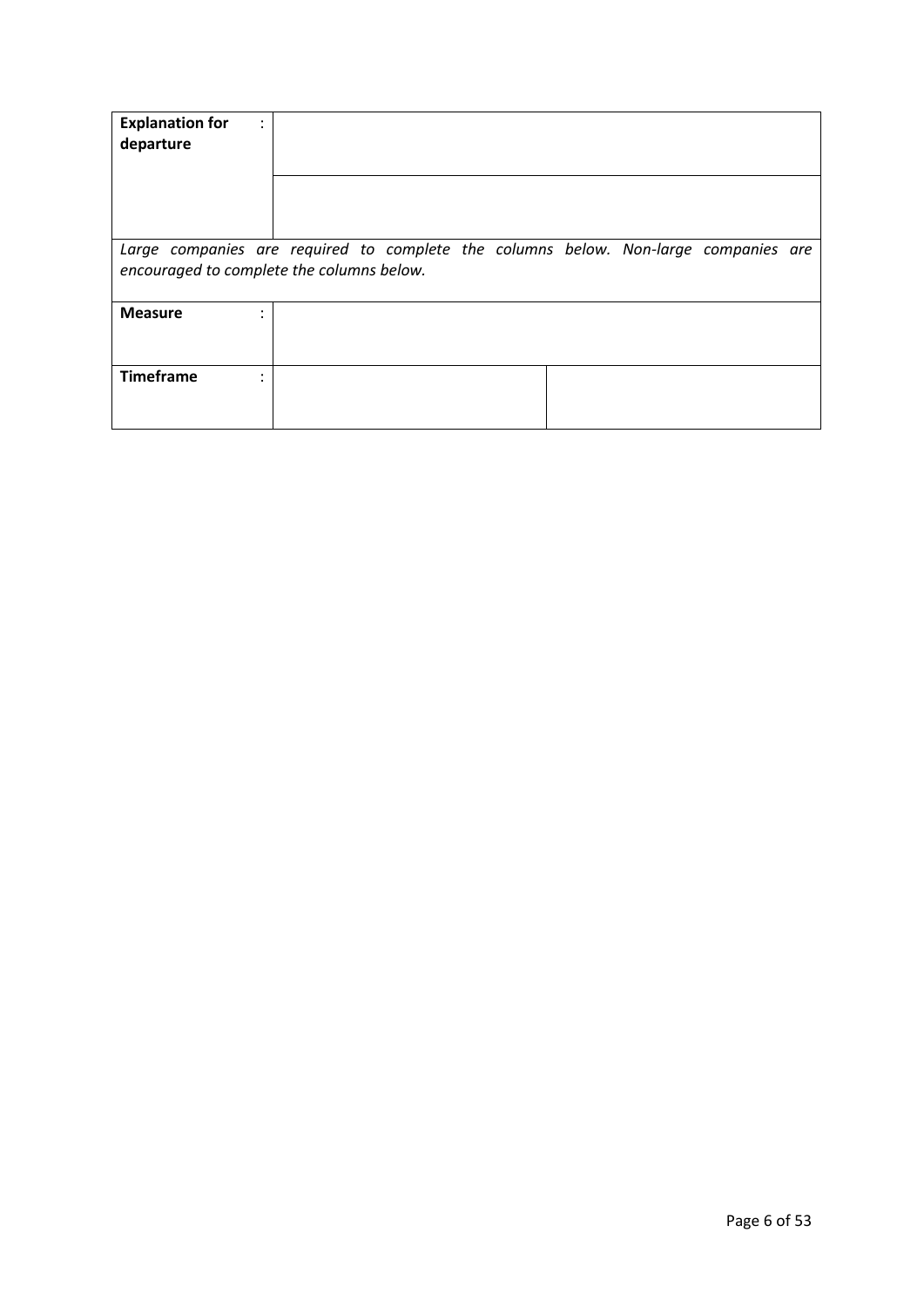Every company is headed by a board, which assumes responsibility for the company's leadership and is collectively responsible for meeting the objectives and goals of the company.

### **Practice 1.3**

The positions of Chairman and CEO are held by different individuals.

| <b>Application</b>                                                              | Applied                                                                                                                                                                                                                                                                                                                                                                                                                                                                                                                                                                                                                                                                                                                                                                                                                                                                      |
|---------------------------------------------------------------------------------|------------------------------------------------------------------------------------------------------------------------------------------------------------------------------------------------------------------------------------------------------------------------------------------------------------------------------------------------------------------------------------------------------------------------------------------------------------------------------------------------------------------------------------------------------------------------------------------------------------------------------------------------------------------------------------------------------------------------------------------------------------------------------------------------------------------------------------------------------------------------------|
|                                                                                 |                                                                                                                                                                                                                                                                                                                                                                                                                                                                                                                                                                                                                                                                                                                                                                                                                                                                              |
| <b>Explanation on</b><br>$\ddot{\phantom{0}}$<br>application of<br>the practice | The Board is chaired by Encik Shahman Azman who is a Non-Independent<br>Non-Executive Chairman whilst the Management of the Company lies with<br>the CEO, Mr. Loh Kam Chuin.<br>The roles of the Chairman and CEO are separated with clear distinction of<br>responsibility between them to ensure that there is a balance of power and<br>authority so that no one has unfettered powers of decision.<br>The Chairman is responsible for the leadership, effectiveness, conduct and<br>governance of the Board, while the CEO is overall responsible for the<br>day-to-day running and management of the Group's operations and<br>businesses and implementation of Board's policies and decisions. The CEO<br>leads the Management team in carrying out the Company's strategy and<br>meets the Management members regularly to discuss and resolve<br>operational issues. |
|                                                                                 | The roles of Chairman and CEO are clearly defined in the Company's Board<br>Charter.                                                                                                                                                                                                                                                                                                                                                                                                                                                                                                                                                                                                                                                                                                                                                                                         |
| <b>Explanation for</b><br>$\vdots$<br>departure                                 |                                                                                                                                                                                                                                                                                                                                                                                                                                                                                                                                                                                                                                                                                                                                                                                                                                                                              |
|                                                                                 |                                                                                                                                                                                                                                                                                                                                                                                                                                                                                                                                                                                                                                                                                                                                                                                                                                                                              |
|                                                                                 | Large companies are required to complete the columns below. Non-large companies are<br>encouraged to complete the columns below.                                                                                                                                                                                                                                                                                                                                                                                                                                                                                                                                                                                                                                                                                                                                             |
| <b>Measure</b>                                                                  |                                                                                                                                                                                                                                                                                                                                                                                                                                                                                                                                                                                                                                                                                                                                                                                                                                                                              |
| <b>Timeframe</b><br>$\ddot{\phantom{a}}$                                        |                                                                                                                                                                                                                                                                                                                                                                                                                                                                                                                                                                                                                                                                                                                                                                                                                                                                              |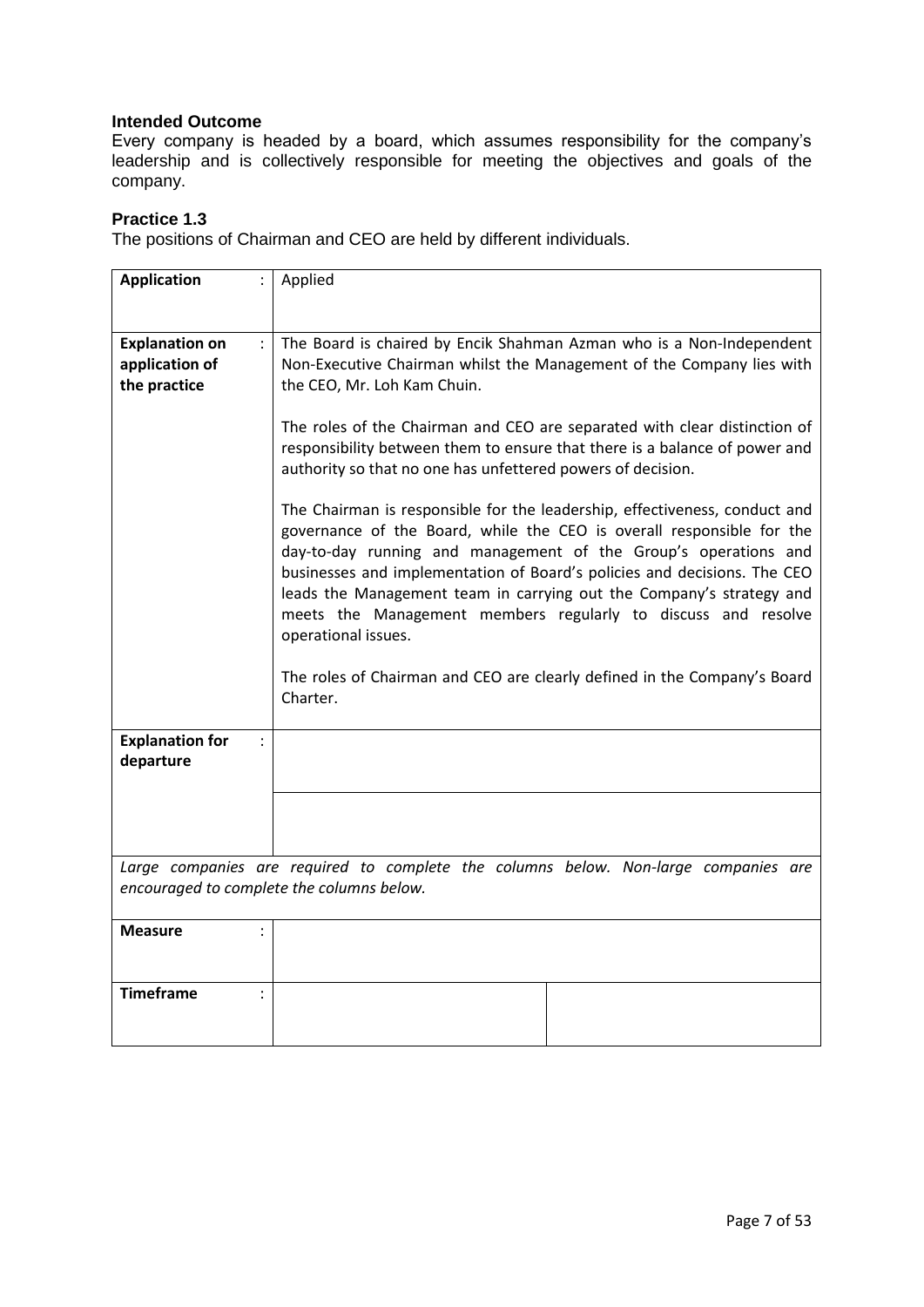Every company is headed by a board, which assumes responsibility for the company's leadership and is collectively responsible for meeting the objectives and goals of the company.

### **Practice 1.4**

The board is supported by a suitably qualified and competent Company Secretary to provide sound governance advice, ensure adherence to rules and procedures, and advocate adoption of corporate governance best practices.

| <b>Application</b>                                                              | Applied                                                                                                                                                                                                                                                                                                                                                                                                                                                                                                                         |  |  |  |  |  |  |
|---------------------------------------------------------------------------------|---------------------------------------------------------------------------------------------------------------------------------------------------------------------------------------------------------------------------------------------------------------------------------------------------------------------------------------------------------------------------------------------------------------------------------------------------------------------------------------------------------------------------------|--|--|--|--|--|--|
|                                                                                 |                                                                                                                                                                                                                                                                                                                                                                                                                                                                                                                                 |  |  |  |  |  |  |
| <b>Explanation on</b><br>$\ddot{\phantom{0}}$<br>application of<br>the practice | The Board is supported by suitably qualified Company Secretaries under<br>Section 235 of the Companies Act 2016 ("the Act") who are experienced,<br>competent and knowledgeable. They play an advisory role and are source of<br>information and advice to the Board and its Committees on issues relating<br>to corporate governance matters, compliance with laws, rules, procedures<br>and regulations affecting the Group. All Directors have unrestricted access<br>to the advice and services of the Company Secretaries. |  |  |  |  |  |  |
|                                                                                 | The Company Secretary attends all Board and Board Committees meetings<br>and ensures that Board procedures and policies are met. He is accountable<br>to the Board, through the Chairman, on all matters relating to proper<br>functioning of the Board and work closely with the Chairman to manage the<br>flow of information between the Board, its Committees and Management<br>across the Group.                                                                                                                           |  |  |  |  |  |  |
|                                                                                 | The Company Secretaries constantly keep themselves abreast of the<br>evolving capital market environment, regulatory changes and developments<br>in corporate governance through attendance at relevant conferences and<br>training programmes.                                                                                                                                                                                                                                                                                 |  |  |  |  |  |  |
|                                                                                 | Based on the findings from the Board Effectiveness Assessment, the Board is<br>satisfied with the performance and support by the Company Secretaries to<br>the Board in discharging its functions.                                                                                                                                                                                                                                                                                                                              |  |  |  |  |  |  |
|                                                                                 | Further details on the role of the Company Secretaries are set out in the<br>Company's Board Charter.                                                                                                                                                                                                                                                                                                                                                                                                                           |  |  |  |  |  |  |
| <b>Explanation for</b><br>$\ddot{\cdot}$<br>departure                           |                                                                                                                                                                                                                                                                                                                                                                                                                                                                                                                                 |  |  |  |  |  |  |
|                                                                                 |                                                                                                                                                                                                                                                                                                                                                                                                                                                                                                                                 |  |  |  |  |  |  |
|                                                                                 | Large companies are required to complete the columns below. Non-large companies are<br>encouraged to complete the columns below.                                                                                                                                                                                                                                                                                                                                                                                                |  |  |  |  |  |  |
| <b>Measure</b>                                                                  |                                                                                                                                                                                                                                                                                                                                                                                                                                                                                                                                 |  |  |  |  |  |  |
| <b>Timeframe</b>                                                                |                                                                                                                                                                                                                                                                                                                                                                                                                                                                                                                                 |  |  |  |  |  |  |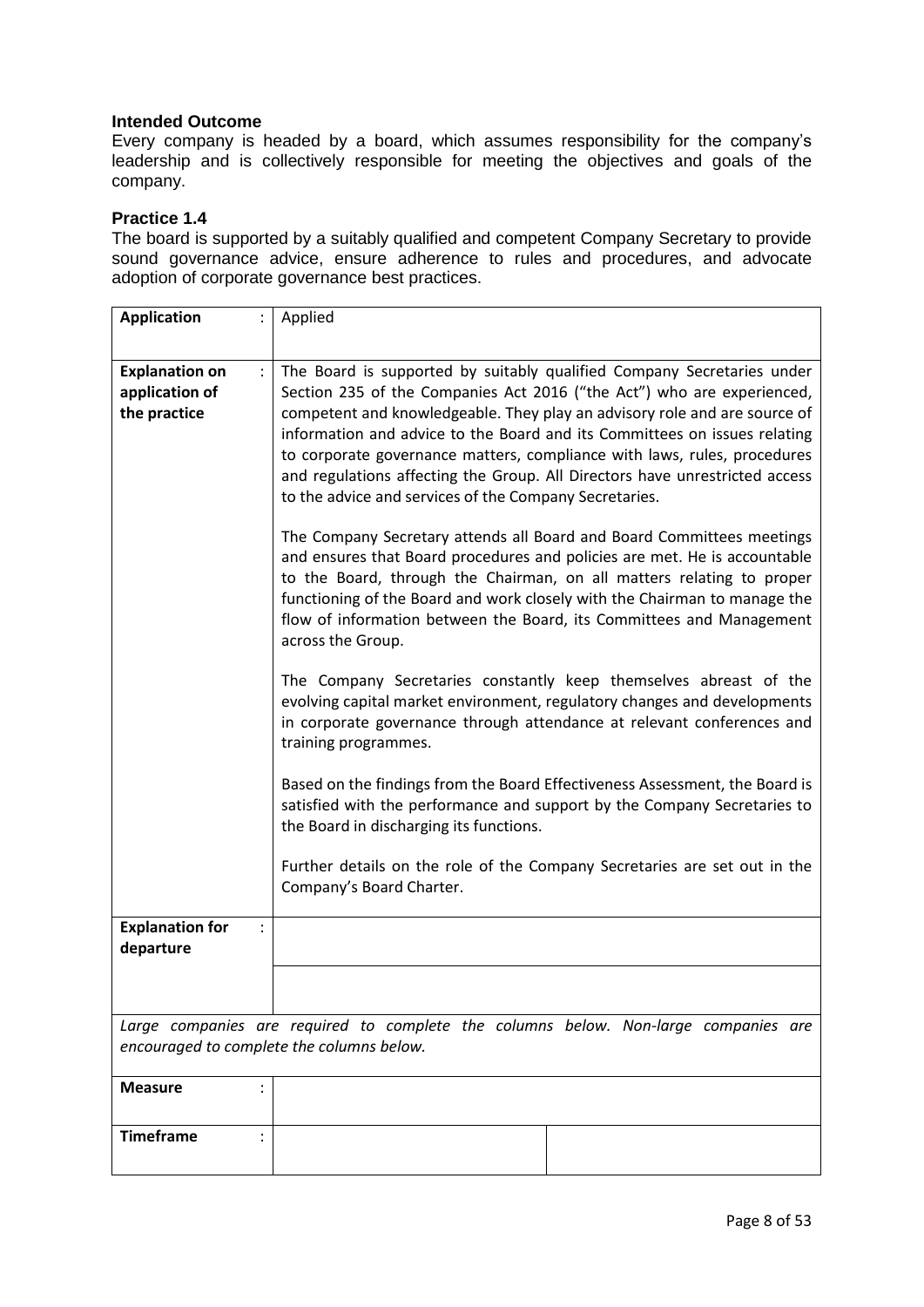Every company is headed by a board, which assumes responsibility for the company's leadership and is collectively responsible for meeting the objectives and goals of the company.

#### **Practice 1.5**

Directors receive meeting materials, which are complete and accurate within a reasonable period prior to the meeting. Upon conclusion of the meeting, the minutes are circulated in a timely manner.

| <b>Application</b>                                      | Applied                                                                                                                                                                                                                                                                                                                                                                                                                                                                                                                                                                                      |
|---------------------------------------------------------|----------------------------------------------------------------------------------------------------------------------------------------------------------------------------------------------------------------------------------------------------------------------------------------------------------------------------------------------------------------------------------------------------------------------------------------------------------------------------------------------------------------------------------------------------------------------------------------------|
|                                                         |                                                                                                                                                                                                                                                                                                                                                                                                                                                                                                                                                                                              |
| <b>Explanation on</b><br>application of<br>the practice | The Board meetings (including Board Committees' meetings) are planned in<br>advance prior to the commencement of each new calendar year and the<br>schedule is circulated to the Directors well in advance to enable them to<br>plan ahead.                                                                                                                                                                                                                                                                                                                                                  |
|                                                         | Board members are given at least seven (7) days' notice before any Board<br>meeting is held. As a best practice and to allow ample time for Directors to<br>study and evaluate the matters to be discussed and to facilitate informed<br>decision making, full agenda and comprehensive Board papers are<br>circulated to all Directors at least five (5) business days in advance of each<br>Board and Board Committees' meeting. Occasionally, the Board and Board<br>Committee meetings may be called at a shorter notice when critical<br>decisions need to be made.                     |
|                                                         | The Board papers are also circulated via paperless platform where the<br>Directors can access the Board papers from their tablet devices online from<br>any location. This accorded enhanced mobility, document e-storage, cost<br>and time savings and improved convenience in accessing meeting papers.                                                                                                                                                                                                                                                                                    |
|                                                         | Senior Management members are invited to attend the Board and Board<br>Committees' meetings to brief and provide comprehensive explanation on<br>pertinent issues. Professional advisers appointed by the Company for<br>corporate proposals to be undertaken would also be invited to render their<br>advice and opinion to the Directors. The Directors, whether collectively as a<br>Board or in their individual capacity, have the liberty to seek external and<br>independent professional advice, if so required by them, in furtherance of<br>their duties at the Company's expense. |
|                                                         | The deliberations and decisions at Board and Board Committees' meetings<br>are well documented in the minutes, including matters where Directors<br>abstained from voting and deliberation.                                                                                                                                                                                                                                                                                                                                                                                                  |
|                                                         | The minutes of meetings are circulated to all Directors and Board<br>Committees' members for perusal prior to confirmation at the next<br>meetings. The signed minutes are properly filed and kept.                                                                                                                                                                                                                                                                                                                                                                                          |
|                                                         |                                                                                                                                                                                                                                                                                                                                                                                                                                                                                                                                                                                              |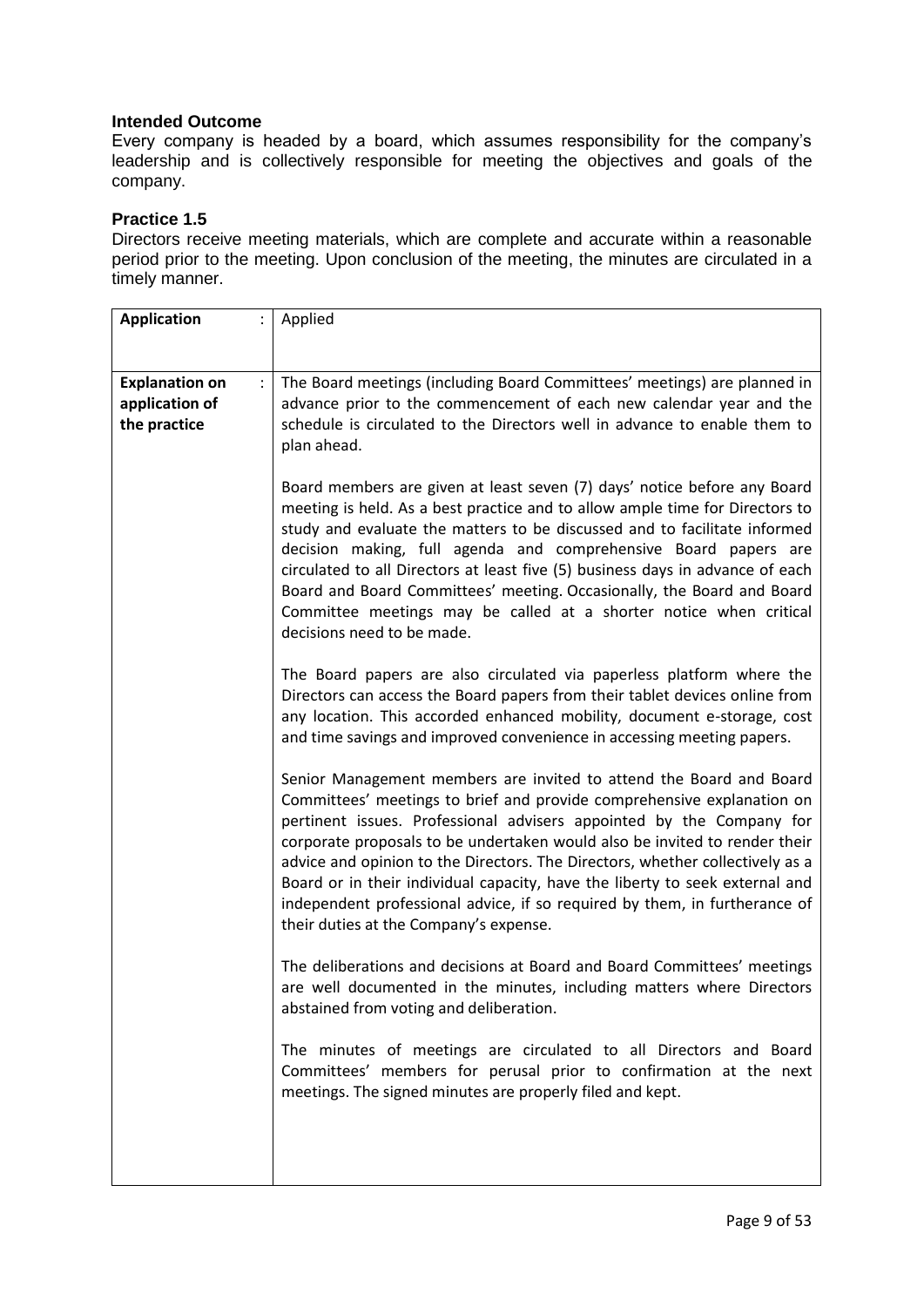| <b>Explanation for</b><br>departure                                                                                              | $\bullet$ |  |  |  |  |  |
|----------------------------------------------------------------------------------------------------------------------------------|-----------|--|--|--|--|--|
|                                                                                                                                  |           |  |  |  |  |  |
| Large companies are required to complete the columns below. Non-large companies are<br>encouraged to complete the columns below. |           |  |  |  |  |  |
| <b>Measure</b>                                                                                                                   |           |  |  |  |  |  |
| <b>Timeframe</b>                                                                                                                 |           |  |  |  |  |  |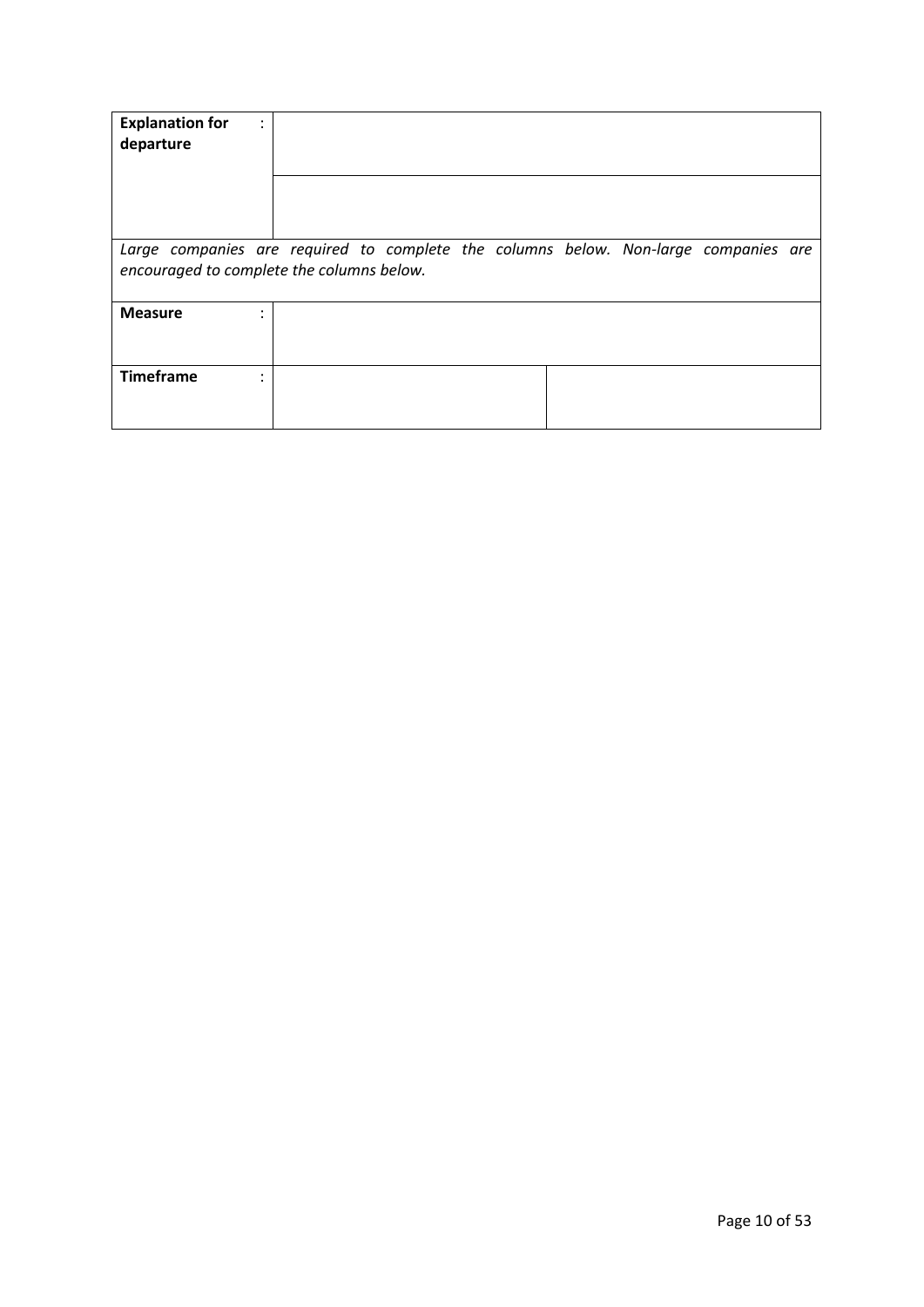There is demarcation of responsibilities between the board, board committees and management.

There is clarity in the authority of the board, its committees and individual directors.

#### **Practice 2.1**

The board has a board charter which is periodically reviewed and published on the company's website. The board charter clearly identifies–

- the respective roles and responsibilities of the board, board committees, individual directors and management; and
- **EXECUTE:** issues and decisions reserved for the board.

| <b>Application</b>                            | Applied                                                                                                                                                                                                                                                                                                                                                               |
|-----------------------------------------------|-----------------------------------------------------------------------------------------------------------------------------------------------------------------------------------------------------------------------------------------------------------------------------------------------------------------------------------------------------------------------|
|                                               |                                                                                                                                                                                                                                                                                                                                                                       |
| <b>Explanation on</b><br>$\ddot{\phantom{a}}$ | The Board Charter sets out the role, functions, composition, operation and                                                                                                                                                                                                                                                                                            |
| application of                                | processes of the Board as well as the matters that the Board may delegate                                                                                                                                                                                                                                                                                             |
| the practice                                  | to the Board Committees, the Managing Director/CEO and Management.                                                                                                                                                                                                                                                                                                    |
|                                               |                                                                                                                                                                                                                                                                                                                                                                       |
|                                               | The Board Charter provides guidance to the Board members and Senior<br>Management in performing their duties and responsibilities based on the<br>key values and principles as committed, to uphold the value of good<br>corporate governance in the Company. It also assists the Board in<br>assessment of its own performance and that of its individual Directors. |
|                                               | There is a formal scheduled of matters reserved for the Board's<br>consideration and decision which is set out in the Board Charter and these<br>matters are communicated widely throughout the Management.                                                                                                                                                           |
|                                               | The Board, in May 2018, reviewed and approved certain revisions to the<br>Board Charter and the Terms of Reference of the Board Committees to<br>ensure they are in line with the corporate governance practices as<br>enunciated in the Malaysian Code on Corporate Governance 2017 ("MCCG<br>$2017$ ").                                                             |
|                                               | The Board will periodically review and update the Board Charter in<br>accordance with the needs of the Company and any regulations that may<br>bring an impact in the corporate governance practices of the Company and<br>the responsibilities of the Board in discharging its governance function.                                                                  |
|                                               | Charter is available on the Company's website<br><b>The</b><br>Board<br>at<br>www.rce.com.my.                                                                                                                                                                                                                                                                         |
| <b>Explanation for</b><br>$\ddot{\cdot}$      |                                                                                                                                                                                                                                                                                                                                                                       |
| departure                                     |                                                                                                                                                                                                                                                                                                                                                                       |
|                                               |                                                                                                                                                                                                                                                                                                                                                                       |
|                                               |                                                                                                                                                                                                                                                                                                                                                                       |
|                                               |                                                                                                                                                                                                                                                                                                                                                                       |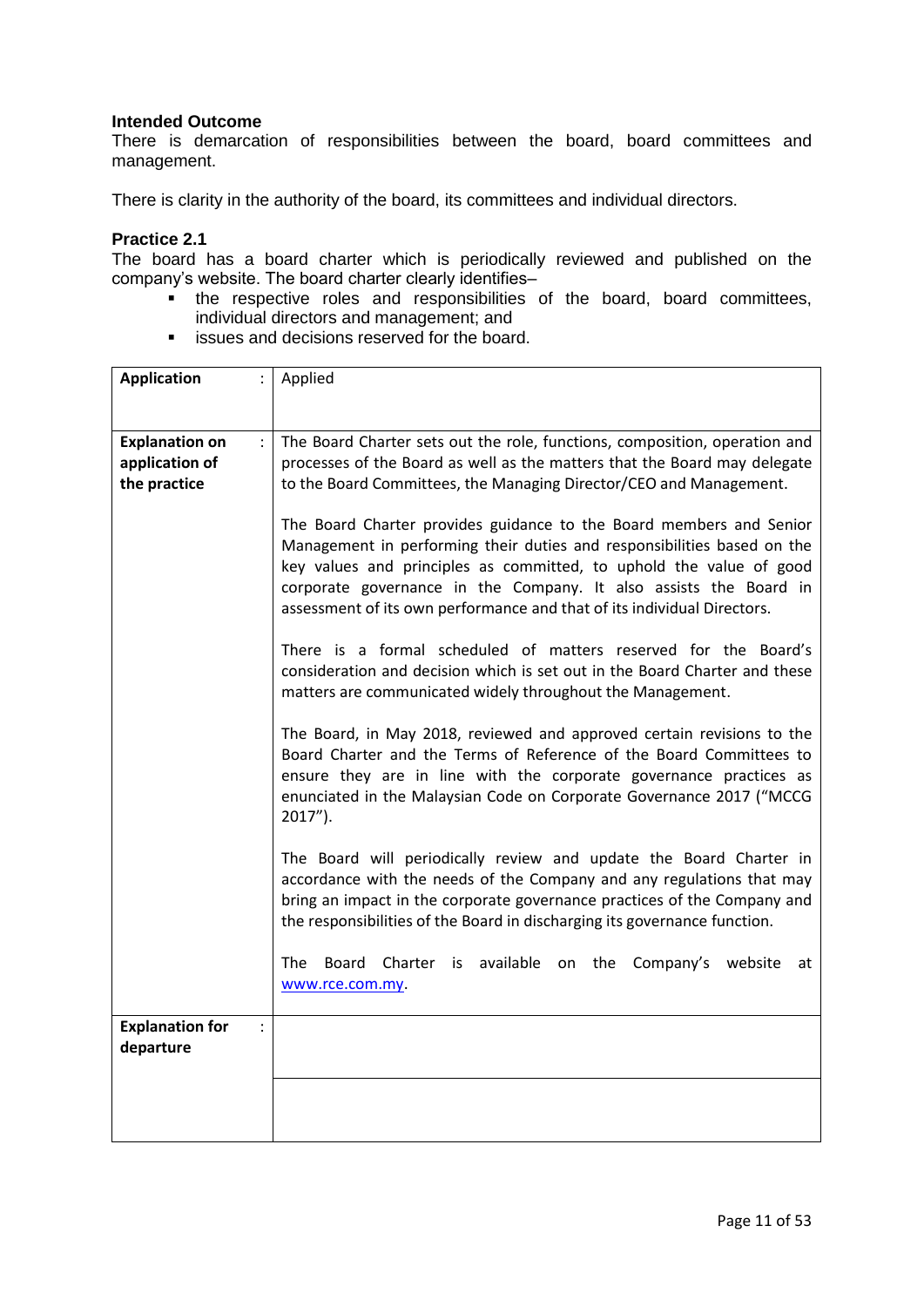| Large companies are required to complete the columns below. Non-large companies are<br>encouraged to complete the columns below. |  |  |  |
|----------------------------------------------------------------------------------------------------------------------------------|--|--|--|
| <b>Measure</b>                                                                                                                   |  |  |  |
| <b>Timeframe</b><br>٠                                                                                                            |  |  |  |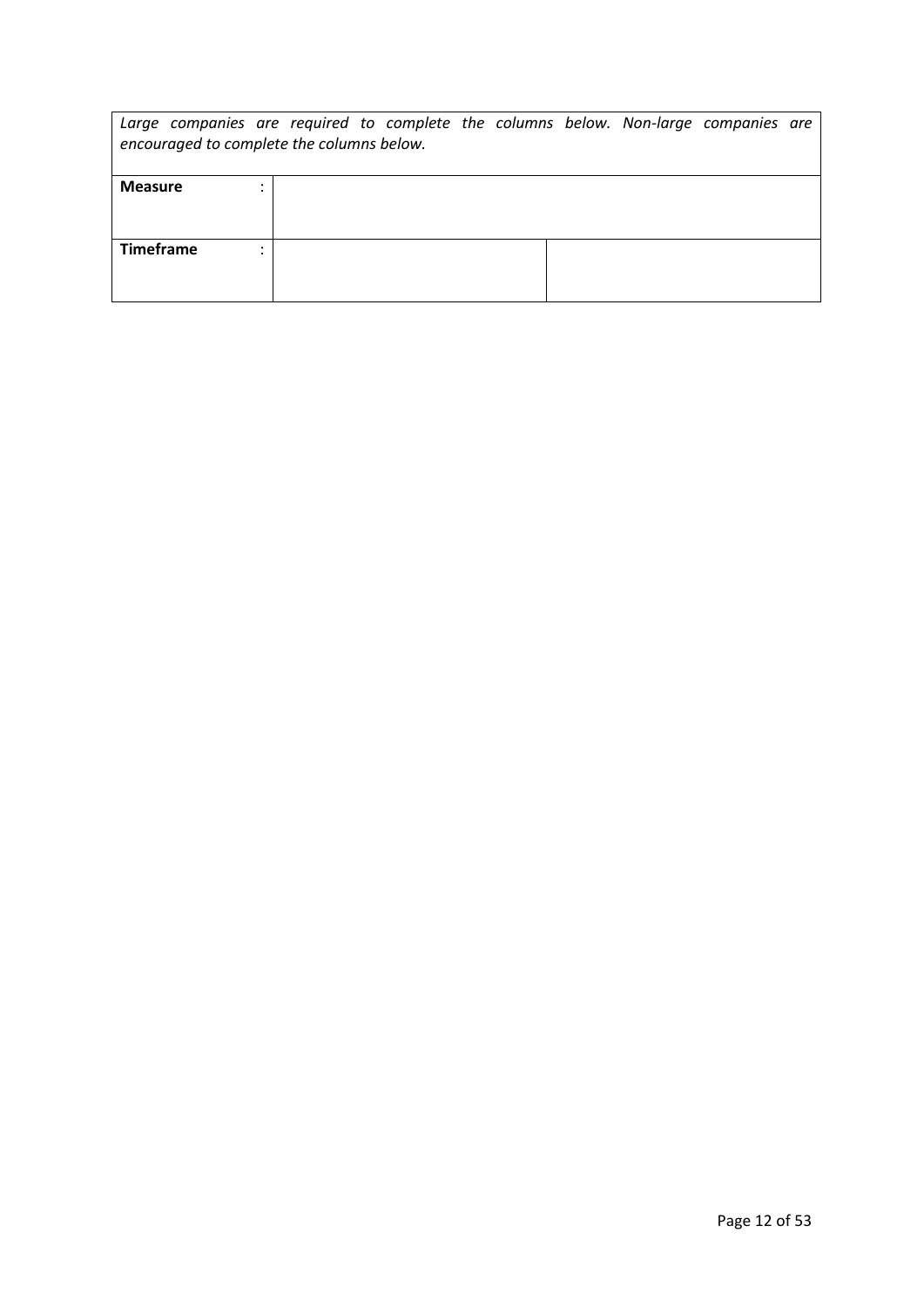The board is committed to promoting good business conduct and maintaining a healthy corporate culture that engenders integrity, transparency and fairness.

The board, management, employees and other stakeholders are clear on what is considered acceptable behaviour and practice in the company.

#### **Practice 3.1**

The board establishes a Code of Conduct and Ethics for the company, and together with management implements its policies and procedures, which include managing conflicts of interest, preventing the abuse of power, corruption, insider trading and money laundering.

| <b>Application</b>                                                               | Applied                                                                                                                                                                                                                                                                                                                                                                                                                                                                                                                                                       |
|----------------------------------------------------------------------------------|---------------------------------------------------------------------------------------------------------------------------------------------------------------------------------------------------------------------------------------------------------------------------------------------------------------------------------------------------------------------------------------------------------------------------------------------------------------------------------------------------------------------------------------------------------------|
|                                                                                  |                                                                                                                                                                                                                                                                                                                                                                                                                                                                                                                                                               |
| <b>Explanation on</b><br>$\mathbb{C}^{\times}$<br>application of<br>the practice | The Directors are guided by a high standard of ethical behaviour in<br>accordance with the Directors' Code of Conduct and Ethics which is<br>available on the Company's website at www.rce.com.my.                                                                                                                                                                                                                                                                                                                                                            |
|                                                                                  | The Directors' Code of Conduct and Ethics provides principles and standards<br>relating to Directors' duties and serves as a guideline for the Board to act in<br>the best interest of the Company, and fulfil their fiduciary obligations to all<br>its stakeholders. It covers, amongst others, the areas of transparency,<br>integrity, accountability, conflict of interest, anti-corruption/bribery,<br>confidentiality, insider trading, anti-money laundering, proper use of the<br>Company's assets, and compliance with laws, rules and regulations. |
|                                                                                  | The Company's Code of Conduct and Ethics for the employees of the Group<br>set out in the Company's Employee Handbook prescribes the core values<br>and principles, and ethical standards of conduct expected from the<br>employees which includes provisions on employment practices, conflict of<br>interest, confidentiality and privacy, commitment and diligence. All<br>employees are also guided by a range of supporting internal policies and<br>guidelines that apply to all companies within the Group.                                            |
| <b>Explanation for</b><br>departure                                              |                                                                                                                                                                                                                                                                                                                                                                                                                                                                                                                                                               |
|                                                                                  |                                                                                                                                                                                                                                                                                                                                                                                                                                                                                                                                                               |
|                                                                                  | Large companies are required to complete the columns below. Non-large companies are<br>encouraged to complete the columns below.                                                                                                                                                                                                                                                                                                                                                                                                                              |
| <b>Measure</b>                                                                   |                                                                                                                                                                                                                                                                                                                                                                                                                                                                                                                                                               |
| <b>Timeframe</b>                                                                 |                                                                                                                                                                                                                                                                                                                                                                                                                                                                                                                                                               |

The Code of Conduct and Ethics is published on the company's website.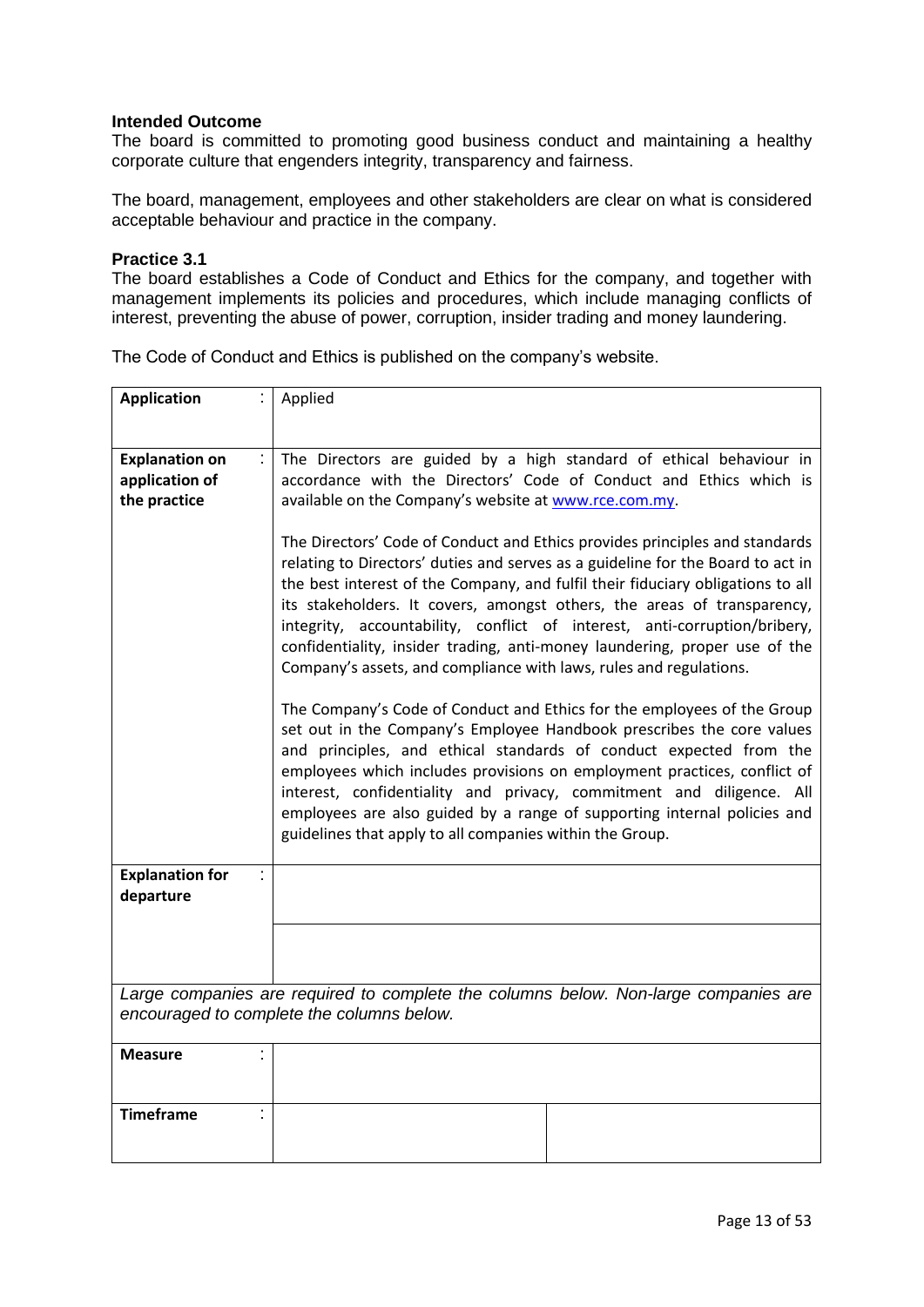The board is committed to promoting good business conduct and maintaining a healthy corporate culture that engenders integrity, transparency and fairness.

The board, management, employees and other stakeholders are clear on what is considered acceptable behaviour and practice in the company.

#### **Practice 3.2**

The board establishes, reviews and together with management implements policies and procedures on whistleblowing.

| <b>Application</b>                                                                                                               | Applied                                                                                                                                                                                                                                                                                                                                                                                                                                                                                                                                                                                                                                                                                                                                                                                                                                                                                                                                                                                                                                                                                                                        |  |
|----------------------------------------------------------------------------------------------------------------------------------|--------------------------------------------------------------------------------------------------------------------------------------------------------------------------------------------------------------------------------------------------------------------------------------------------------------------------------------------------------------------------------------------------------------------------------------------------------------------------------------------------------------------------------------------------------------------------------------------------------------------------------------------------------------------------------------------------------------------------------------------------------------------------------------------------------------------------------------------------------------------------------------------------------------------------------------------------------------------------------------------------------------------------------------------------------------------------------------------------------------------------------|--|
| <b>Explanation on</b><br>$\mathbf{L}$<br>application of<br>the practice                                                          | The Board has established a whistle blowing policy to provide an avenue for<br>stakeholders to report genuine concerns<br>employees<br>and<br>about<br>malpractices, unethical behaviour, misconduct or failure to comply with<br>regulatory requirements without fear of reprisal, discrimination or adverse<br>consequences. Confidentiality of the matters raised and the identity of the<br>whistle blowers are protected under the policy. Any concerns raised will be<br>investigated and the outcome will be reported to the Audit Committee. If a<br>violation is determined at the conclusion of an investigation, effective<br>remedial action commensurate with the severity of the offence will be<br>taken. Necessary steps will also be implemented to prevent similar situation<br>from arising.<br>The Internal Audit Function maintains records of the date and content of<br>feedback they received from different whistle blowing reporting channels<br>and the records are tabled to the Audit Committee on a quarterly basis.<br>Dedicated whistle blowing email address and hotline are available on the |  |
| <b>Explanation for</b>                                                                                                           | Company's website.                                                                                                                                                                                                                                                                                                                                                                                                                                                                                                                                                                                                                                                                                                                                                                                                                                                                                                                                                                                                                                                                                                             |  |
| departure                                                                                                                        |                                                                                                                                                                                                                                                                                                                                                                                                                                                                                                                                                                                                                                                                                                                                                                                                                                                                                                                                                                                                                                                                                                                                |  |
|                                                                                                                                  |                                                                                                                                                                                                                                                                                                                                                                                                                                                                                                                                                                                                                                                                                                                                                                                                                                                                                                                                                                                                                                                                                                                                |  |
| Large companies are required to complete the columns below. Non-large companies are<br>encouraged to complete the columns below. |                                                                                                                                                                                                                                                                                                                                                                                                                                                                                                                                                                                                                                                                                                                                                                                                                                                                                                                                                                                                                                                                                                                                |  |
| <b>Measure</b>                                                                                                                   |                                                                                                                                                                                                                                                                                                                                                                                                                                                                                                                                                                                                                                                                                                                                                                                                                                                                                                                                                                                                                                                                                                                                |  |
| <b>Timeframe</b>                                                                                                                 |                                                                                                                                                                                                                                                                                                                                                                                                                                                                                                                                                                                                                                                                                                                                                                                                                                                                                                                                                                                                                                                                                                                                |  |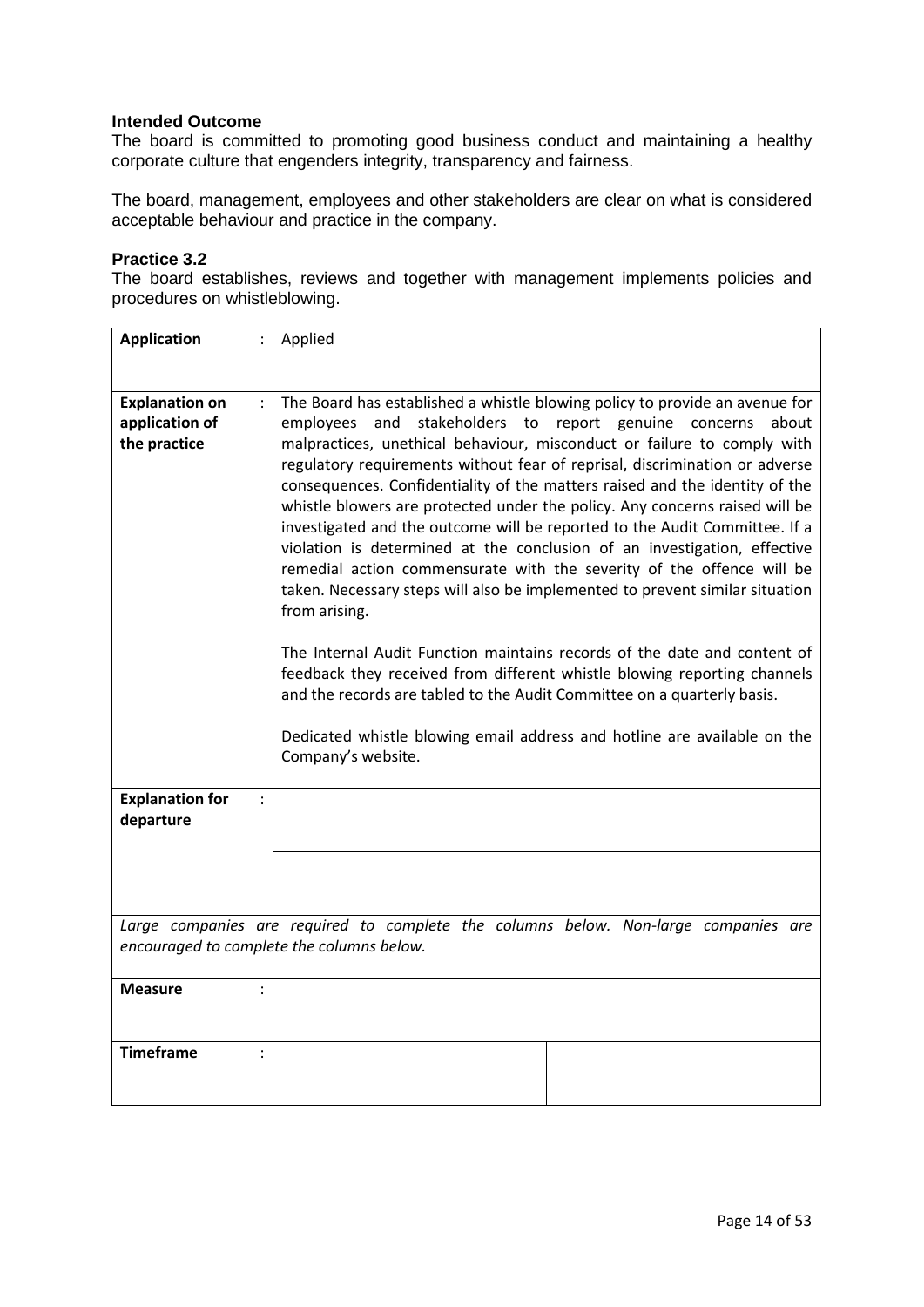Board decisions are made objectively in the best interests of the company taking into account diverse perspectives and insights.

## **Practice 4.1**

At least half of the board comprises independent directors. For Large Companies, the board comprises a majority independent directors.

| <b>Application</b>    | $\ddot{\phantom{a}}$ | Applied                                                                                                                                                                                                                                                                                                                                                                                                                                                                                                                                                                                                                                                                                                                                                                                                              |                           |                   |
|-----------------------|----------------------|----------------------------------------------------------------------------------------------------------------------------------------------------------------------------------------------------------------------------------------------------------------------------------------------------------------------------------------------------------------------------------------------------------------------------------------------------------------------------------------------------------------------------------------------------------------------------------------------------------------------------------------------------------------------------------------------------------------------------------------------------------------------------------------------------------------------|---------------------------|-------------------|
|                       |                      |                                                                                                                                                                                                                                                                                                                                                                                                                                                                                                                                                                                                                                                                                                                                                                                                                      |                           |                   |
| <b>Explanation on</b> | $\ddot{\phantom{a}}$ | The Board at all times, comprises at least 50% of Independent Directors.                                                                                                                                                                                                                                                                                                                                                                                                                                                                                                                                                                                                                                                                                                                                             |                           |                   |
| application of        |                      |                                                                                                                                                                                                                                                                                                                                                                                                                                                                                                                                                                                                                                                                                                                                                                                                                      |                           |                   |
| the practice          |                      | The current Board composition is as follows:-                                                                                                                                                                                                                                                                                                                                                                                                                                                                                                                                                                                                                                                                                                                                                                        |                           |                   |
|                       |                      | Designation                                                                                                                                                                                                                                                                                                                                                                                                                                                                                                                                                                                                                                                                                                                                                                                                          | No. of<br><b>Director</b> | Percentage<br>(%) |
|                       |                      | Non-Independent Non-Executive Director                                                                                                                                                                                                                                                                                                                                                                                                                                                                                                                                                                                                                                                                                                                                                                               | 3                         | 50                |
|                       |                      | Independent Non-Executive Director                                                                                                                                                                                                                                                                                                                                                                                                                                                                                                                                                                                                                                                                                                                                                                                   | 3                         | 50                |
|                       |                      | Total                                                                                                                                                                                                                                                                                                                                                                                                                                                                                                                                                                                                                                                                                                                                                                                                                | 6                         | 100               |
|                       |                      | fraction or group, are taken into account by the Board. They play a crucial<br>role in the exercise of independent assessment, impartial opinion, and<br>objective participation in Board deliberations and the decision-making<br>process and provide for effective check and balance in the functioning of<br>the Board.<br>Independent Directors do not participate in the day-to-day<br>The<br>management of the Company and do not engage in any business dealings<br>and are not involved in any other relationship with the Company (other than<br>in situations permitted by the applicable regulations) which could materially<br>interfere with the exercise of their independent judgement. None of the<br>Independent Directors have any equity interest, whether direct or indirect,<br>in the Company. |                           |                   |
|                       |                      | All Independent Directors meet the criteria for independence as prescribed<br>under the Main Market Listing Requirements ("Listing Requirements") of<br>Bursa Malaysia Securities Berhad ("Bursa Securities") and the Company's<br>policy on assessment of Directors' independence. They have also provided<br>the annual declaration/confirmation on their independence to the Company<br>in May 2019.                                                                                                                                                                                                                                                                                                                                                                                                              |                           |                   |
|                       |                      | The N&R Committee and the Board have upon their assessment for the<br>financial year under review concluded that all Independent Directors of the<br>Company continue to demonstrate conduct and behaviour that are essential<br>indicators of independence, and that each of them is independent of the<br>Company's management and free from any business or other relationship<br>which could materially interfere with the exercise of independent<br>judgement or the ability to act in the best interest of the Company. The                                                                                                                                                                                                                                                                                   |                           |                   |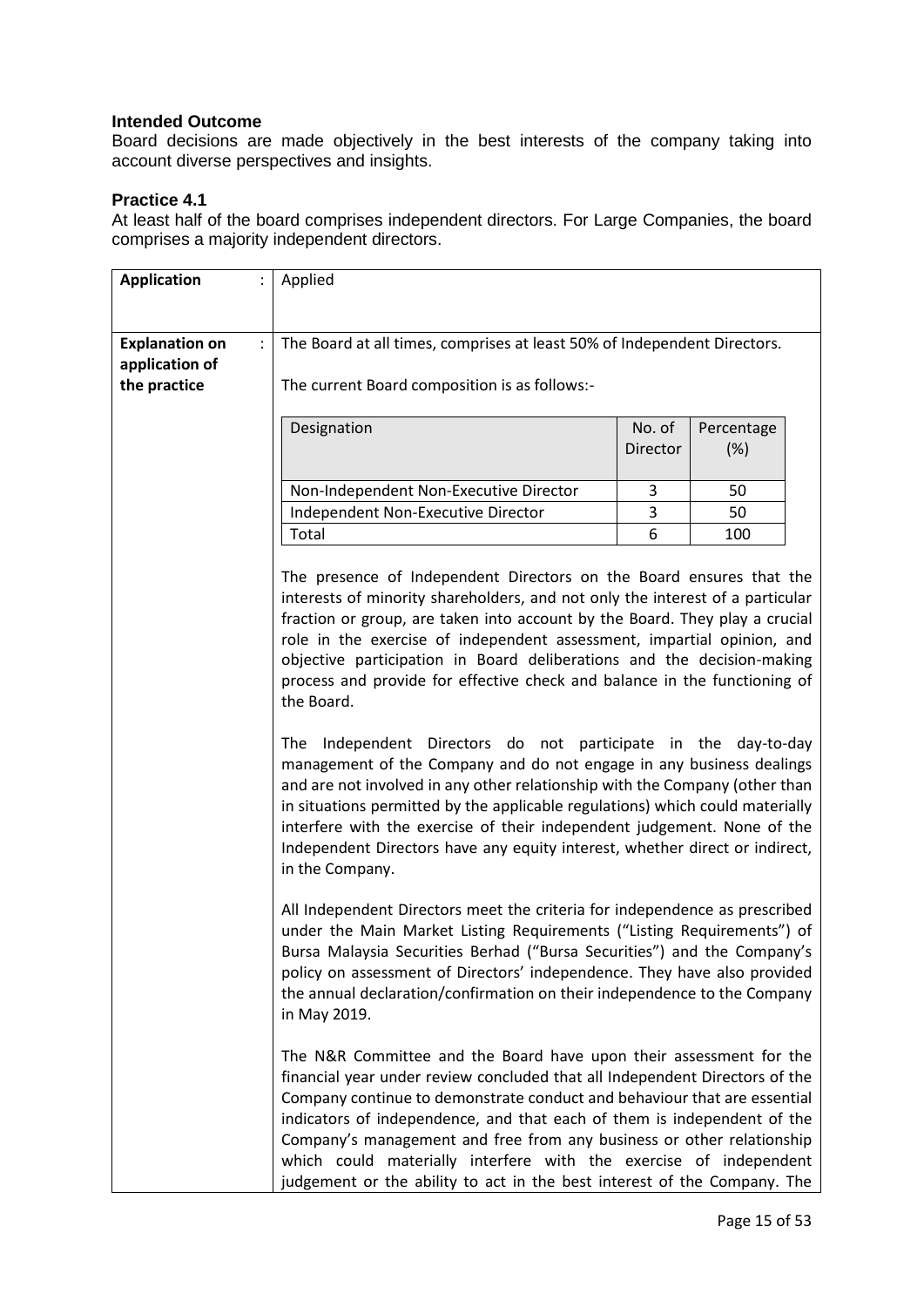|                                                                                                                                  | Board was satisfied with the level of independence demonstrated by all<br>Independent Directors. |  |
|----------------------------------------------------------------------------------------------------------------------------------|--------------------------------------------------------------------------------------------------|--|
| <b>Explanation for</b><br>÷<br>departure                                                                                         |                                                                                                  |  |
|                                                                                                                                  |                                                                                                  |  |
| Large companies are required to complete the columns below. Non-large companies are<br>encouraged to complete the columns below. |                                                                                                  |  |
| <b>Measure</b>                                                                                                                   |                                                                                                  |  |
| <b>Timeframe</b>                                                                                                                 |                                                                                                  |  |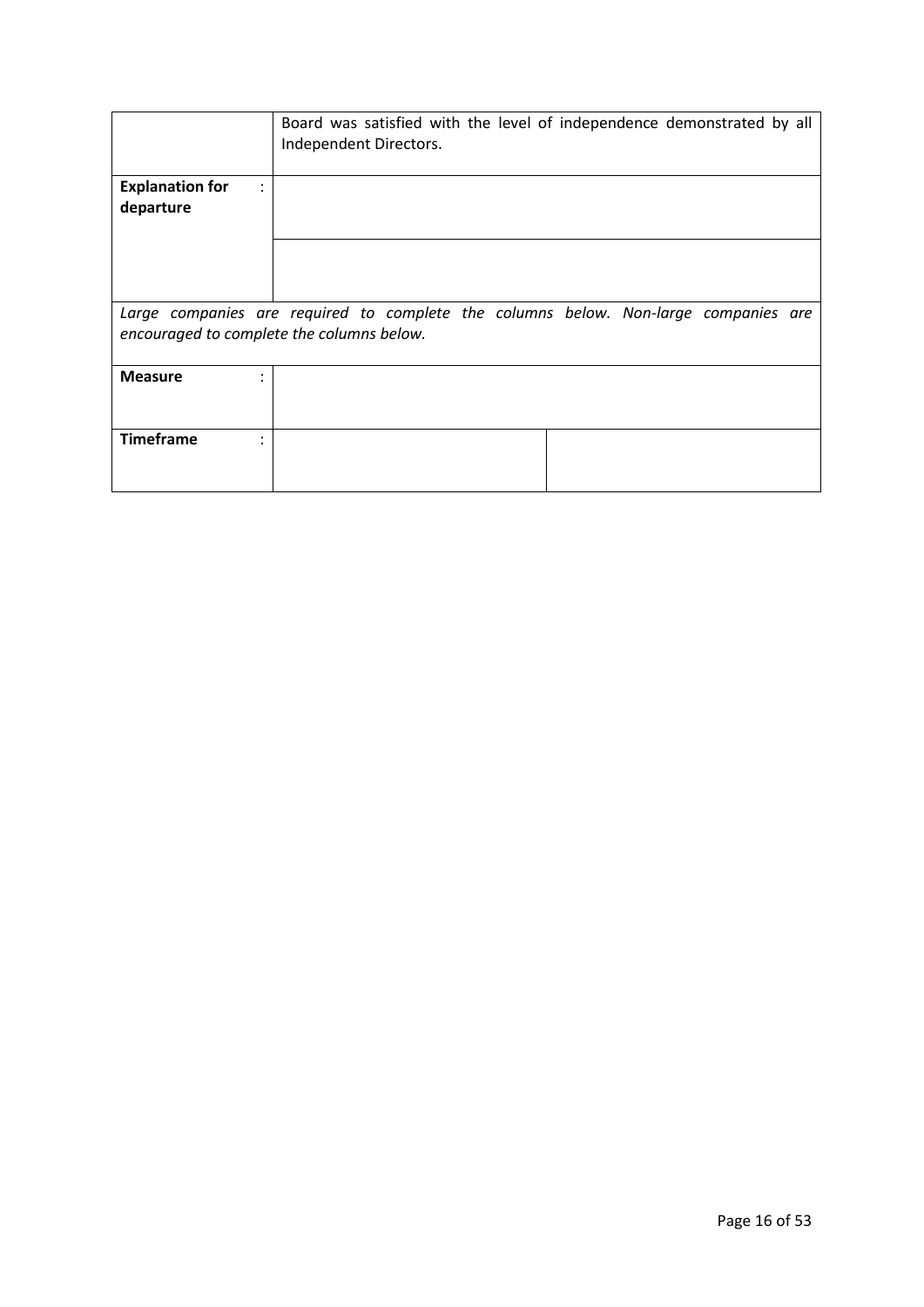Board decisions are made objectively in the best interests of the company taking into account diverse perspectives and insights.

### **Practice 4.2**

The tenure of an independent director does not exceed a cumulative term limit of nine years. Upon completion of the nine years, an independent director may continue to serve on the board as a non-independent director.

If the board intends to retain an independent director beyond nine years, it should justify and seek annual shareholders' approval. If the board continues to retain the independent director after the twelfth year, the board should seek annual shareholders' approval through a twotier voting process.

| <b>Application</b>                        | Not applicable - No independent director(s) serving beyond 9 years                       |
|-------------------------------------------|------------------------------------------------------------------------------------------|
| <b>Explanation on</b>                     | The N&R Committee assessed the independence of the Independent                           |
| application of                            | Directors and monitors their tenure annually.                                            |
| the practice                              |                                                                                          |
|                                           | None of the Independent Directors have served the Board for more than<br>nine (9) years. |
| <b>Explanation for</b>                    |                                                                                          |
| departure                                 |                                                                                          |
|                                           |                                                                                          |
|                                           |                                                                                          |
|                                           | Large companies are required to complete the columns below. Non-large companies are      |
| encouraged to complete the columns below. |                                                                                          |
| <b>Measure</b>                            |                                                                                          |
|                                           |                                                                                          |
| <b>Timeframe</b>                          |                                                                                          |
|                                           |                                                                                          |
|                                           |                                                                                          |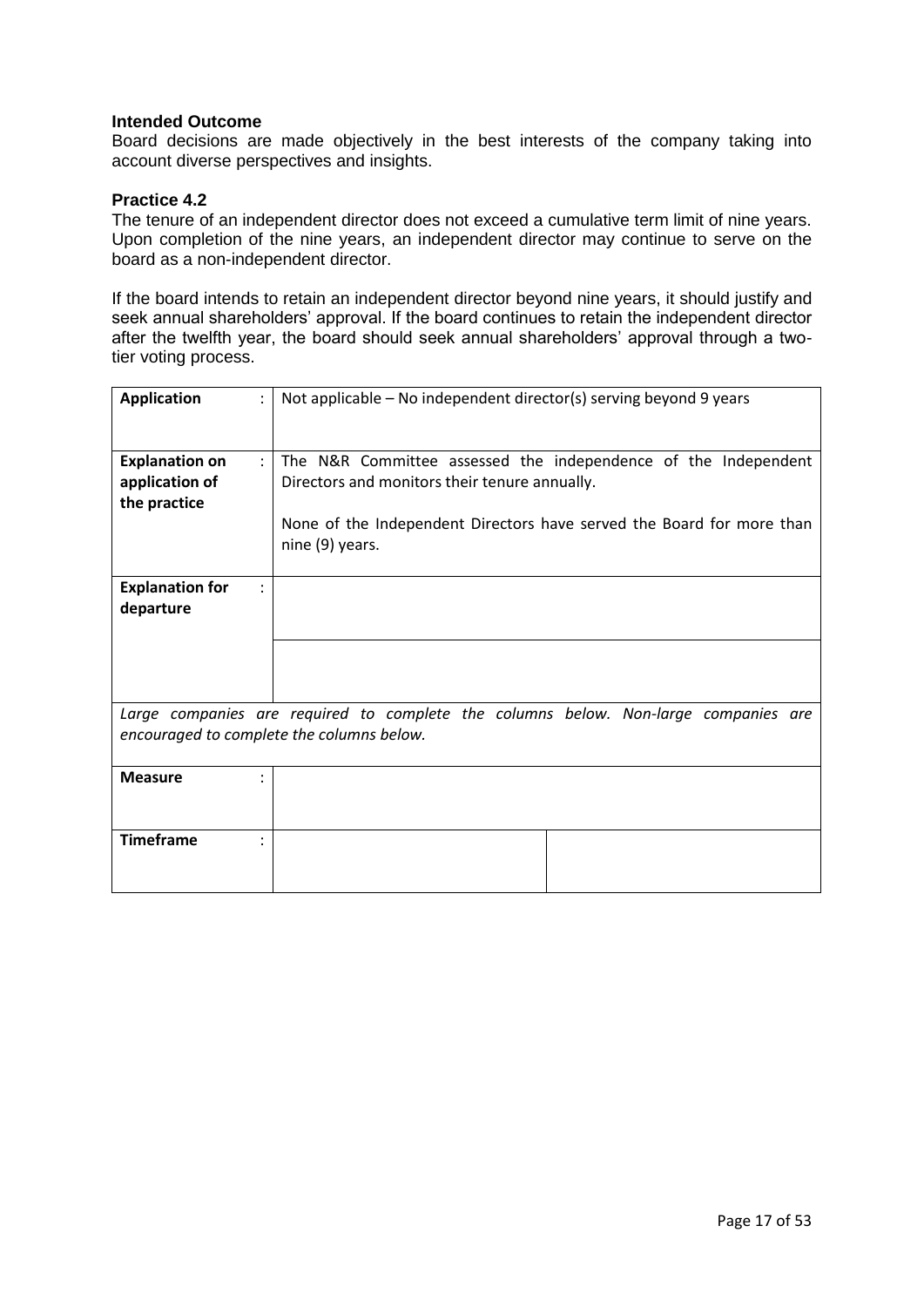Board decisions are made objectively in the best interests of the company taking into account diverse perspectives and insights.

# **Practice 4.3 - Step Up**

The board has a policy which limits the tenure of its independent directors to nine years.

| Application                                          | $\ddot{\phantom{a}}$ | Not Adopted |
|------------------------------------------------------|----------------------|-------------|
|                                                      |                      |             |
| <b>Explanation on</b><br>adoption of the<br>practice | $\cdot$              |             |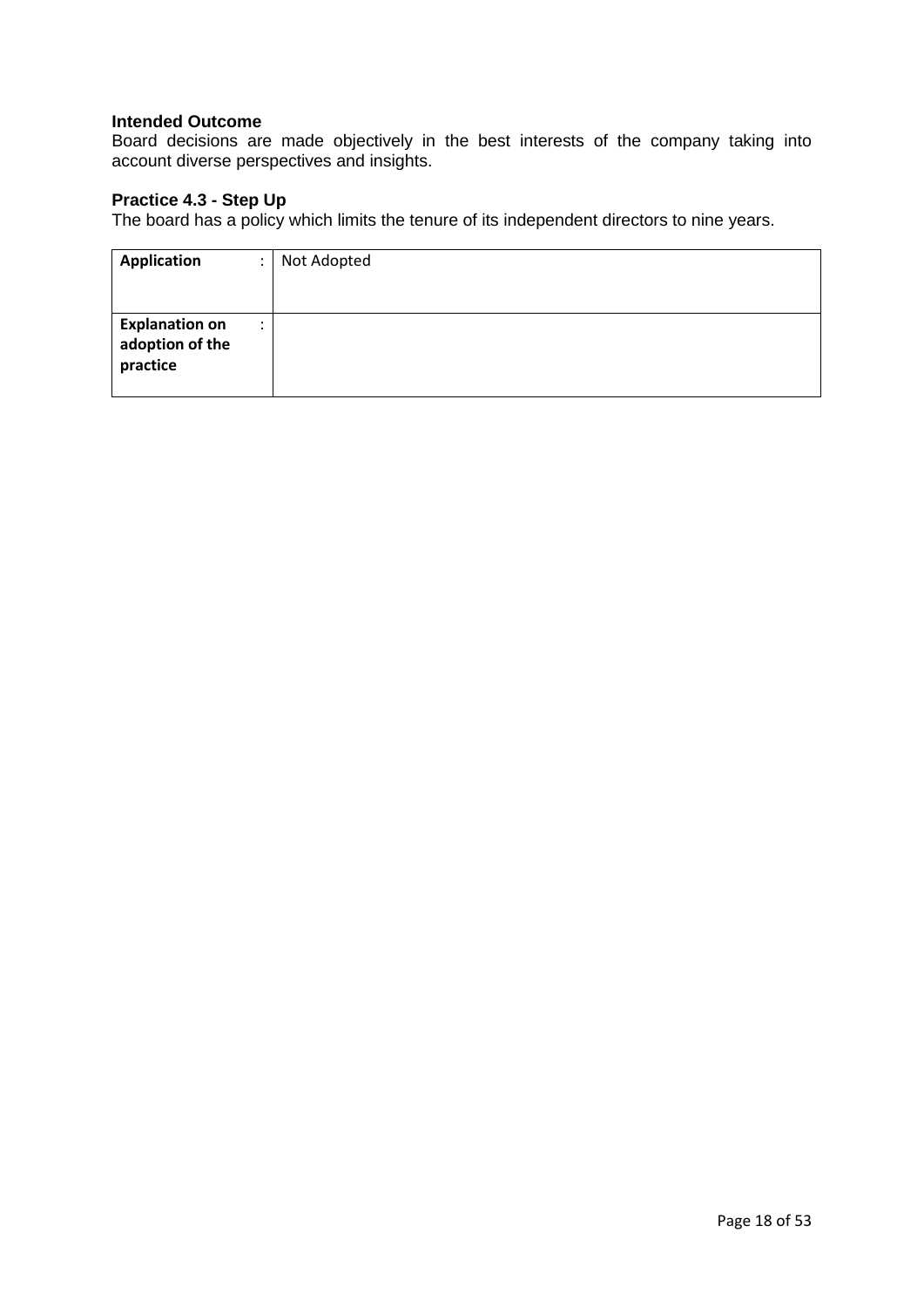Board decisions are made objectively in the best interests of the company taking into account diverse perspectives and insights.

## **Practice 4.4**

Appointment of board and senior management are based on objective criteria, merit and with due regard for diversity in skills, experience, age, cultural background and gender.

| <b>Application</b>                                      |                      | Applied                                                                                                                                                                                                                                                                                                                                                                                                                                                                                                                                                                                                                                                                                                                                                                                                                                                                                                                                                                                                                                                                                                                                         |
|---------------------------------------------------------|----------------------|-------------------------------------------------------------------------------------------------------------------------------------------------------------------------------------------------------------------------------------------------------------------------------------------------------------------------------------------------------------------------------------------------------------------------------------------------------------------------------------------------------------------------------------------------------------------------------------------------------------------------------------------------------------------------------------------------------------------------------------------------------------------------------------------------------------------------------------------------------------------------------------------------------------------------------------------------------------------------------------------------------------------------------------------------------------------------------------------------------------------------------------------------|
|                                                         |                      |                                                                                                                                                                                                                                                                                                                                                                                                                                                                                                                                                                                                                                                                                                                                                                                                                                                                                                                                                                                                                                                                                                                                                 |
| <b>Explanation on</b><br>application of<br>the practice | $\ddot{\phantom{a}}$ | The N&R Committee assists the Board in ensuring the existence of the right<br>mix of skills, knowledge, experience, expertise, gender, ethnicity, age and<br>other factors that are relevant and contribute to the effective functioning of<br>the Board.                                                                                                                                                                                                                                                                                                                                                                                                                                                                                                                                                                                                                                                                                                                                                                                                                                                                                       |
|                                                         |                      | As part of the N&R Committee's oversight of Board succession planning, it is<br>also responsible for identifying suitable candidates to fill Board vacancies as<br>and when the needs arise, or to identify candidates to complement the<br>Board's current composition, and make recommendations to the Board on<br>their appointment to the Board and where applicable, to the various Board<br>Committees. The N&R Committee will assess the suitability of candidate,<br>taking into consideration the required mix of skills, knowledge, expertise<br>and experience, professionalism, integrity, competencies, personal qualities,<br>the potential for the candidate's skills to augment the existing Board, the<br>candidate's availability to commit to the Board's activities, and in the case<br>of candidate proposed for appointment as Independent Director, the<br>candidate's independence. The N&R Committee is responsible to ensure<br>that the procedures for appointing new Directors are transparent and that<br>appointments are made on merits.                                                                         |
|                                                         |                      | The Group practices non-discrimination in any form whether based on age,<br>gender or ethnicity throughout the organisation and this includes the<br>selection of Board members.                                                                                                                                                                                                                                                                                                                                                                                                                                                                                                                                                                                                                                                                                                                                                                                                                                                                                                                                                                |
|                                                         |                      | The Board recognises the challenges in achieving the right balance of<br>diversity on the Board. This will be done over time, taking into account the<br>present size of the Board, the valuable knowledge and experience of the<br>present Board members and the evolving challenges faced by the Company.<br>The Board also believes that while it is important to promote gender<br>diversity, the normal selection criteria of a Director, based on effective<br>blend of competencies, skills, experience and knowledge in areas identified<br>by the Board should remain a priority and all appointments to the Board<br>should be made on merit so as not to compromise on effectiveness in<br>carrying out the Board's functions and duties. Hence, the Board is<br>committed to ensuring that its composition not only reflects the diversity as<br>recommended by MCCG 2017, as best as it can, but also has the right mix of<br>skills and balance to contribute to the achievement of the Company's goal.<br>Nevertheless, female representation will be considered when vacancies<br>arise and suitable candidates are identified. |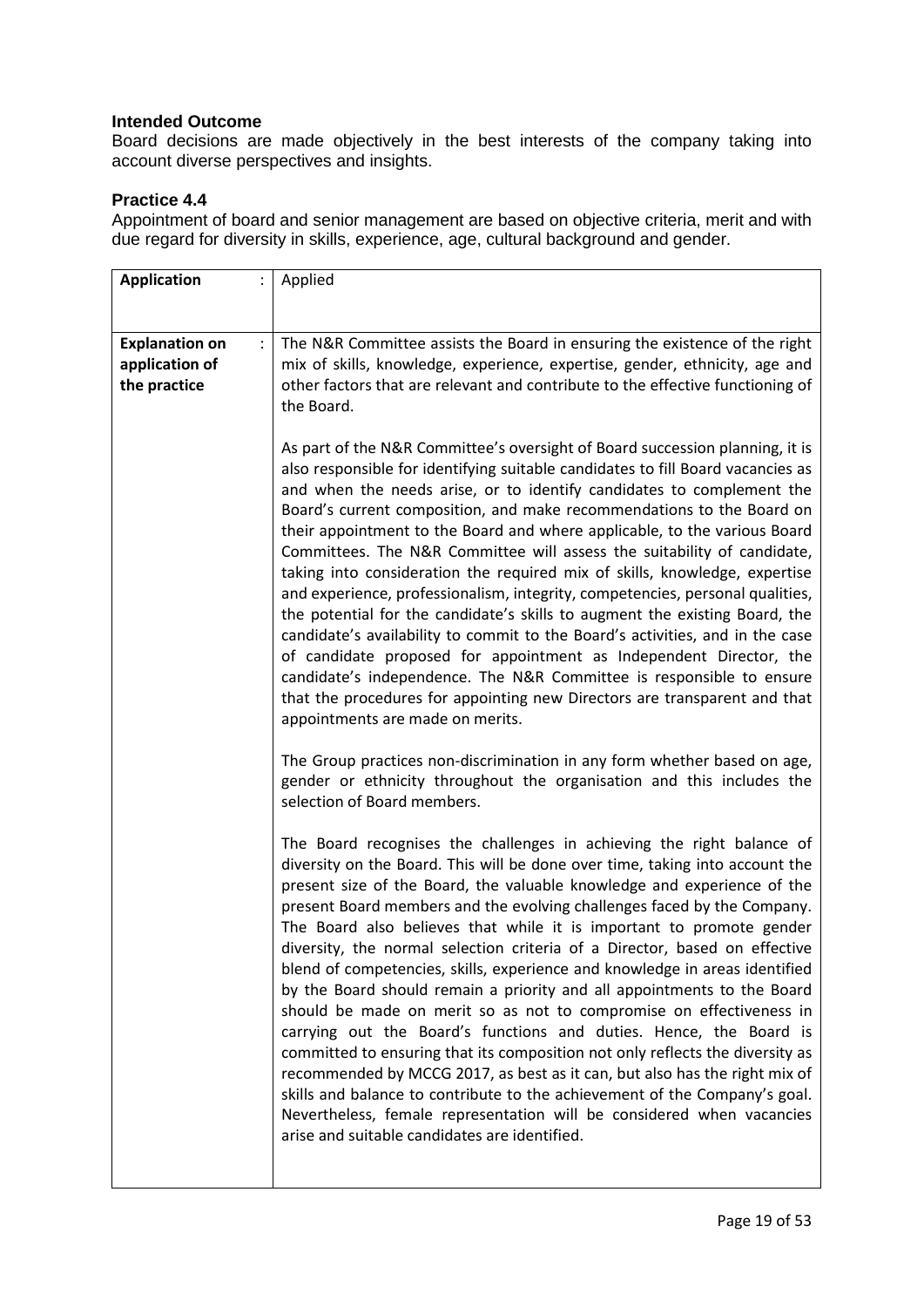|                                           | The selection of senior management is also based on objective criteria,<br>merit and with due regard for diversity in skills, experience, qualification,<br>age, cultural background and gender. |
|-------------------------------------------|--------------------------------------------------------------------------------------------------------------------------------------------------------------------------------------------------|
| <b>Explanation for</b>                    |                                                                                                                                                                                                  |
| departure                                 |                                                                                                                                                                                                  |
|                                           |                                                                                                                                                                                                  |
|                                           |                                                                                                                                                                                                  |
|                                           |                                                                                                                                                                                                  |
|                                           |                                                                                                                                                                                                  |
|                                           | Large companies are required to complete the columns below. Non-large companies are                                                                                                              |
| encouraged to complete the columns below. |                                                                                                                                                                                                  |
|                                           |                                                                                                                                                                                                  |
| <b>Measure</b>                            |                                                                                                                                                                                                  |
|                                           |                                                                                                                                                                                                  |
|                                           |                                                                                                                                                                                                  |
| <b>Timeframe</b>                          |                                                                                                                                                                                                  |
|                                           |                                                                                                                                                                                                  |
|                                           |                                                                                                                                                                                                  |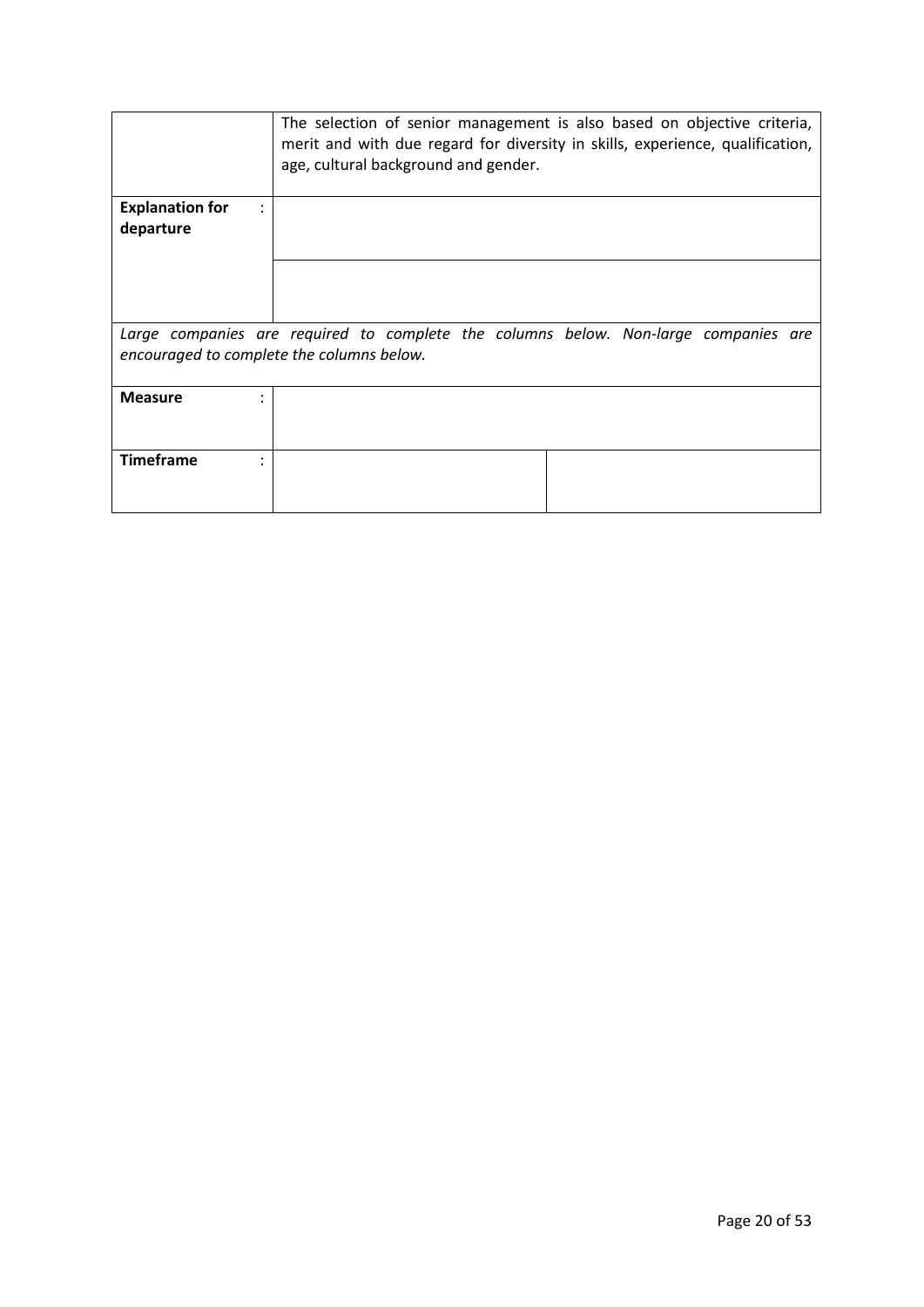Board decisions are made objectively in the best interests of the company taking into account diverse perspectives and insights.

### **Practice 4.5**

The board discloses in its annual report the company's policies on gender diversity, its targets and measures to meet those targets. For Large Companies, the board must have at least 30% women directors.

| <b>Application</b>                                                                                                               | Applied                                                                                                                                                                                                                                                                                                                                                                                                                                                                                                                                                                                                                                                                                                                                                                                                                                                                         |
|----------------------------------------------------------------------------------------------------------------------------------|---------------------------------------------------------------------------------------------------------------------------------------------------------------------------------------------------------------------------------------------------------------------------------------------------------------------------------------------------------------------------------------------------------------------------------------------------------------------------------------------------------------------------------------------------------------------------------------------------------------------------------------------------------------------------------------------------------------------------------------------------------------------------------------------------------------------------------------------------------------------------------|
| <b>Explanation on</b><br>application of<br>the practice                                                                          | The Board recognises the importance of diversity in terms of a broad range<br>of skills and competencies, experience, background and gender to ensure<br>balanced and effective decision making. As encapsulated in the Board<br>Charter, the Board aims to maintain a diversity of experiences, skills and<br>attributes among its members. In addition, the Board intends to pursue<br>gender, age and ethnicity diversity across the Group as a combination of<br>personalities that provides a comprehensive range of perspectives and<br>experiences resulting in improved quality of decision making.<br>The Board shall endeavour to have women representative(s) on the Board.<br>Whilst the Board acknowledges the importance of boardroom diversity,<br>appointments to the Board shall always be based on merit.<br>The Board has a female Director since year 2000. |
| <b>Explanation for</b><br>departure                                                                                              |                                                                                                                                                                                                                                                                                                                                                                                                                                                                                                                                                                                                                                                                                                                                                                                                                                                                                 |
|                                                                                                                                  |                                                                                                                                                                                                                                                                                                                                                                                                                                                                                                                                                                                                                                                                                                                                                                                                                                                                                 |
| Large companies are required to complete the columns below. Non-large companies are<br>encouraged to complete the columns below. |                                                                                                                                                                                                                                                                                                                                                                                                                                                                                                                                                                                                                                                                                                                                                                                                                                                                                 |
| <b>Measure</b>                                                                                                                   |                                                                                                                                                                                                                                                                                                                                                                                                                                                                                                                                                                                                                                                                                                                                                                                                                                                                                 |
| <b>Timeframe</b>                                                                                                                 |                                                                                                                                                                                                                                                                                                                                                                                                                                                                                                                                                                                                                                                                                                                                                                                                                                                                                 |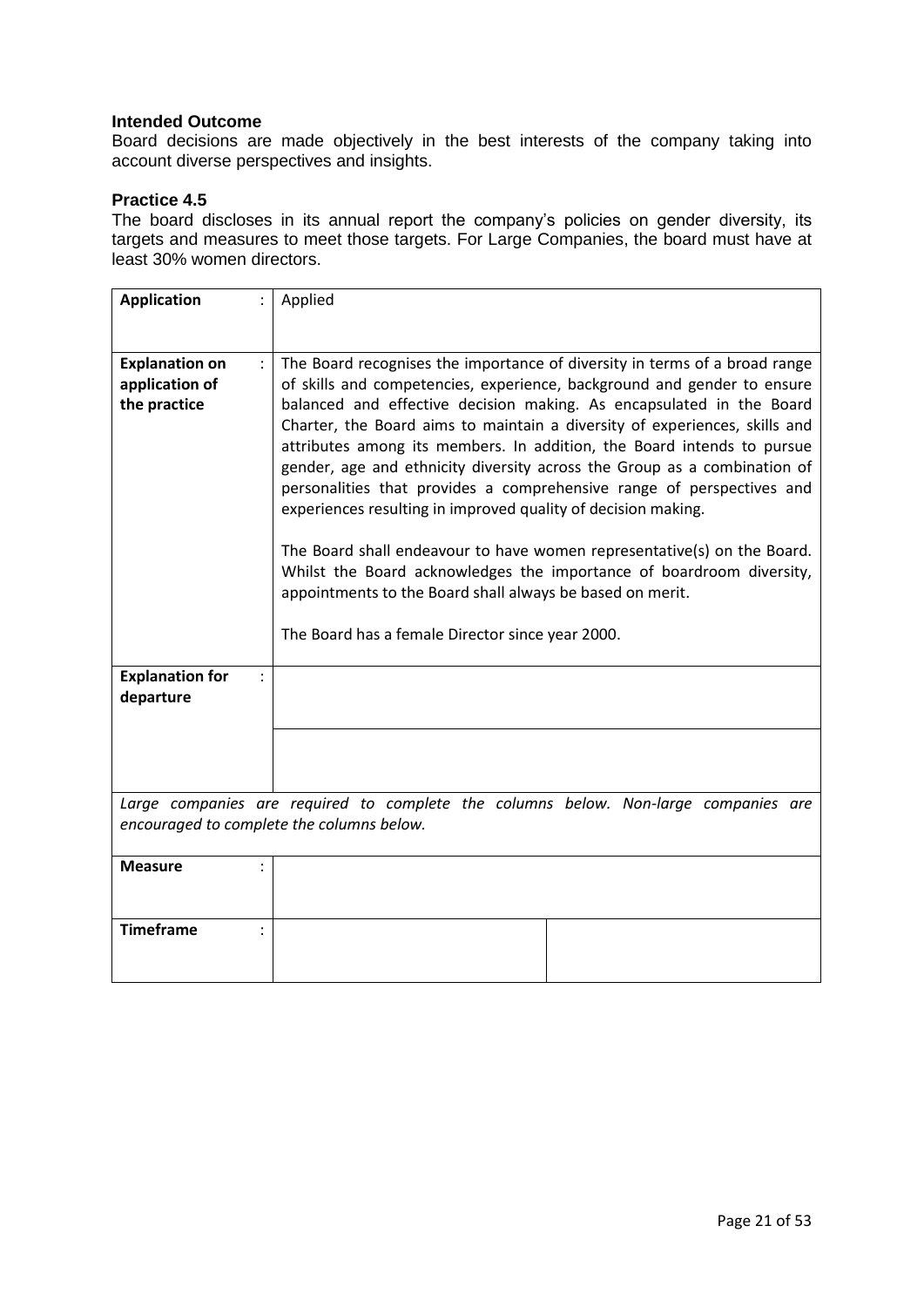Board decisions are made objectively in the best interests of the company taking into account diverse perspectives and insights.

## **Practice 4.6**

In identifying candidates for appointment of directors, the board does not solely rely on recommendations from existing board members, management or major shareholders. The board utilises independent sources to identify suitably qualified candidates.

| <b>Application</b><br>$\ddot{\phantom{a}}$ | Applied                                                                                                                                                                                                     |
|--------------------------------------------|-------------------------------------------------------------------------------------------------------------------------------------------------------------------------------------------------------------|
|                                            |                                                                                                                                                                                                             |
|                                            |                                                                                                                                                                                                             |
| <b>Explanation on</b><br>$\ddot{\cdot}$    | The Board in identifying candidates for appointment of Directors will ensure                                                                                                                                |
| application of                             | that the best quality candidates, taking into consideration their capabilities,                                                                                                                             |
| the practice                               | professionalism, integrity, expertise and experience are appointed. To this                                                                                                                                 |
|                                            | end, the N&R Committee will rely on various sources from recommendations                                                                                                                                    |
|                                            | from existing Board members, Management or major shareholders as well as                                                                                                                                    |
|                                            |                                                                                                                                                                                                             |
|                                            | independent sources, where required.                                                                                                                                                                        |
|                                            |                                                                                                                                                                                                             |
|                                            | In summary, the nomination, election and appointment process are as                                                                                                                                         |
|                                            | follows:                                                                                                                                                                                                    |
|                                            |                                                                                                                                                                                                             |
|                                            |                                                                                                                                                                                                             |
|                                            |                                                                                                                                                                                                             |
|                                            |                                                                                                                                                                                                             |
|                                            |                                                                                                                                                                                                             |
|                                            |                                                                                                                                                                                                             |
|                                            | Conduct annual<br><b>Evaluate and</b><br>Provide views and<br><b>Board makes final</b><br><b>Identify potential</b><br>shortlist potential<br>recommendation<br>decision on<br>assessment and<br>candidates |
|                                            | identify gaps<br>candidates<br>to the Board<br>appointment                                                                                                                                                  |
|                                            |                                                                                                                                                                                                             |
|                                            |                                                                                                                                                                                                             |
|                                            |                                                                                                                                                                                                             |
|                                            |                                                                                                                                                                                                             |
|                                            |                                                                                                                                                                                                             |
|                                            | There was no new appointment to the Board during the financial year under                                                                                                                                   |
|                                            | review.                                                                                                                                                                                                     |
|                                            |                                                                                                                                                                                                             |
|                                            |                                                                                                                                                                                                             |
| <b>Explanation for</b>                     |                                                                                                                                                                                                             |
| departure                                  |                                                                                                                                                                                                             |
|                                            |                                                                                                                                                                                                             |
|                                            |                                                                                                                                                                                                             |
|                                            |                                                                                                                                                                                                             |
|                                            |                                                                                                                                                                                                             |
|                                            | Large companies are required to complete the columns below. Non-large companies are                                                                                                                         |
|                                            | encouraged to complete the columns below.                                                                                                                                                                   |
|                                            |                                                                                                                                                                                                             |
| <b>Measure</b><br>:                        |                                                                                                                                                                                                             |
|                                            |                                                                                                                                                                                                             |
|                                            |                                                                                                                                                                                                             |
|                                            |                                                                                                                                                                                                             |
| <b>Timeframe</b>                           |                                                                                                                                                                                                             |
|                                            |                                                                                                                                                                                                             |
|                                            |                                                                                                                                                                                                             |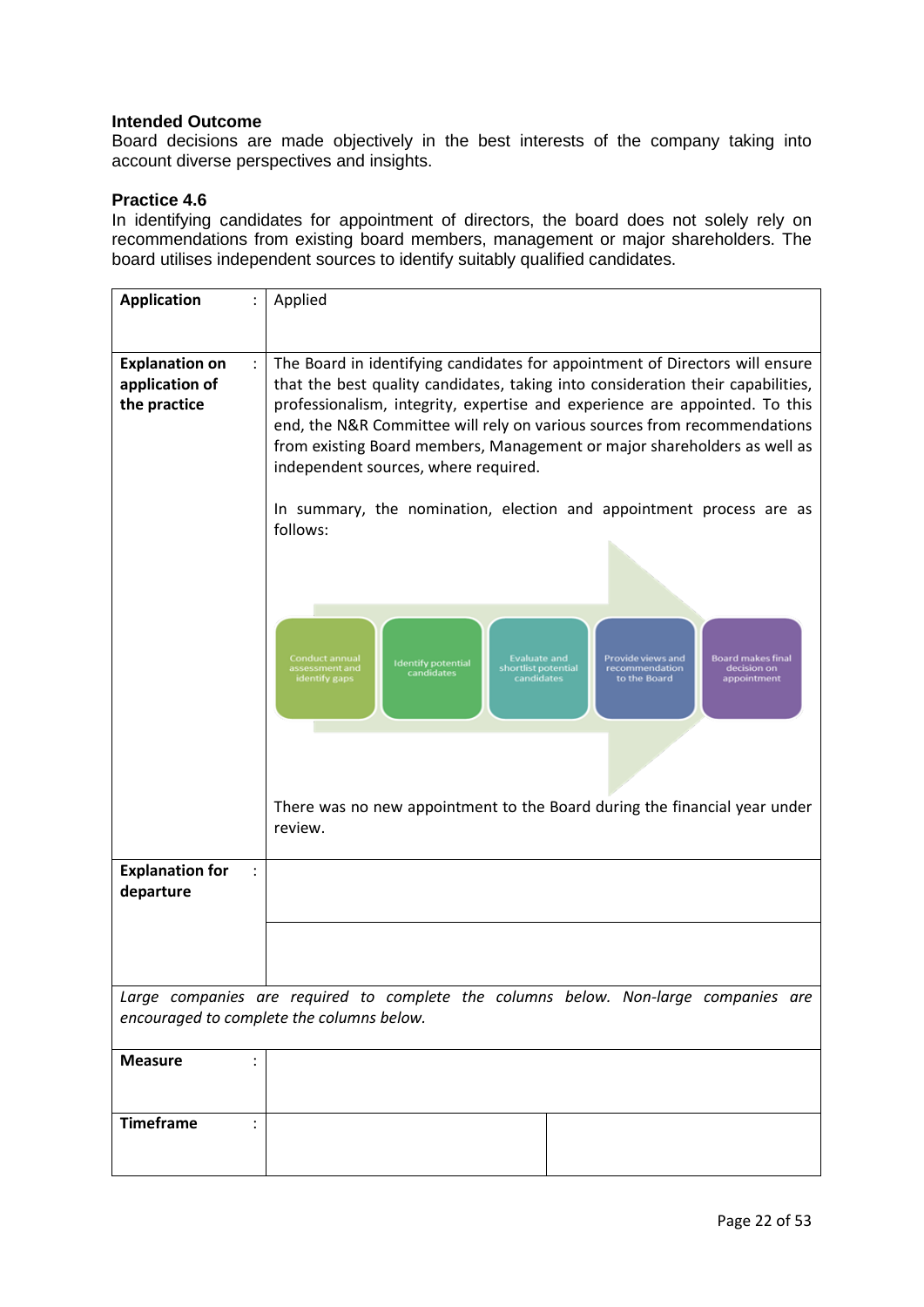Board decisions are made objectively in the best interests of the company taking into account diverse perspectives and insights.

## **Practice 4.7**

The Nominating Committee is chaired by an Independent Director or the Senior Independent Director.

| <b>Application</b>                                                                                                               | Applied                                                                                                                                                                                                                                                  |
|----------------------------------------------------------------------------------------------------------------------------------|----------------------------------------------------------------------------------------------------------------------------------------------------------------------------------------------------------------------------------------------------------|
| <b>Explanation on</b><br>$\mathcal{L}$<br>application of<br>the practice                                                         | The N&R Committee is chaired by Datuk Mohamed Azmi bin Mahmood, an<br>Independent Director.<br>The specific responsibilities of the Chairman of the N&R Committee are set<br>out in its Terms of Reference, which is available on the Company's website. |
| <b>Explanation for</b><br>departure                                                                                              |                                                                                                                                                                                                                                                          |
| Large companies are required to complete the columns below. Non-large companies are<br>encouraged to complete the columns below. |                                                                                                                                                                                                                                                          |
| <b>Measure</b>                                                                                                                   |                                                                                                                                                                                                                                                          |
| <b>Timeframe</b>                                                                                                                 |                                                                                                                                                                                                                                                          |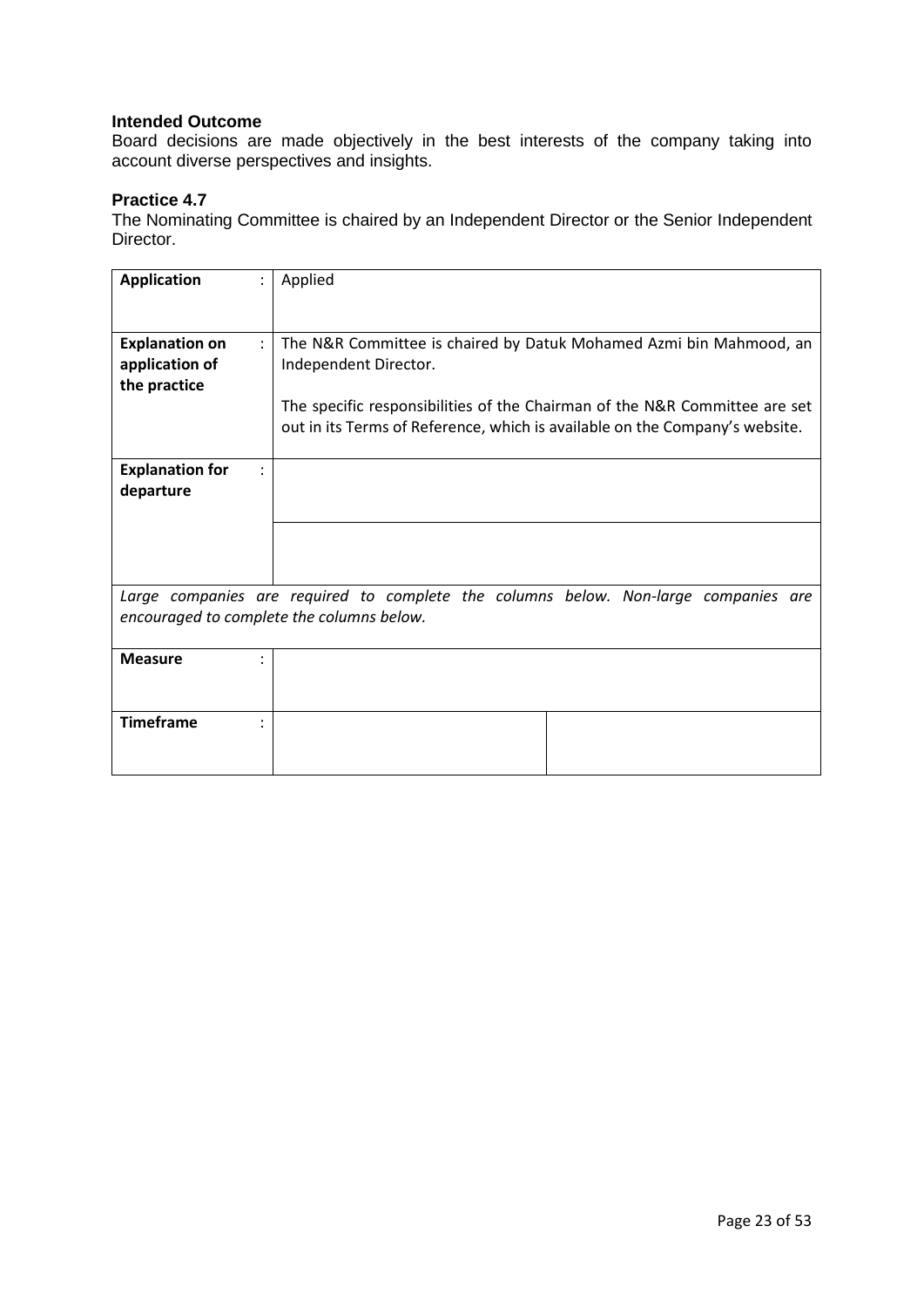Stakeholders are able to form an opinion on the overall effectiveness of the board and individual directors.

### **Practice 5.1**

The board should undertake a formal and objective annual evaluation to determine the effectiveness of the board, its committees and each individual director. The board should disclose how the assessment was carried out and its outcome.

For Large Companies, the board engages independent experts periodically to facilitate objective and candid board evaluations.

| <b>Application</b><br>÷.                                                        | Applied                                                                                                                                                                                                                                                                                                                                                                                                                                                                                      |
|---------------------------------------------------------------------------------|----------------------------------------------------------------------------------------------------------------------------------------------------------------------------------------------------------------------------------------------------------------------------------------------------------------------------------------------------------------------------------------------------------------------------------------------------------------------------------------------|
|                                                                                 |                                                                                                                                                                                                                                                                                                                                                                                                                                                                                              |
| <b>Explanation on</b><br>$\ddot{\phantom{a}}$<br>application of<br>the practice | The N&R Committee reviews annually, the effectiveness of the Board and<br>Board Committees as well as the performance of individual Directors. The<br>evaluation involves the Committee members completing evaluation<br>questionnaires regarding the processes of the Board and its Committees,<br>their effectiveness and where improvements could be considered.                                                                                                                          |
|                                                                                 | During the financial year, the Company engaged an independent external<br>consultant, namely Deloitte Risk Advisory Sdn Bhd to facilitate its Board<br>Effectiveness Assessment exercise for the financial year ended 31 March<br>2019. The Board Effectiveness Assessment was undertaken by way of<br>peer-to-peer and self-review assessments as well as one-to-one interview<br>sessions between the representatives of the independent external<br>consultant and the Directors and CEO. |
|                                                                                 | The assessment also covers:<br>review of the Board Charter and the terms of reference of the Board<br>$\bullet$<br>Committees;<br>review of the minutes of the Board and Board Committees meetings<br>$\bullet$<br>held during the period under review;<br>review the relevant documentation and information deemed necessary<br>$\bullet$<br>in facilitating the assessment; and<br>surveys via questionnaires with all Board members and CEO.<br>$\bullet$                                 |
|                                                                                 | The Board Effectiveness Assessment covers a broad spectrum of governance<br>attributes encompassing strategy innovation, board and leadership<br>succession, performance evaluation, stakeholder engagement, board<br>oversight, processes, talent, learning, technology, leadership culture, risk<br>and value drivers, compliance, accounting, financial reporting and taxation.                                                                                                           |
|                                                                                 | The results of Board Effectiveness Assessment were summarised and<br>reported to the Board for discussion on areas for improvement and<br>identification of actions for improvement. All assessments and evaluations<br>carried out are properly documented.                                                                                                                                                                                                                                 |
|                                                                                 | The Board and its Committees are assessed in the areas of Board mix and<br>balance, composition, compliance and governance, conduct at meeting,<br>business knowledge, skills and competencies, communication and value                                                                                                                                                                                                                                                                      |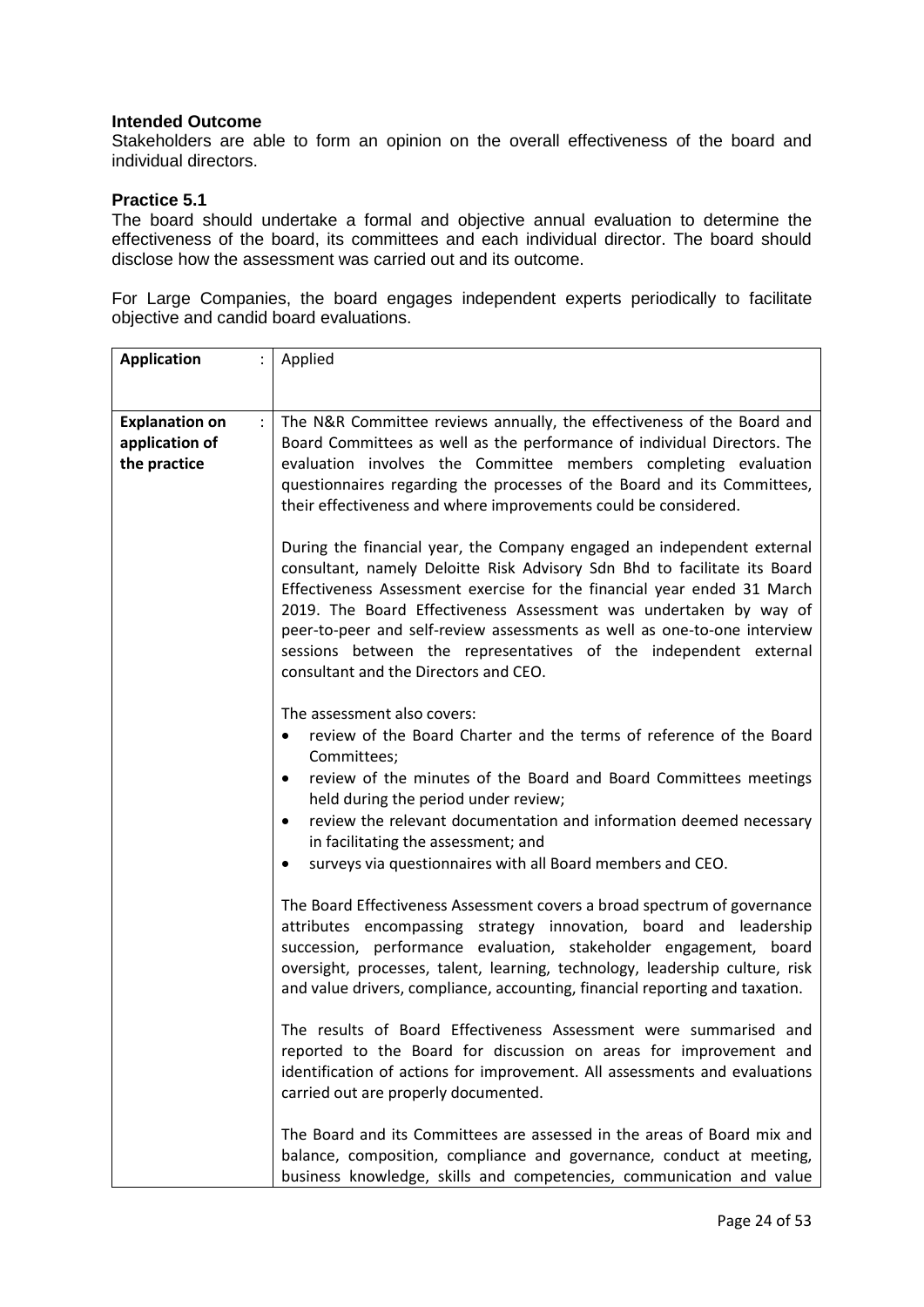|                                                                                                                                  | added contribution, quality of information and decision making,<br>performance management, Board dynamics and relationships.<br>Based on the assessment, the Board concluded that the Board as a whole<br>and its Committees have been effective in discharging their oversight<br>responsibilities and there was an appropriate size and mix of skills,<br>experience and core competencies in the composition of the Board and that<br>each of the Directors possesses the required competence and has fulfilled<br>their responsibilities and obligations as members of the Board/Board<br>Committees.<br>The N&R Committee is satisfied that the current Board size and composition<br>remains appropriate, taking into account the Group's businesses and the<br>size of its business operations. |  |
|----------------------------------------------------------------------------------------------------------------------------------|--------------------------------------------------------------------------------------------------------------------------------------------------------------------------------------------------------------------------------------------------------------------------------------------------------------------------------------------------------------------------------------------------------------------------------------------------------------------------------------------------------------------------------------------------------------------------------------------------------------------------------------------------------------------------------------------------------------------------------------------------------------------------------------------------------|--|
| <b>Explanation for</b><br>departure                                                                                              |                                                                                                                                                                                                                                                                                                                                                                                                                                                                                                                                                                                                                                                                                                                                                                                                        |  |
|                                                                                                                                  |                                                                                                                                                                                                                                                                                                                                                                                                                                                                                                                                                                                                                                                                                                                                                                                                        |  |
|                                                                                                                                  |                                                                                                                                                                                                                                                                                                                                                                                                                                                                                                                                                                                                                                                                                                                                                                                                        |  |
| Large companies are required to complete the columns below. Non-large companies are<br>encouraged to complete the columns below. |                                                                                                                                                                                                                                                                                                                                                                                                                                                                                                                                                                                                                                                                                                                                                                                                        |  |
| <b>Measure</b>                                                                                                                   |                                                                                                                                                                                                                                                                                                                                                                                                                                                                                                                                                                                                                                                                                                                                                                                                        |  |
| <b>Timeframe</b>                                                                                                                 |                                                                                                                                                                                                                                                                                                                                                                                                                                                                                                                                                                                                                                                                                                                                                                                                        |  |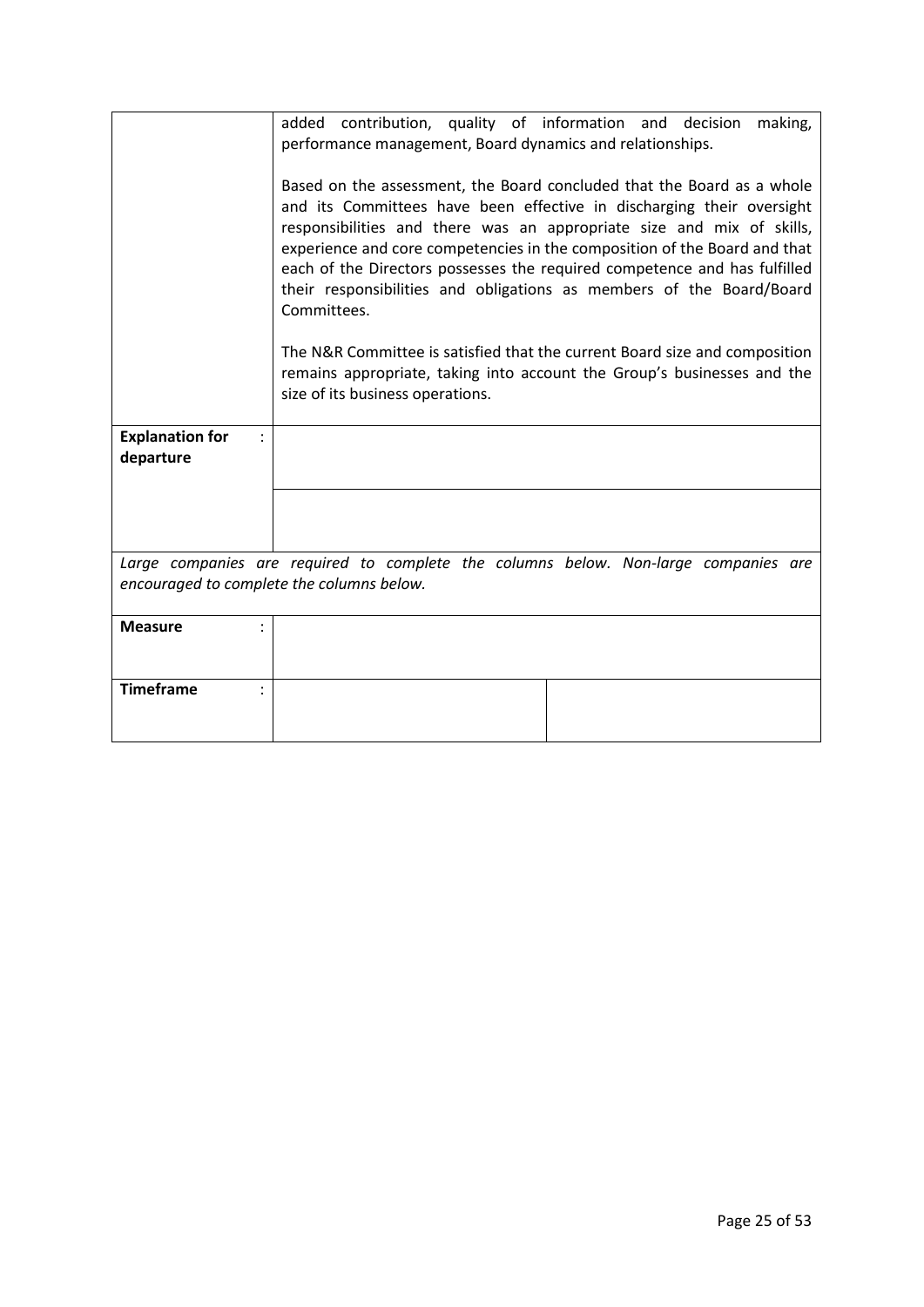The level and composition of remuneration of directors and senior management take into account the company's desire to attract and retain the right talent in the board and senior management to drive the company's long-term objectives.

Remuneration policies and decisions are made through a transparent and independent process.

#### **Practice 6.1**

The board has in place policies and procedures to determine the remuneration of directors and senior management, which takes into account the demands, complexities and performance of the company as well as skills and experience required. The policies and procedures are periodically reviewed and made available on the company's website.

| <b>Application</b>                    | Applied                                                                                                               |
|---------------------------------------|-----------------------------------------------------------------------------------------------------------------------|
|                                       |                                                                                                                       |
|                                       |                                                                                                                       |
| <b>Explanation on</b><br>$\mathbf{.}$ | The Company has in place a Remuneration Policy for Directors and CEO                                                  |
| application of                        | which sets out the criteria applied in recommending their remuneration                                                |
| the practice                          | packages.                                                                                                             |
|                                       | Further details are explained in the Corporate Governance Overview<br>Statement on page 38 of the Annual Report 2019. |
|                                       | The Remuneration Policy for Directors and CEO is available on the<br>Company's website.                               |
| <b>Explanation for</b>                |                                                                                                                       |
| departure                             |                                                                                                                       |
|                                       |                                                                                                                       |
|                                       |                                                                                                                       |
|                                       |                                                                                                                       |
|                                       |                                                                                                                       |
|                                       | Large companies are required to complete the columns below. Non-large companies are                                   |
|                                       | encouraged to complete the columns below.                                                                             |
| <b>Measure</b>                        |                                                                                                                       |
|                                       |                                                                                                                       |
|                                       |                                                                                                                       |
| <b>Timeframe</b>                      |                                                                                                                       |
|                                       |                                                                                                                       |
|                                       |                                                                                                                       |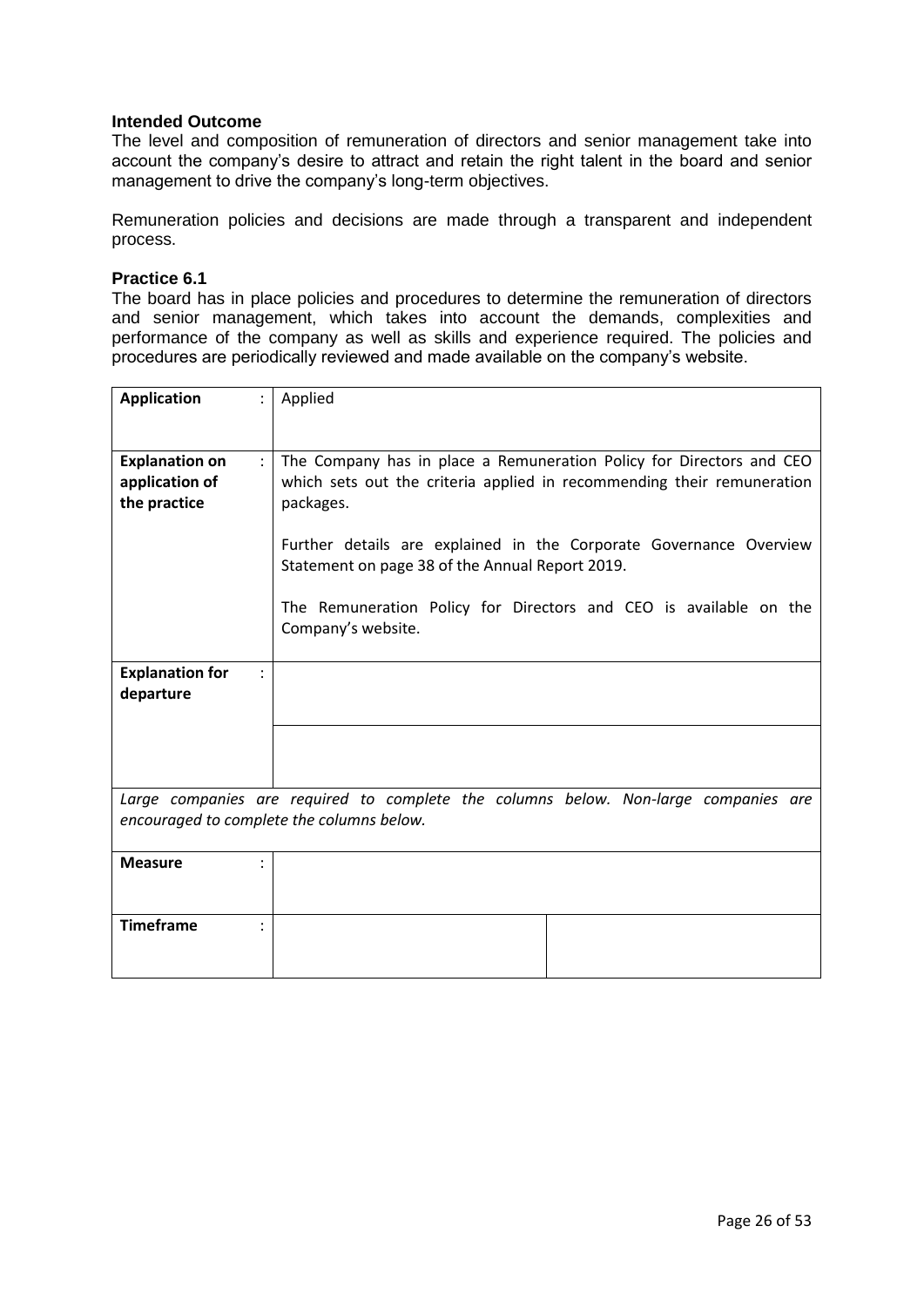The level and composition of remuneration of directors and senior management take into account the company's desire to attract and retain the right talent in the board and senior management to drive the company's long-term objectives.

Remuneration policies and decisions are made through a transparent and independent process.

#### **Practice 6.2**

The board has a Remuneration Committee to implement its policies and procedures on remuneration including reviewing and recommending matters relating to the remuneration of board and senior management.

The Committee has written Terms of Reference which deals with its authority and duties and these Terms are disclosed on the company's website.

| <b>Application</b>                                      | Applied                                                                                                                                                                                                                                                                                                                        |
|---------------------------------------------------------|--------------------------------------------------------------------------------------------------------------------------------------------------------------------------------------------------------------------------------------------------------------------------------------------------------------------------------|
|                                                         |                                                                                                                                                                                                                                                                                                                                |
| <b>Explanation on</b><br>application of<br>the practice | The Board has a combined N&R Committee with three (3) members, two (2)<br>of whom are Independent Directors.                                                                                                                                                                                                                   |
|                                                         | The role of the N&R Committee in respect of the matters relating to<br>remuneration is to assist the Board in reviewing the remuneration<br>framework of Directors and CEO, with the aim to attract, retain and<br>motivate Directors and CEO who will create sustainable value and returns<br>for the Company's stakeholders. |
|                                                         | A summary of the N&R Committee's activities during the financial year is<br>reported in the Corporate Governance Overview Statement on page 34 of<br>the Annual Report 2019.                                                                                                                                                   |
|                                                         | The duties and responsibilities of the N&R Committee in relation to<br>remuneration policy are stated in its Terms of Reference which is available<br>on the Company's website.                                                                                                                                                |
| <b>Explanation for</b><br>departure                     |                                                                                                                                                                                                                                                                                                                                |
|                                                         |                                                                                                                                                                                                                                                                                                                                |
|                                                         | Large companies are required to complete the columns below. Non-large companies are<br>encouraged to complete the columns below.                                                                                                                                                                                               |
| <b>Measure</b>                                          |                                                                                                                                                                                                                                                                                                                                |
| <b>Timeframe</b>                                        |                                                                                                                                                                                                                                                                                                                                |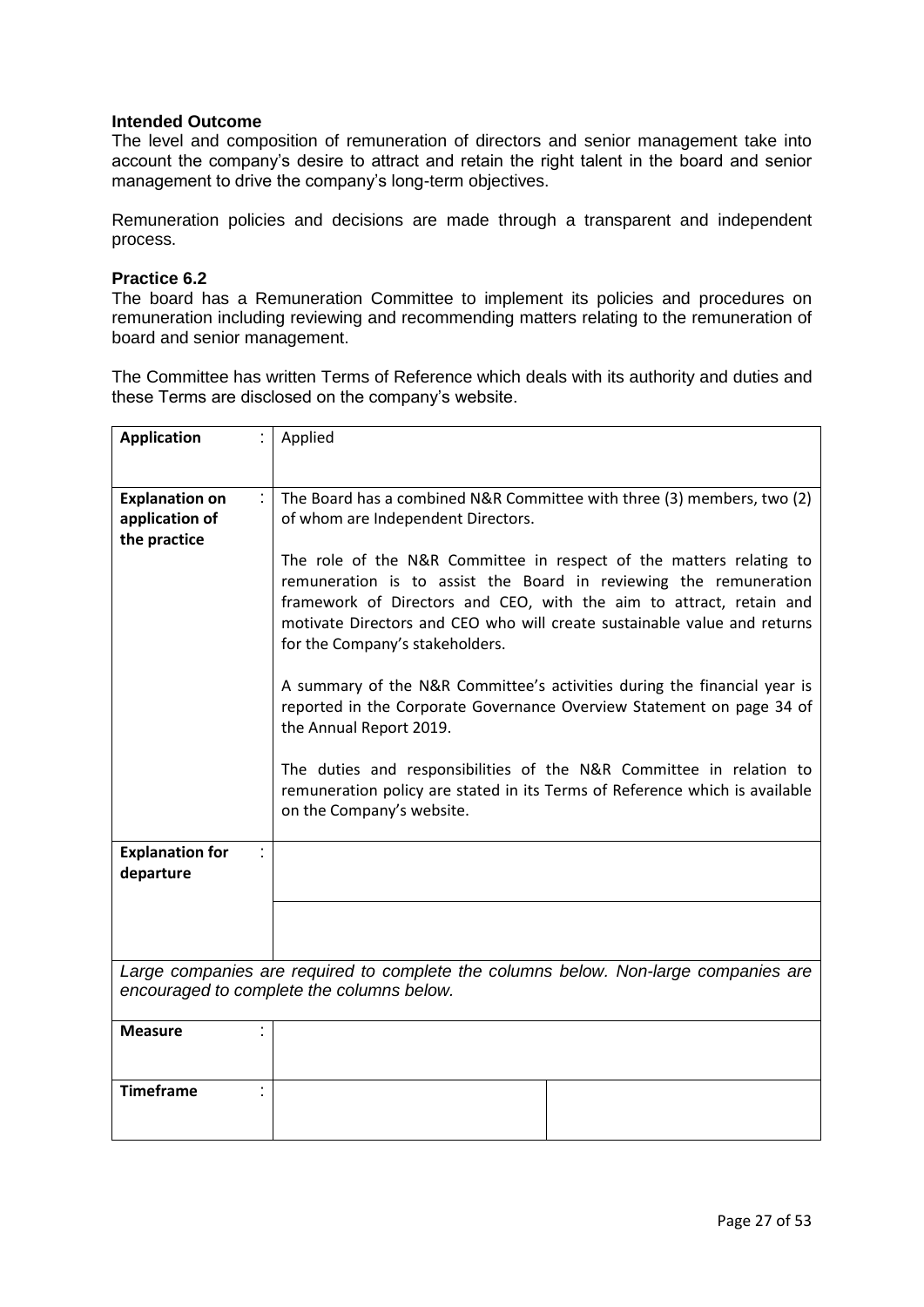Stakeholders are able to assess whether the remuneration of directors and senior management is commensurate with their individual performance, taking into consideration the company's performance.

### **Practice 7.1**

There is detailed disclosure on named basis for the remuneration of individual directors. The remuneration breakdown of individual directors includes fees, salary, bonus, benefits in-kind and other emoluments.

| <b>Application</b><br>$\ddot{\cdot}$                    | Applied                                 |                                                                                                                      |                             |                                         |                              |                      |
|---------------------------------------------------------|-----------------------------------------|----------------------------------------------------------------------------------------------------------------------|-----------------------------|-----------------------------------------|------------------------------|----------------------|
|                                                         |                                         |                                                                                                                      |                             |                                         |                              |                      |
| <b>Explanation on</b><br>application of<br>the practice |                                         | The remuneration received and receivable by the Directors for the financial<br>year is set out in the tables below:- |                             |                                         |                              |                      |
|                                                         | Company                                 |                                                                                                                      |                             |                                         |                              |                      |
|                                                         |                                         |                                                                                                                      |                             | <b>Category</b>                         |                              |                      |
|                                                         |                                         | Fees<br>(RM)                                                                                                         | Other<br>Emoluments<br>(RM) | <b>Defined</b><br>Contributions<br>(RM) | Benefits-<br>in-kind<br>(RM) | <b>Total</b><br>(RM) |
|                                                         | Shahman<br>Azman                        | 60,000                                                                                                               |                             |                                         |                              | 60,000               |
|                                                         | Datuk<br>Mohamed<br>Azmi bin<br>Mahmood | 60,000                                                                                                               | 8,000                       |                                         |                              | 68,000               |
|                                                         | Tan Bun Poo                             | 60,000                                                                                                               | 12,000                      | $\overline{\phantom{0}}$                | $\overline{\phantom{0}}$     | 72,000               |
|                                                         | Mahadzir bin<br>Azizan                  | 60,000                                                                                                               | 9,000                       | $\overline{\phantom{0}}$                | $\overline{\phantom{0}}$     | 69,000               |
|                                                         | Soo Kim Wai                             | 60,000                                                                                                               | $\blacksquare$              | $\overline{\phantom{0}}$                | $\overline{\phantom{a}}$     | 60,000               |
|                                                         | Shalina Azman                           | 60,000                                                                                                               |                             |                                         | $\overline{a}$               | 60,000               |
|                                                         | <b>Group Basis</b>                      |                                                                                                                      |                             |                                         |                              |                      |
|                                                         |                                         |                                                                                                                      |                             | Category                                |                              |                      |
|                                                         |                                         | Fees<br>(RM)                                                                                                         | Other<br>Emoluments<br>(RM) | Defined<br>Contributions<br>(RM)        | Benefits-<br>in-kind<br>(RM) | <b>Total</b><br>(RM) |
|                                                         | Shahman<br>Azman                        | 60,000                                                                                                               | 186,000                     | 35,340                                  | 221,159                      | 502,499              |
|                                                         | Datuk<br>Mohamed<br>Azmi bin<br>Mahmood | 60,000                                                                                                               | 8,000                       |                                         | $\overline{\phantom{a}}$     | 68,000               |
|                                                         | Tan Bun Poo                             | 60,000                                                                                                               | 12,000                      | $\qquad \qquad -$                       | $\overline{\phantom{a}}$     | 72,000               |
|                                                         | Mahadzir bin<br>Azizan                  | 60,000                                                                                                               | 9,000                       | $\overline{\phantom{0}}$                |                              | 69,000               |
|                                                         | Soo Kim Wai                             | 60,000                                                                                                               | $\qquad \qquad -$           | $\overline{\phantom{0}}$                | $\qquad \qquad \blacksquare$ | 60,000               |
|                                                         | Shalina Azman                           | 60,000                                                                                                               | $\overline{\phantom{0}}$    | $\qquad \qquad \blacksquare$            | $\qquad \qquad -$            | 60,000               |
|                                                         |                                         |                                                                                                                      |                             |                                         |                              |                      |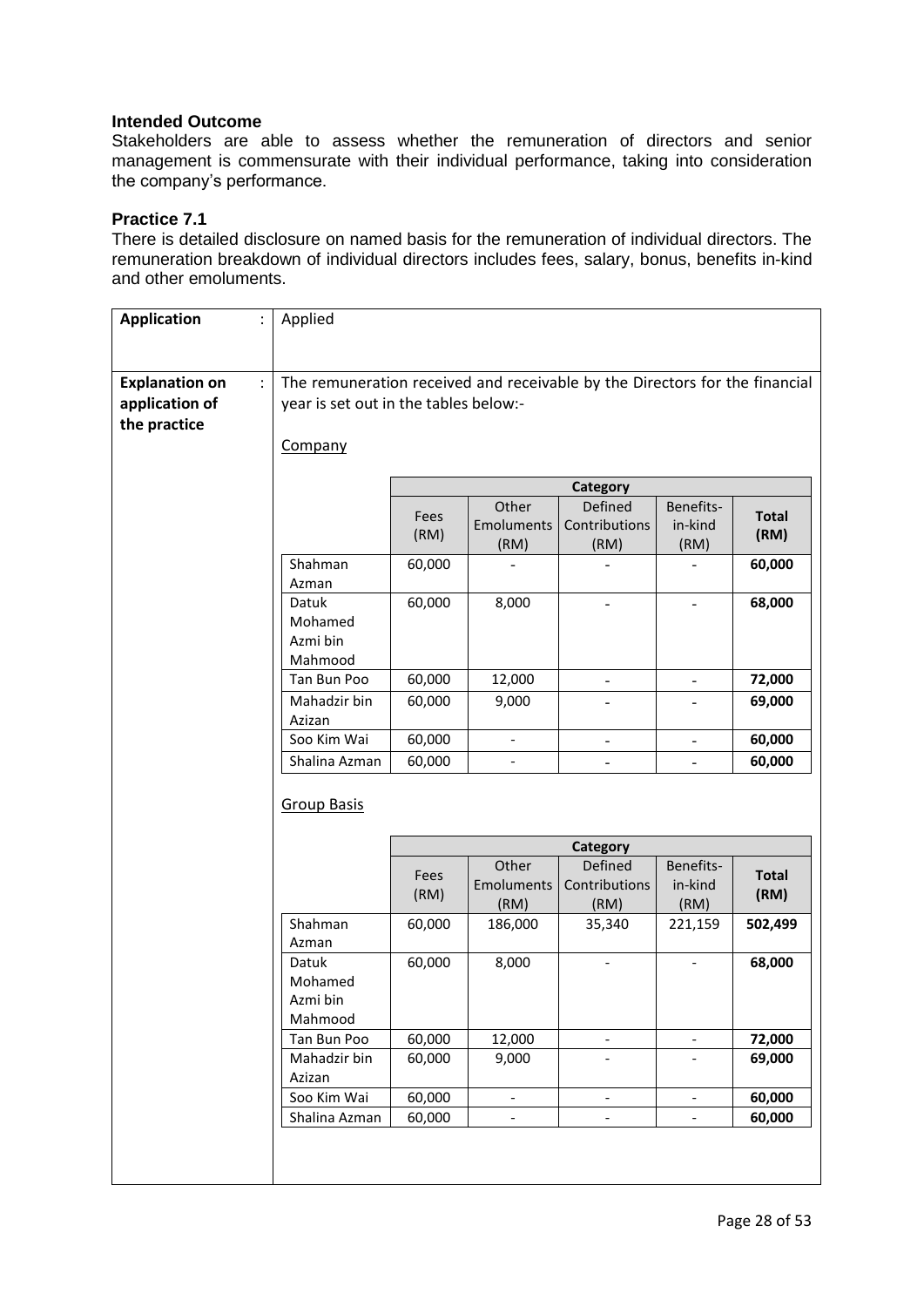| <b>Explanation for</b><br>٠<br>$\cdot$<br>departure                                                                              |  |  |  |  |
|----------------------------------------------------------------------------------------------------------------------------------|--|--|--|--|
| Large companies are required to complete the columns below. Non-large companies are<br>encouraged to complete the columns below. |  |  |  |  |
| <b>Measure</b>                                                                                                                   |  |  |  |  |
| <b>Timeframe</b>                                                                                                                 |  |  |  |  |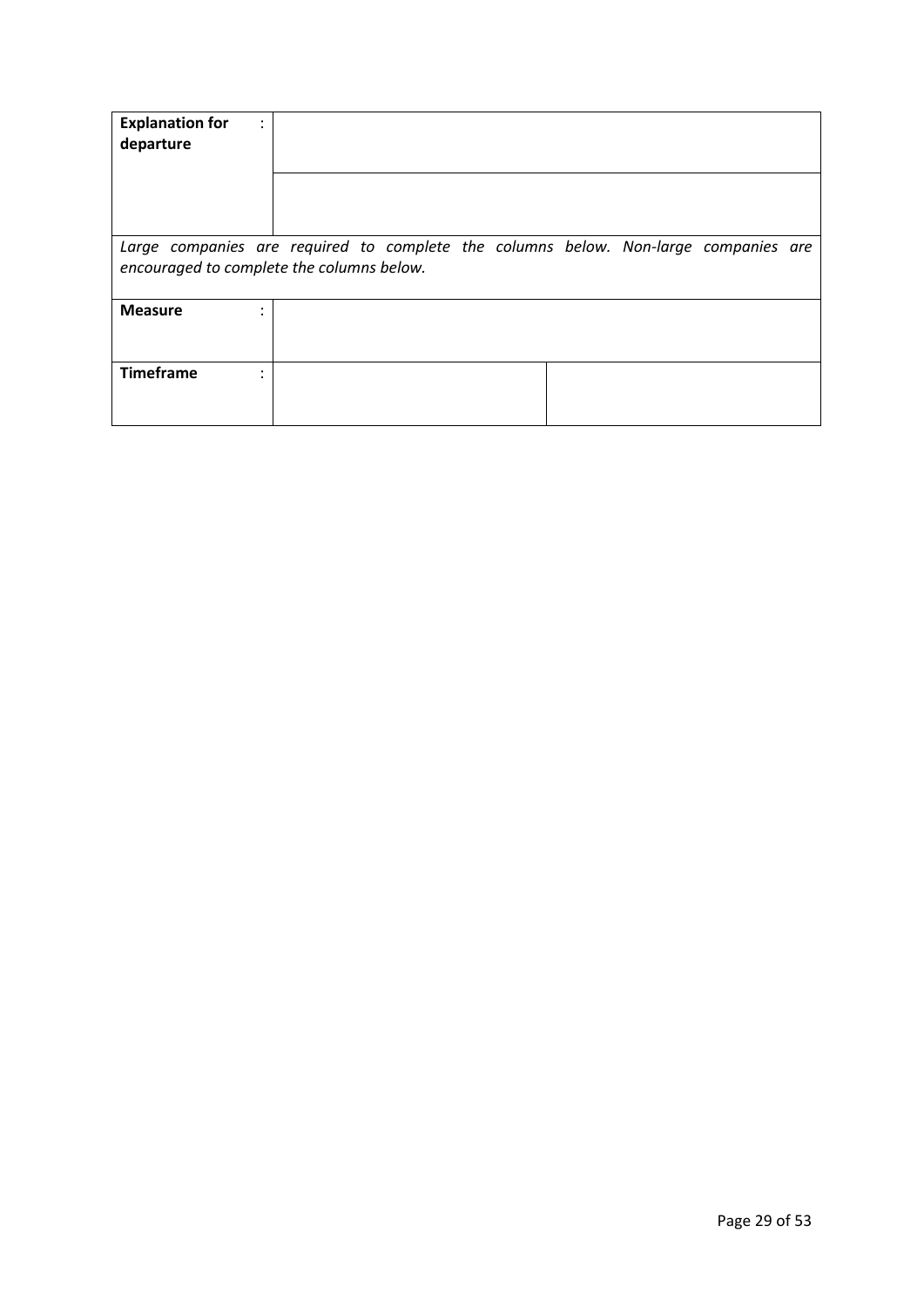Stakeholders are able to assess whether the remuneration of directors and senior management is commensurate with their individual performance, taking into consideration the company's performance.

### **Practice 7.2**

The board discloses on a named basis the top five senior management's remuneration component including salary, bonus, benefits in-kind and other emoluments in bands of RM50,000.

| <b>Application</b>                      | Departure                                                                                                                                                                                                                                                                                                                                                                                                                                                                                                                                          |
|-----------------------------------------|----------------------------------------------------------------------------------------------------------------------------------------------------------------------------------------------------------------------------------------------------------------------------------------------------------------------------------------------------------------------------------------------------------------------------------------------------------------------------------------------------------------------------------------------------|
|                                         |                                                                                                                                                                                                                                                                                                                                                                                                                                                                                                                                                    |
|                                         |                                                                                                                                                                                                                                                                                                                                                                                                                                                                                                                                                    |
| <b>Explanation on</b><br>application of |                                                                                                                                                                                                                                                                                                                                                                                                                                                                                                                                                    |
| the practice                            |                                                                                                                                                                                                                                                                                                                                                                                                                                                                                                                                                    |
|                                         |                                                                                                                                                                                                                                                                                                                                                                                                                                                                                                                                                    |
| <b>Explanation for</b><br>departure     | The Group is of the view that the disclosure of remuneration consisting of<br>top 5 senior management on a named basis would not be in the best<br>interest of the Group as such disclosure may:<br>expose the top 5 senior management to personal security risk<br>٠<br>lead or encourage internal comparison and affect the employees'<br>٠<br>morale; and<br>subject the Company to the risk of attrition and poaching by other<br>$\bullet$<br>competitors leading to potential increase in employee remuneration<br>packages.                 |
|                                         | <b>Alternative Practice</b>                                                                                                                                                                                                                                                                                                                                                                                                                                                                                                                        |
|                                         | As an alternative to the recommended practice, the Board has resolved to<br>disclose that the aggregate remuneration package paid to the senior<br>management and head of departments is RM6,689,434 for the financial<br>year ended 31 March 2019.                                                                                                                                                                                                                                                                                                |
|                                         | The senior management and head of departments include those charged<br>with group functions as well as those leading a business unit. As at 31 March<br>2019, they consist of 14 personnel. The remuneration is a combination of<br>fixed and variable elements including salary, defined contributions, bonus,<br>allowances and benefits-in-kind. Factors that are considered in determining<br>their remuneration include:<br>(a) Group and/or unit performance (both qualitative and quantitative);<br>(b) Scope of duty and responsibilities; |
|                                         | (c) Skills and experience;<br>(d) Individual's performance (both qualitative and quantitative);<br>General economic situation and operating environment;<br>(e)<br>(f)<br>Future prospect of the business; and<br>Prevailing market practices.<br>(g)                                                                                                                                                                                                                                                                                              |
|                                         | This has been consistently practised by the Group from the previous<br>financial years. The Group is committed to retaining the right people with<br>the required skills, experience, professionalism and integrity to enhance the<br>Group's long term shareholders and stakeholders' value.                                                                                                                                                                                                                                                      |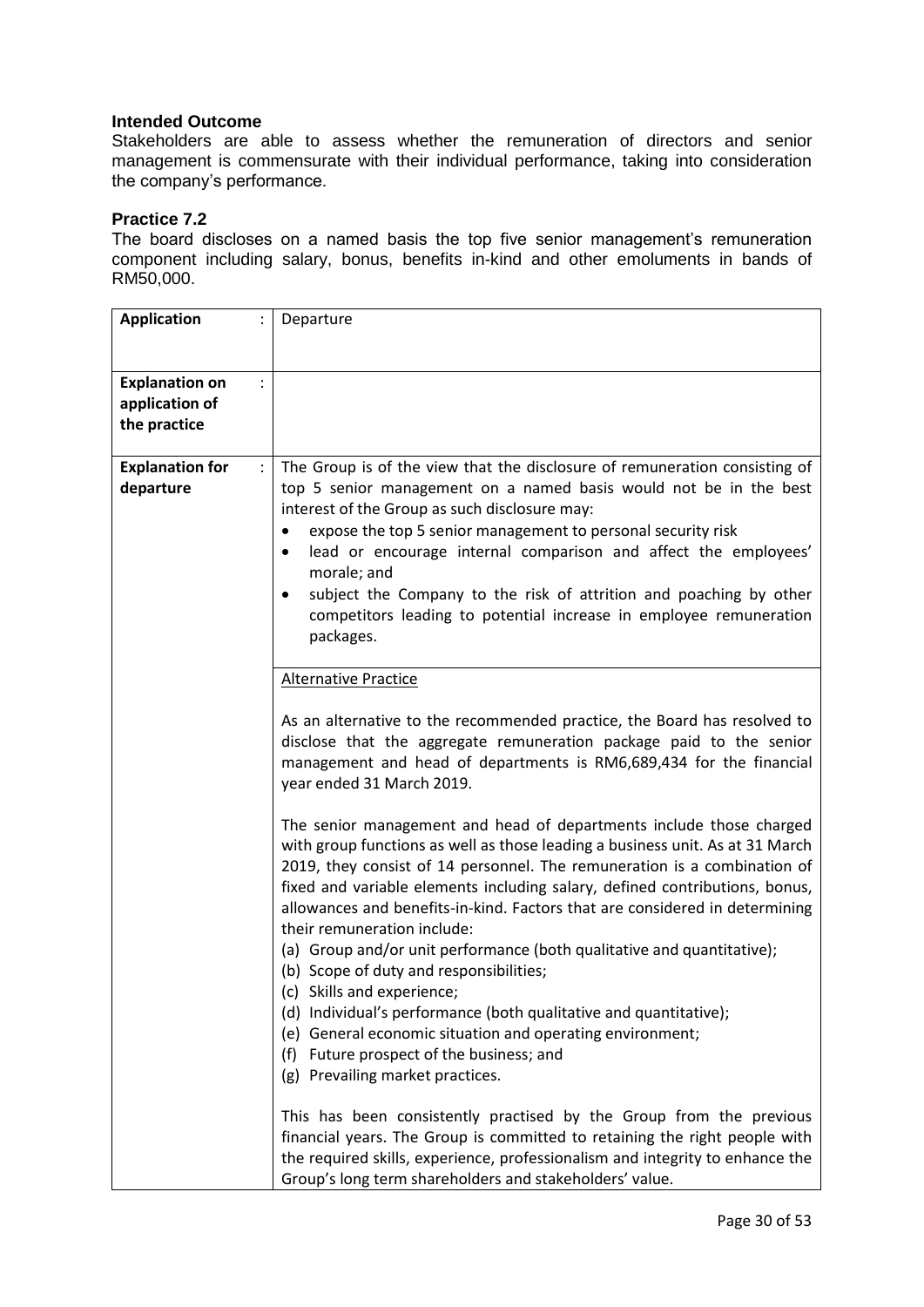|                  | The Board believes that such disclosure is able to provide stakeholders a fair<br>view of the remuneration paid as it is linked to the Group's performance.<br>The Board also assures that there is a robust internal process to ensure that<br>the remuneration of senior management is fair and competitive when<br>benchmarked internally for equitability and externally with the market. |  |  |
|------------------|-----------------------------------------------------------------------------------------------------------------------------------------------------------------------------------------------------------------------------------------------------------------------------------------------------------------------------------------------------------------------------------------------|--|--|
|                  | Large companies are required to complete the columns below. Non-large companies are                                                                                                                                                                                                                                                                                                           |  |  |
|                  | encouraged to complete the columns below.                                                                                                                                                                                                                                                                                                                                                     |  |  |
|                  |                                                                                                                                                                                                                                                                                                                                                                                               |  |  |
| <b>Measure</b>   |                                                                                                                                                                                                                                                                                                                                                                                               |  |  |
|                  |                                                                                                                                                                                                                                                                                                                                                                                               |  |  |
|                  |                                                                                                                                                                                                                                                                                                                                                                                               |  |  |
| <b>Timeframe</b> |                                                                                                                                                                                                                                                                                                                                                                                               |  |  |
|                  |                                                                                                                                                                                                                                                                                                                                                                                               |  |  |
|                  |                                                                                                                                                                                                                                                                                                                                                                                               |  |  |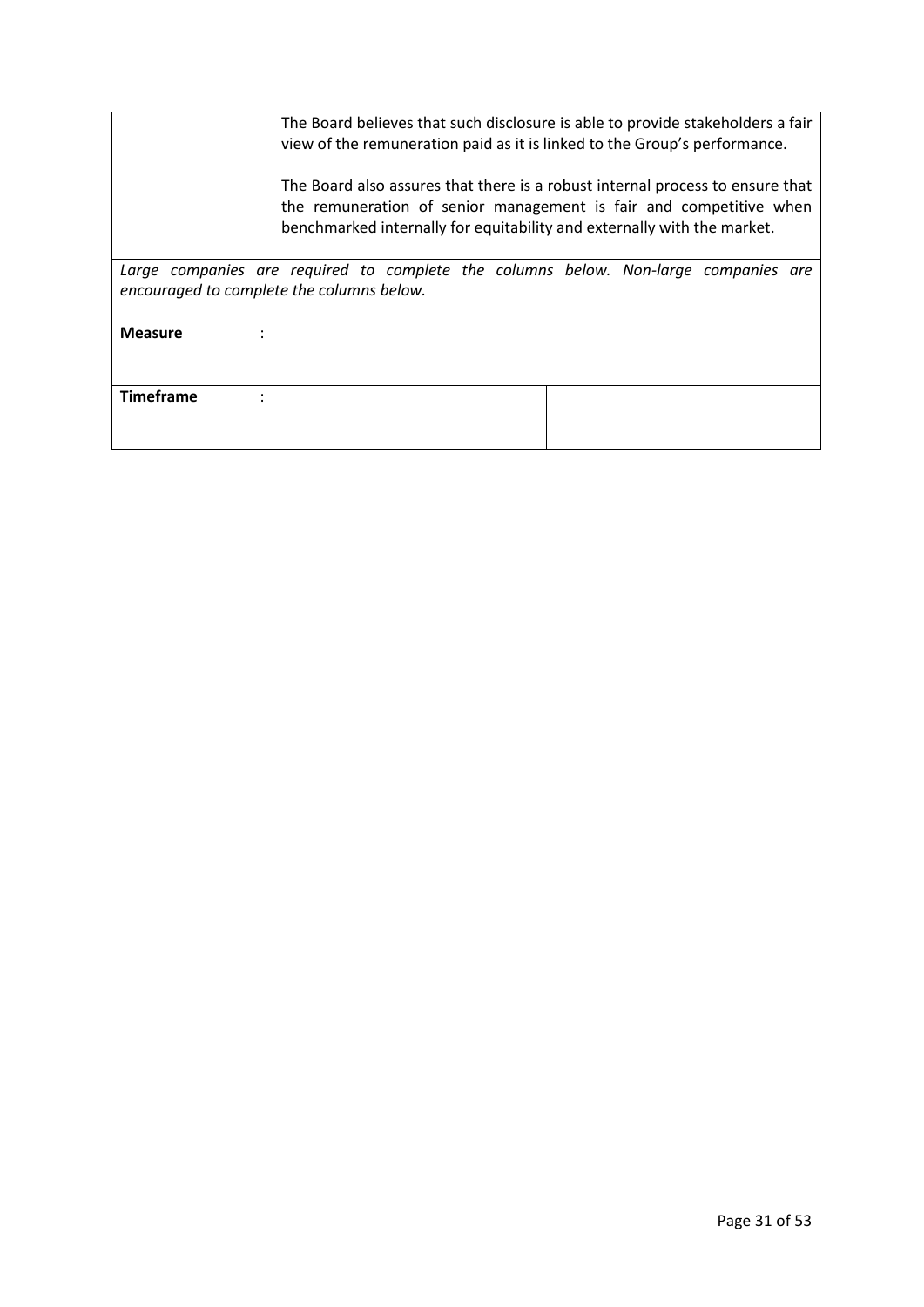Stakeholders are able to assess whether the remuneration of directors and senior management is commensurate with their individual performance, taking into consideration the company's performance.

#### **Practice 7.3 - Step Up**

Companies are encouraged to fully disclose the detailed remuneration of each member of senior management on a named basis.

| <b>Application</b>                                   | Not Adopted |
|------------------------------------------------------|-------------|
|                                                      |             |
| <b>Explanation on</b><br>adoption of the<br>practice |             |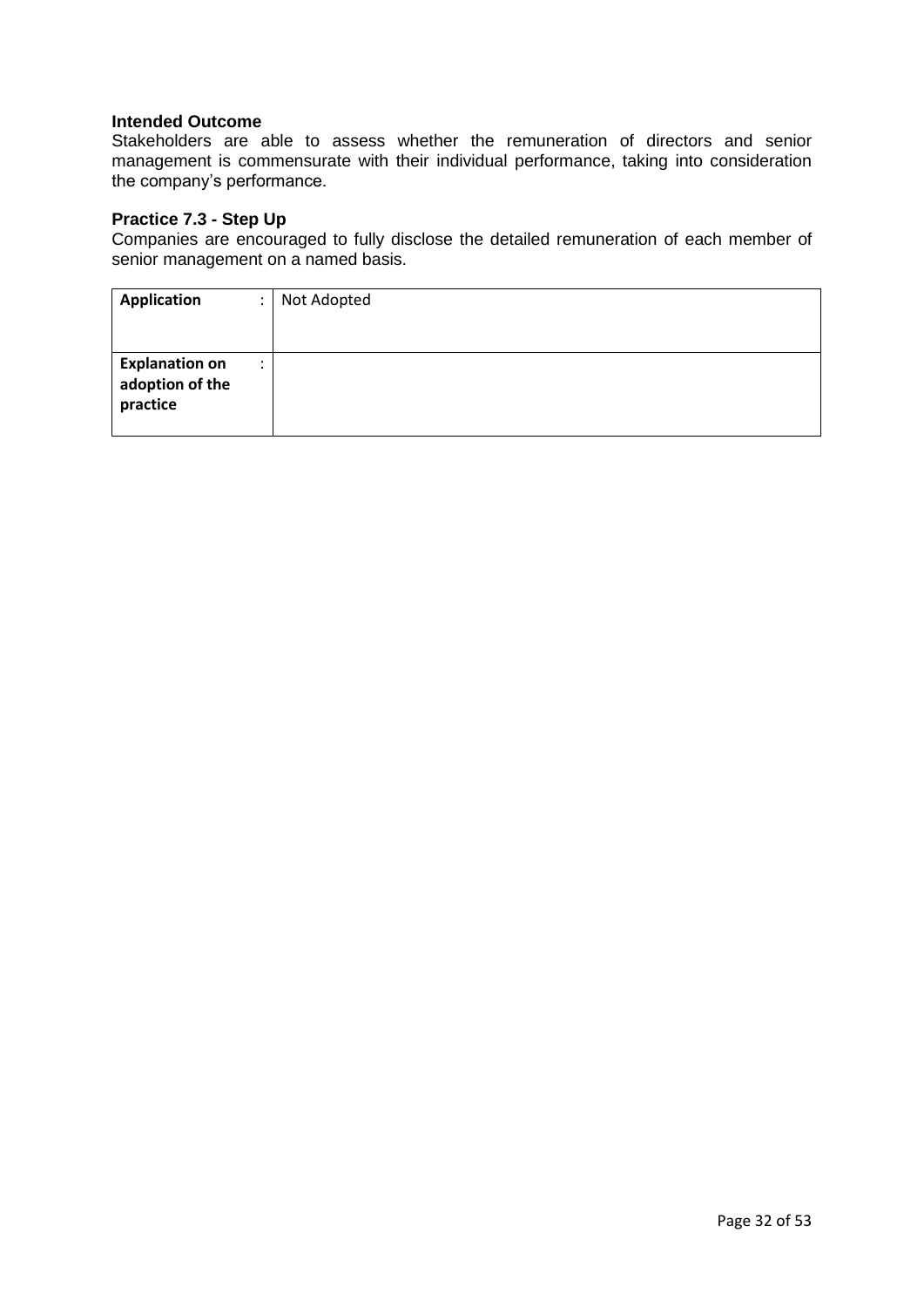There is an effective and independent Audit Committee.

The board is able to objectively review the Audit Committee's findings and recommendations. The company's financial statement is a reliable source of information.

#### **Practice 8.1**

The Chairman of the Audit Committee is not the Chairman of the board.

| <b>Application</b>                                                              | Applied                                                                                                                                                                                                    |  |  |
|---------------------------------------------------------------------------------|------------------------------------------------------------------------------------------------------------------------------------------------------------------------------------------------------------|--|--|
| <b>Explanation on</b><br>$\ddot{\phantom{a}}$<br>application of<br>the practice | The Audit Committee comprises four (4) Non-Executive Directors, three (3)<br>of whom are Independent Directors, which is in compliance with the Listing<br>Requirements of Bursa Securities.               |  |  |
|                                                                                 | The Audit Committee is chaired by Mr. Tan Bun Poo, an Independent<br>Director who is not the Chairman of the Board.                                                                                        |  |  |
|                                                                                 | Whilst this practice has always been adopted by the Company, the Terms of<br>Reference of the Audit Committee has been revised in May 2018 to reflect<br>this requirement under Practice 8.1 of MCCG 2017. |  |  |
| <b>Explanation for</b><br>departure                                             |                                                                                                                                                                                                            |  |  |
|                                                                                 |                                                                                                                                                                                                            |  |  |
|                                                                                 | Large companies are required to complete the columns below. Non-large companies are<br>encouraged to complete the columns below.                                                                           |  |  |
| <b>Measure</b>                                                                  |                                                                                                                                                                                                            |  |  |
| <b>Timeframe</b>                                                                |                                                                                                                                                                                                            |  |  |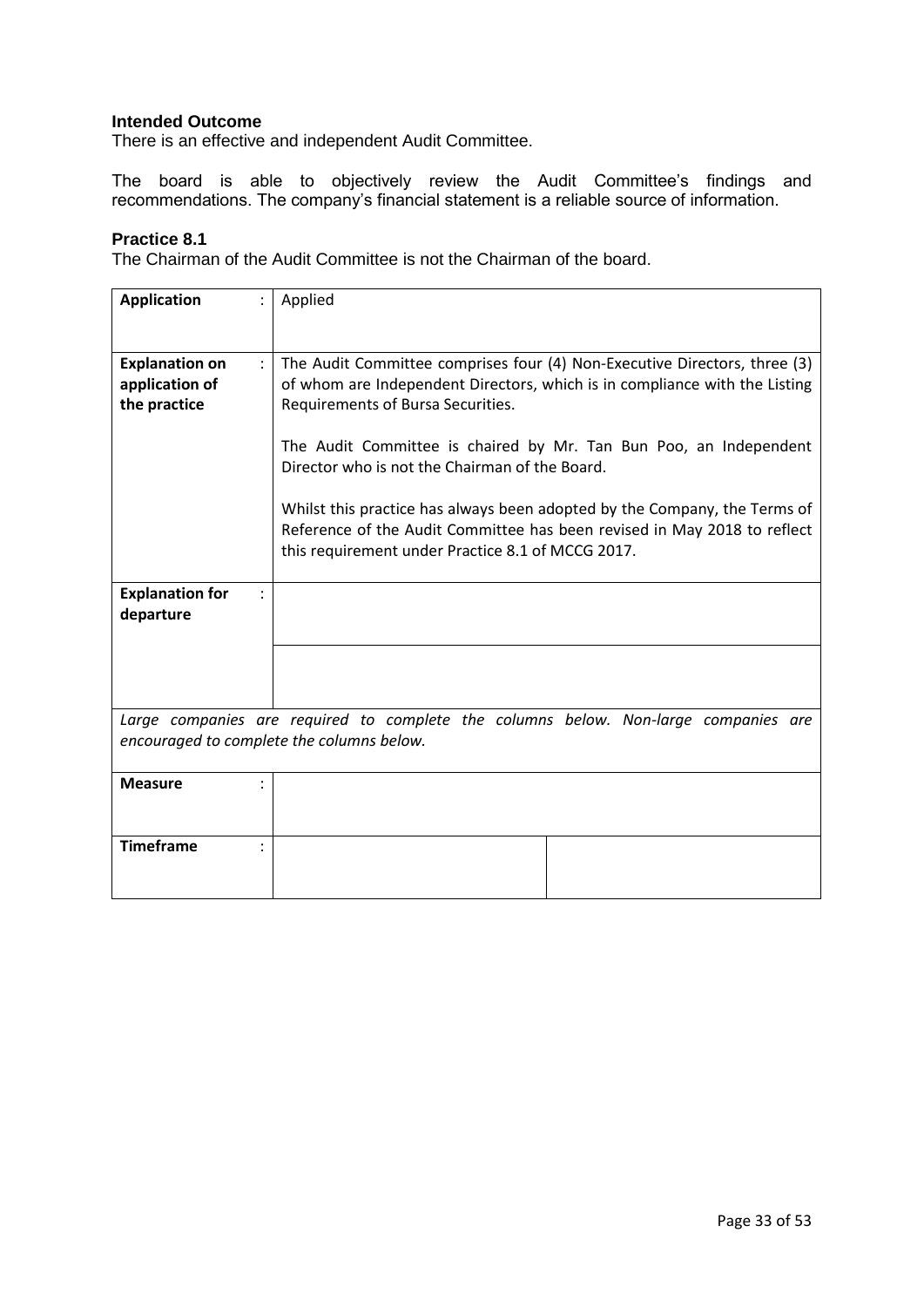There is an effective and independent Audit Committee.

The board is able to objectively review the Audit Committee's findings and recommendations. The company's financial statement is a reliable source of information.

#### **Practice 8.2**

The Audit Committee has a policy that requires a former key audit partner to observe a cooling-off period of at least two years before being appointed as a member of the Audit Committee.

| <b>Application</b>                                      | Applied                                                                                                                                                                                                                                                                                                                                                                                                                           |
|---------------------------------------------------------|-----------------------------------------------------------------------------------------------------------------------------------------------------------------------------------------------------------------------------------------------------------------------------------------------------------------------------------------------------------------------------------------------------------------------------------|
| <b>Explanation on</b><br>application of<br>the practice | None of the members of the Audit Committee are former audit partner of<br>the Company's external auditors.<br>The Terms of Reference of the Audit Committee stipulates that "no former"<br>audit partner of the Company's external auditors shall be appointed to the<br>Audit Committee unless he/she has observed a cooling-off period of at least<br>two (2) years before being appointed as a member of the Audit Committee". |
| <b>Explanation for</b><br>departure                     |                                                                                                                                                                                                                                                                                                                                                                                                                                   |
|                                                         | Large companies are required to complete the columns below. Non-large companies are<br>encouraged to complete the columns below.                                                                                                                                                                                                                                                                                                  |
| <b>Measure</b>                                          |                                                                                                                                                                                                                                                                                                                                                                                                                                   |
| <b>Timeframe</b>                                        |                                                                                                                                                                                                                                                                                                                                                                                                                                   |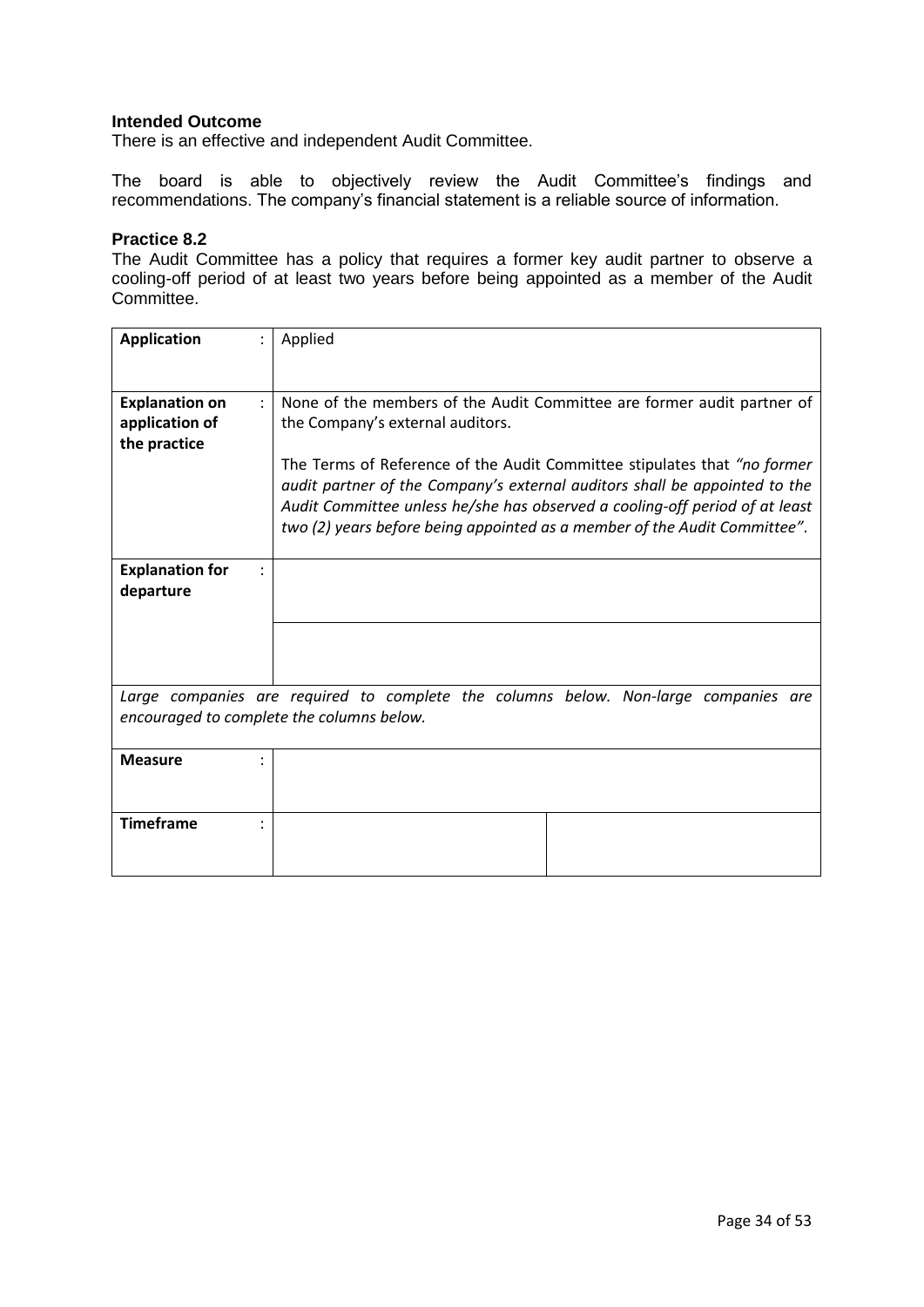There is an effective and independent Audit Committee.

The board is able to objectively review the Audit Committee's findings and recommendations. The company's financial statement is a reliable source of information.

#### **Practice 8.3**

The Audit Committee has policies and procedures to assess the suitability, objectivity and independence of the external auditor.

| <b>Application</b>                      | Applied                                                                                                                                                                                                                                                                                                                                                                                                                                                                                                                                                                                                                                                                                                                                                                                                                                                                                                                                                                                                                                                                                                                                                                                                                                                                                                                                                                                                                                                                                                                                                                                                                                                  |
|-----------------------------------------|----------------------------------------------------------------------------------------------------------------------------------------------------------------------------------------------------------------------------------------------------------------------------------------------------------------------------------------------------------------------------------------------------------------------------------------------------------------------------------------------------------------------------------------------------------------------------------------------------------------------------------------------------------------------------------------------------------------------------------------------------------------------------------------------------------------------------------------------------------------------------------------------------------------------------------------------------------------------------------------------------------------------------------------------------------------------------------------------------------------------------------------------------------------------------------------------------------------------------------------------------------------------------------------------------------------------------------------------------------------------------------------------------------------------------------------------------------------------------------------------------------------------------------------------------------------------------------------------------------------------------------------------------------|
|                                         |                                                                                                                                                                                                                                                                                                                                                                                                                                                                                                                                                                                                                                                                                                                                                                                                                                                                                                                                                                                                                                                                                                                                                                                                                                                                                                                                                                                                                                                                                                                                                                                                                                                          |
|                                         |                                                                                                                                                                                                                                                                                                                                                                                                                                                                                                                                                                                                                                                                                                                                                                                                                                                                                                                                                                                                                                                                                                                                                                                                                                                                                                                                                                                                                                                                                                                                                                                                                                                          |
| <b>Explanation on</b><br>application of | The Audit Committee conducts yearly assessment on the suitability and<br>independence of the external auditors.                                                                                                                                                                                                                                                                                                                                                                                                                                                                                                                                                                                                                                                                                                                                                                                                                                                                                                                                                                                                                                                                                                                                                                                                                                                                                                                                                                                                                                                                                                                                          |
| the practice                            |                                                                                                                                                                                                                                                                                                                                                                                                                                                                                                                                                                                                                                                                                                                                                                                                                                                                                                                                                                                                                                                                                                                                                                                                                                                                                                                                                                                                                                                                                                                                                                                                                                                          |
|                                         | The assessment process involved obtaining feedback from the Audit<br>Committee and finance personnel who regularly interacts with the external<br>auditors through the completion of a detailed questionnaire covering the<br>criteria as set out below:<br><b>Suitability Assessment</b>                                                                                                                                                                                                                                                                                                                                                                                                                                                                                                                                                                                                                                                                                                                                                                                                                                                                                                                                                                                                                                                                                                                                                                                                                                                                                                                                                                |
|                                         | The engagement partner's qualification, knowledge and experience;<br>The level of engagement, communication and interaction with the<br>٠<br>Audit Committee and whether the external auditors have provided<br>independent views in the discussions with the Audit Committee;<br>Level of knowledge, skills, capabilities, experience and quality of works;<br>Level of understanding of the nature of business of the Company and<br>the industry in which the Company operates;<br>Ability to update/advise the Audit Committee on significant issues<br>٠<br>concerning the Group, new developments (including the applicability of<br>new and significant accounting standards) and the impacts on the<br>Group;<br>Ability to identify risks/potential issues and provide constructive<br>recommendations, observations and implications in areas requiring<br>improvements particularly with regard to the internal control system<br>relating to financial reporting of the Group; and<br>Adequacy of audit scope and conduct of audit, effectiveness in<br>planning and coordinating audit efforts, and use of audit resources.<br><b>Independence Assessment</b><br>Whether the provision of non-audit services has impaired the<br>independence and objectivity of the external auditors;<br>Whether there are indications that the external auditors are<br>significantly dependent on the Company for their fee income; and<br>Whether the external auditors had demonstrated unbiased stance<br>when interpreting policies and standards adopted by the Company and<br>are able to maintain independence from Management in order to carry |
|                                         | out their functions impartially.                                                                                                                                                                                                                                                                                                                                                                                                                                                                                                                                                                                                                                                                                                                                                                                                                                                                                                                                                                                                                                                                                                                                                                                                                                                                                                                                                                                                                                                                                                                                                                                                                         |
|                                         | As part of the annual audit exercise, the Company also obtains assurance<br>from the external auditors confirming that they are and have been                                                                                                                                                                                                                                                                                                                                                                                                                                                                                                                                                                                                                                                                                                                                                                                                                                                                                                                                                                                                                                                                                                                                                                                                                                                                                                                                                                                                                                                                                                            |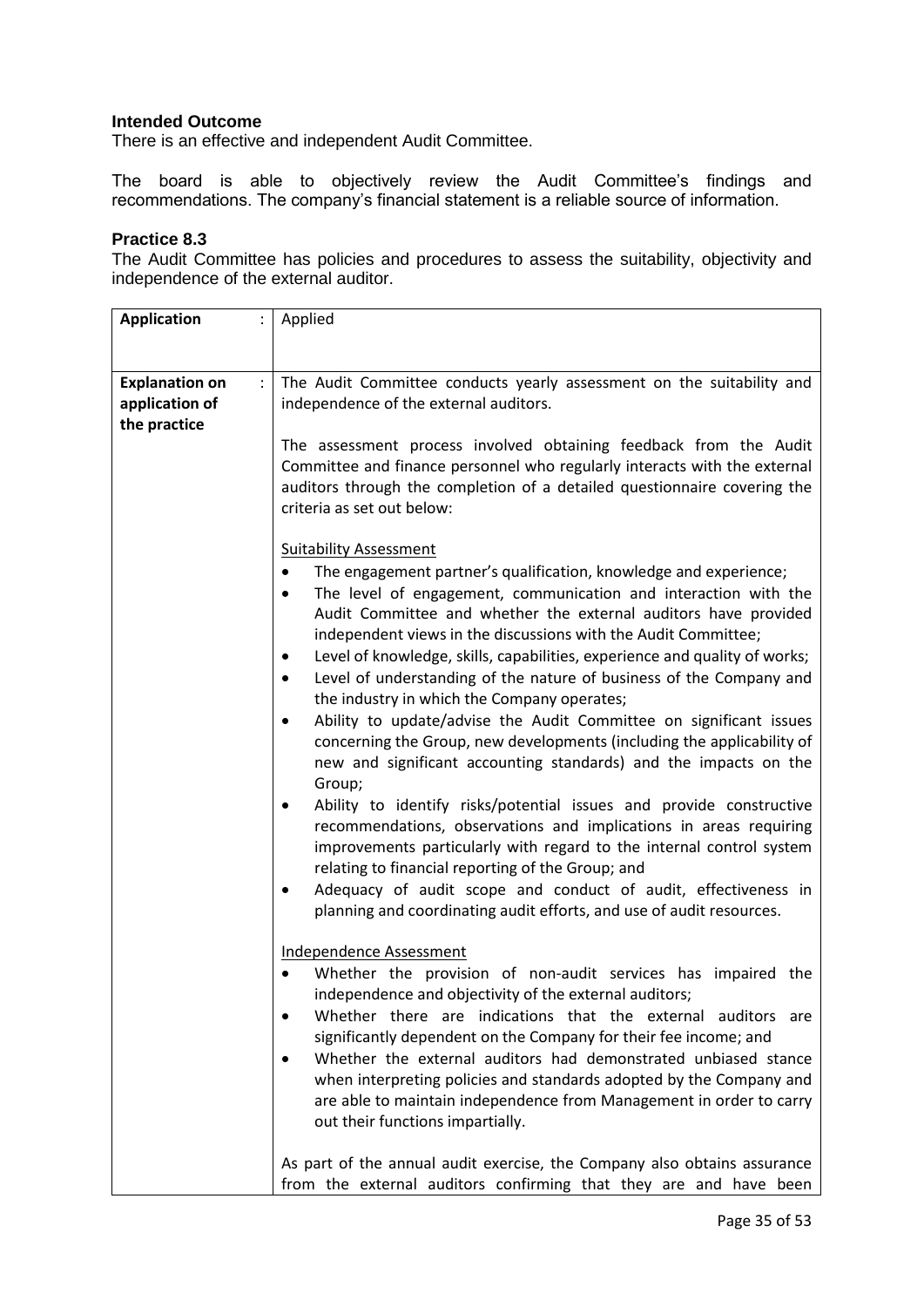|                                                       | independent throughout the conduct of the audit engagement in<br>accordance with the terms of all relevant professional and regulatory<br>requirements. In compliance with the requirements of the Malaysian<br>Institute of Accountants, the external auditors shall rotate their audit<br>partners assigned to the Group every five (5) years, in order to ensure<br>objectivity, independence and integrity of the audit opinions.                                                                                                                                             |
|-------------------------------------------------------|-----------------------------------------------------------------------------------------------------------------------------------------------------------------------------------------------------------------------------------------------------------------------------------------------------------------------------------------------------------------------------------------------------------------------------------------------------------------------------------------------------------------------------------------------------------------------------------|
|                                                       | The Board through the Audit Committee has considered the nature of the<br>non-audit services rendered by the external auditors and their affiliated<br>companies during the financial year under review and has determined that<br>the provision of such services did not compromise the external auditors'<br>independence and objectivity as the amount of fees paid for the services<br>was not significant when compared to the total fees paid to the external<br>auditors. Details of fees paid for non-audit services are set out on page 42 of<br>the Annual Report 2019. |
|                                                       | Based on the outcome of the annual assessment and having satisfied with<br>the suitability and independence of Deloitte PLT, the quality and<br>competency of services delivered and sufficiency of the professional staff<br>assigned to the annual audit for the financial year under review, the Board<br>had in May 2019 approved its Audit Committee's recommendation on the<br>re-appointment of Deloitte PLT for shareholders' approval at the<br>forthcoming Annual General Meeting ("AGM").                                                                              |
| <b>Explanation for</b><br>$\ddot{\cdot}$<br>departure |                                                                                                                                                                                                                                                                                                                                                                                                                                                                                                                                                                                   |
|                                                       |                                                                                                                                                                                                                                                                                                                                                                                                                                                                                                                                                                                   |
|                                                       | Large companies are required to complete the columns below. Non-large companies are<br>encouraged to complete the columns below.                                                                                                                                                                                                                                                                                                                                                                                                                                                  |
| <b>Measure</b>                                        |                                                                                                                                                                                                                                                                                                                                                                                                                                                                                                                                                                                   |
| <b>Timeframe</b>                                      |                                                                                                                                                                                                                                                                                                                                                                                                                                                                                                                                                                                   |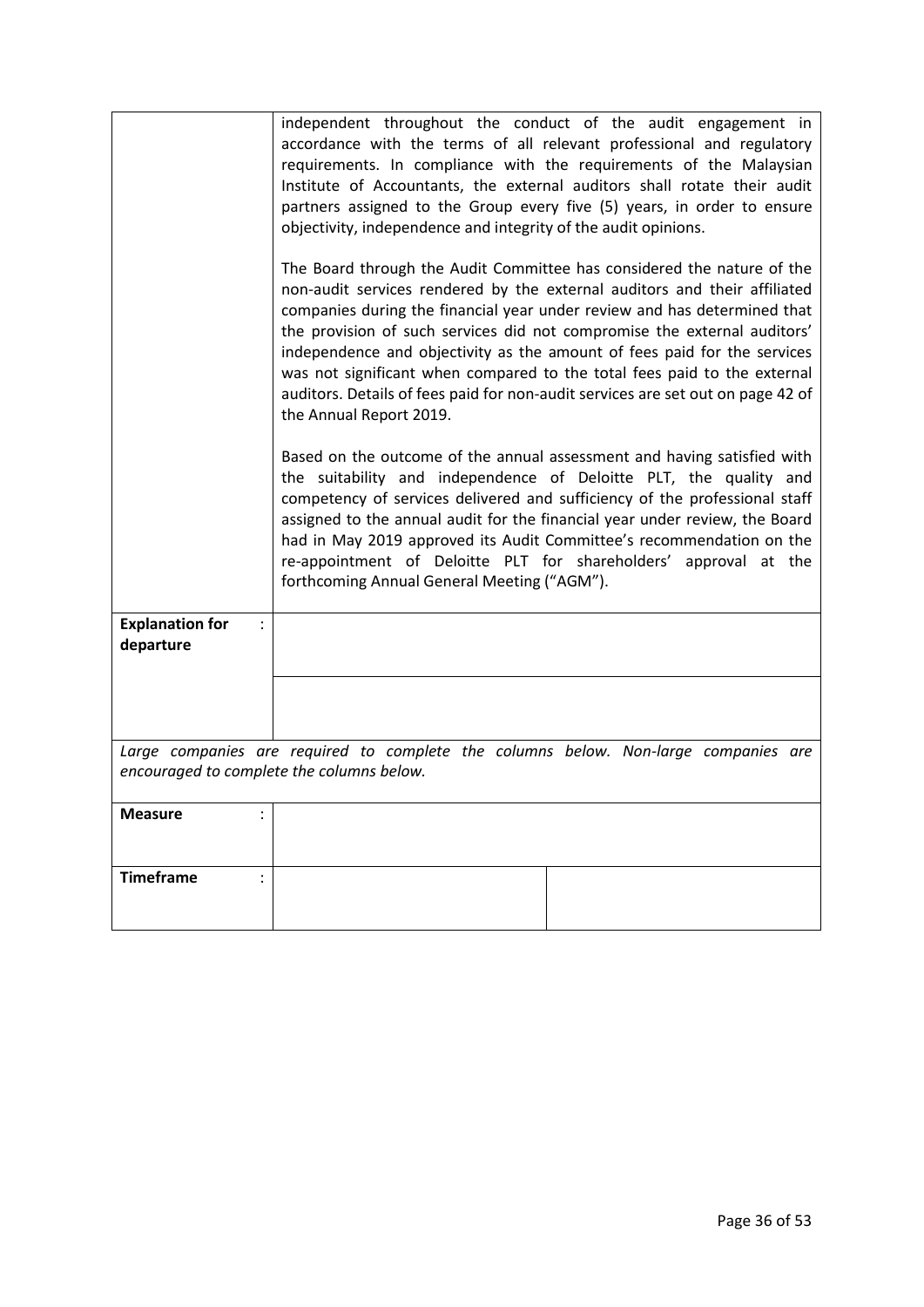There is an effective and independent Audit Committee.

The board is able to objectively review the Audit Committee's findings and recommendations. The company's financial statement is a reliable source of information.

## **Practice 8.4 - Step Up**

The Audit Committee should comprise solely of Independent Directors.

| Application<br>٠                                     | Not Adopted |
|------------------------------------------------------|-------------|
|                                                      |             |
| <b>Explanation on</b><br>adoption of the<br>practice |             |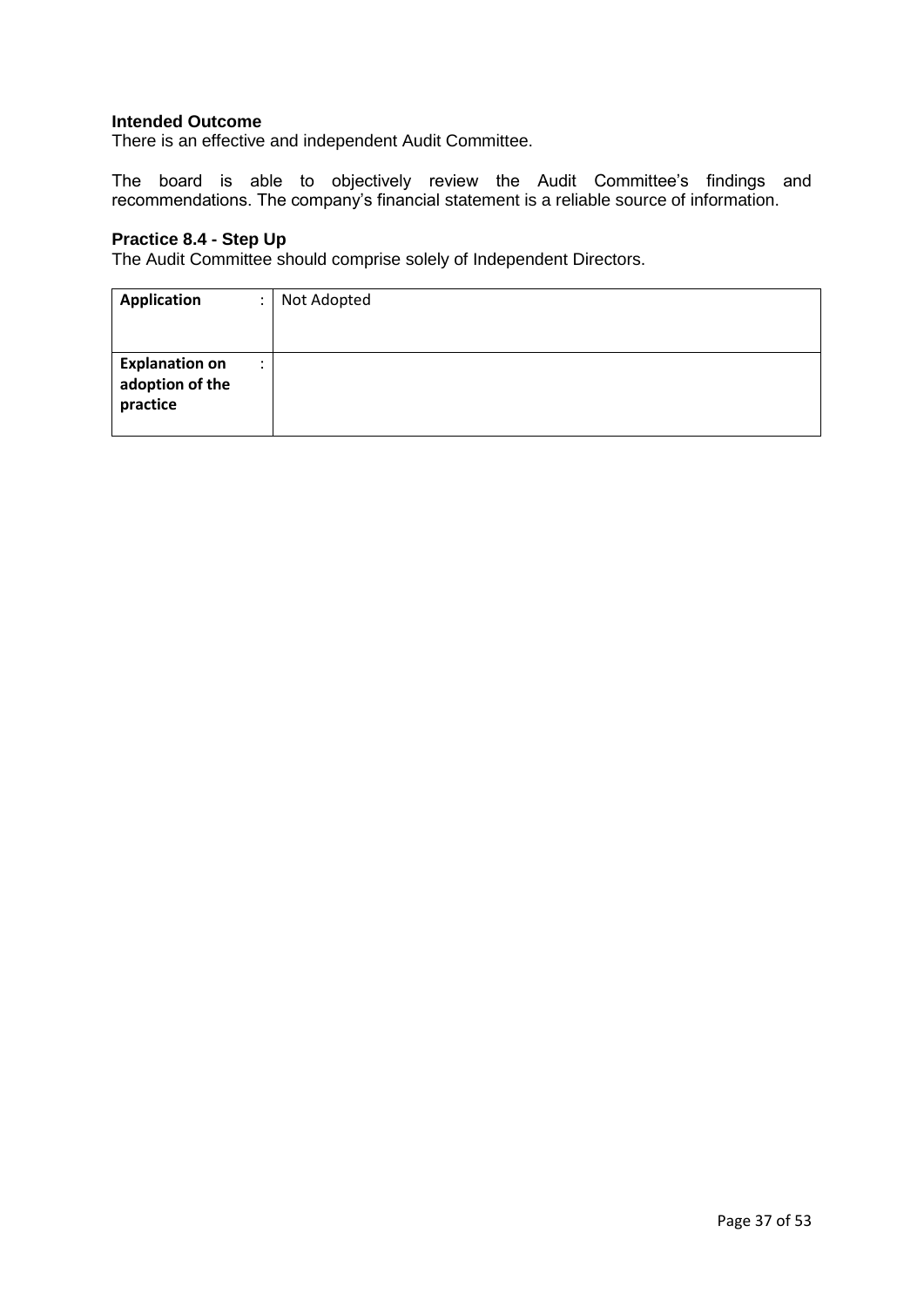There is an effective and independent Audit Committee.

The board is able to objectively review the Audit Committee's findings and recommendations. The company's financial statement is a reliable source of information.

#### **Practice 8.5**

Collectively, the Audit Committee should possess a wide range of necessary skills to discharge its duties. All members should be financially literate and are able to understand matters under the purview of the Audit Committee including the financial reporting process.

All members of the Audit Committee should undertake continuous professional development to keep themselves abreast of relevant developments in accounting and auditing standards, practices and rules.

| <b>Application</b>                            | Applied                                                                                                                                                                                                                                                                                                                                                                                                                                                                                                                       |
|-----------------------------------------------|-------------------------------------------------------------------------------------------------------------------------------------------------------------------------------------------------------------------------------------------------------------------------------------------------------------------------------------------------------------------------------------------------------------------------------------------------------------------------------------------------------------------------------|
|                                               |                                                                                                                                                                                                                                                                                                                                                                                                                                                                                                                               |
|                                               |                                                                                                                                                                                                                                                                                                                                                                                                                                                                                                                               |
| <b>Explanation on</b><br>$\ddot{\phantom{0}}$ | The Board conducts annual evaluation to review the term of office and                                                                                                                                                                                                                                                                                                                                                                                                                                                         |
| application of                                | performance of the Audit Committee and each of its members in                                                                                                                                                                                                                                                                                                                                                                                                                                                                 |
| the practice                                  | accordance with Paragraph 15.20 of the Listing Requirements.                                                                                                                                                                                                                                                                                                                                                                                                                                                                  |
|                                               | The Chairman and members of the Audit Committee are financially literate.<br>Their qualifications and experience are disclosed in the Profile of Directors<br>in the Annual Report 2019.<br>A summary of the Audit Committee's activities during the financial year is<br>set out in the Audit Committee Report on pages 47 to 49 of the Annual<br>Report 2019.                                                                                                                                                               |
|                                               |                                                                                                                                                                                                                                                                                                                                                                                                                                                                                                                               |
|                                               | Based on the outcome of the evaluation carried out by the N&R Committee<br>on the performance of the Audit Committee and each of its members for<br>the financial year under review, the Board is satisfied that the Audit<br>Committee had carried out its duties and responsibilities effectively as per<br>its Terms of Reference and the Audit Committee as a whole and each<br>member of the Audit Committee have added value and contributed to the<br>overall effectiveness of the Audit Committee.                    |
|                                               | All Audit Committee members are expected to devote sufficient time to<br>update their knowledge and enhance their skills through appropriate<br>continuing education programmes, so as to enable them to sustain their<br>active participation during deliberations.                                                                                                                                                                                                                                                          |
|                                               | To keep themselves abreast of relevant industry developments in<br>accounting and auditing standards, business practices and rules, the Audit<br>Committee members have attended various trainings during the financial<br>year which have been disclosed in the Corporate Governance Overview<br>Statement on pages 36 to 37 of the Annual Report 2019. In addition, the<br>Audit Committee is also regularly briefed by the external auditor on key<br>changes in relation to accounting and financial reporting standards. |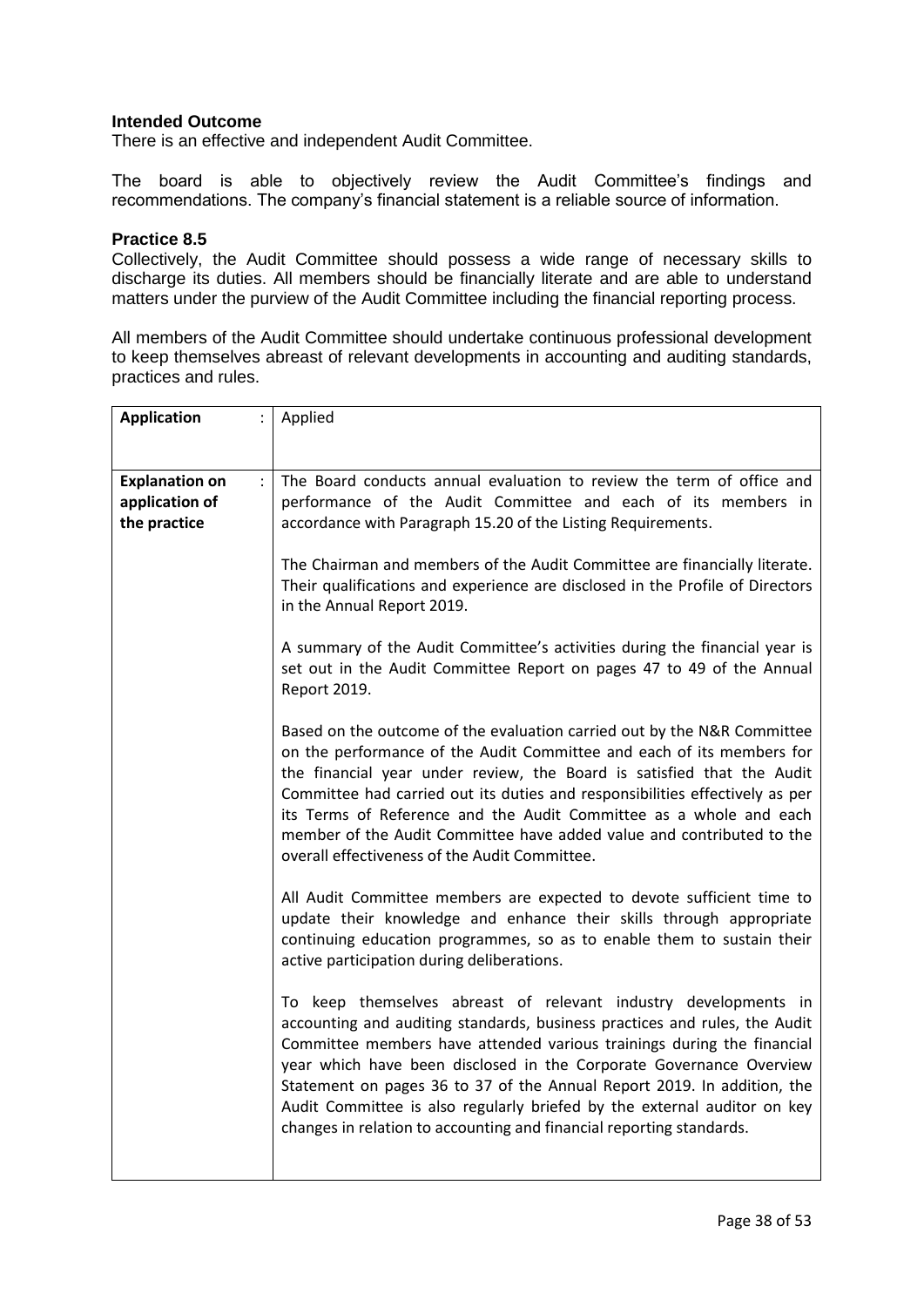| <b>Explanation for</b><br>departure                                                                                              | $\bullet$ |  |  |  |  |  |
|----------------------------------------------------------------------------------------------------------------------------------|-----------|--|--|--|--|--|
|                                                                                                                                  |           |  |  |  |  |  |
| Large companies are required to complete the columns below. Non-large companies are<br>encouraged to complete the columns below. |           |  |  |  |  |  |
| <b>Measure</b>                                                                                                                   |           |  |  |  |  |  |
| <b>Timeframe</b>                                                                                                                 |           |  |  |  |  |  |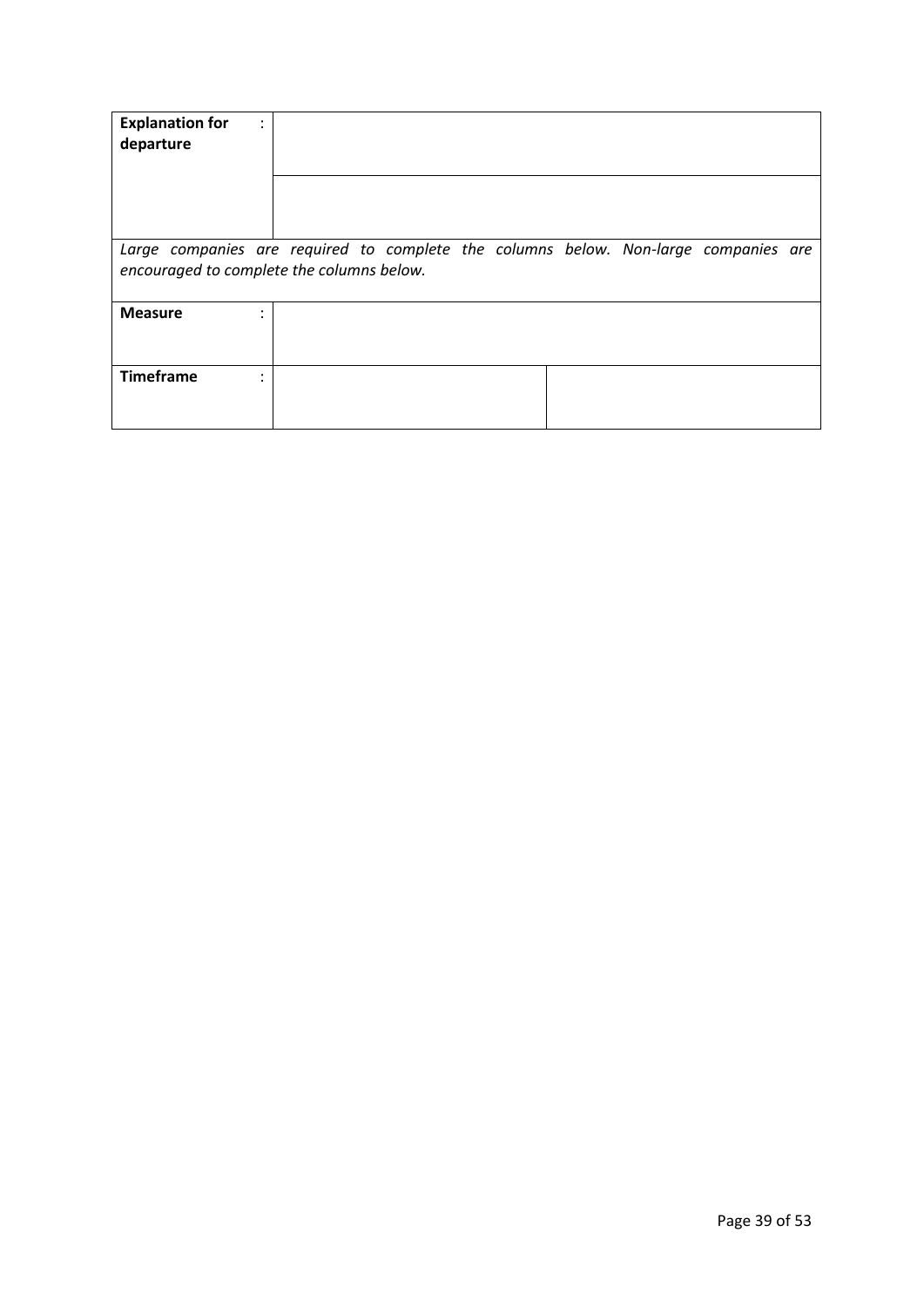Companies make informed decisions about the level of risk they want to take and implement necessary controls to pursue their objectives.

The board is provided with reasonable assurance that adverse impact arising from a foreseeable future event or situation on the company's objectives is mitigated and managed.

#### **Practice 9.1**

The board should establish an effective risk management and internal control framework.

| <b>Application</b>                  | Applied                                                                                                                                                                                                                                                                                                                                                                                                                                                                                                                                                                         |
|-------------------------------------|---------------------------------------------------------------------------------------------------------------------------------------------------------------------------------------------------------------------------------------------------------------------------------------------------------------------------------------------------------------------------------------------------------------------------------------------------------------------------------------------------------------------------------------------------------------------------------|
| <b>Explanation on</b><br>÷          | The Board has established an effective risk management and internal                                                                                                                                                                                                                                                                                                                                                                                                                                                                                                             |
| application of<br>the practice      | control framework.                                                                                                                                                                                                                                                                                                                                                                                                                                                                                                                                                              |
|                                     | Management Committee comprising members of senior<br>Risk<br>A<br>management monitors the risks faced by the Group and the Risk<br>Management Committee reports to the Audit Committee. The Audit<br>Committee shall assist the Board in evaluating the adequacy of the Group's<br>risk management framework.                                                                                                                                                                                                                                                                   |
|                                     | Significant business transactions are clearly defined in the Risk Management<br>Policy to represent the base risk tolerance.                                                                                                                                                                                                                                                                                                                                                                                                                                                    |
|                                     | A two pronged risk management approach is adopted where:<br>(a) key risks including environment, social and governance risks are<br>identified and evaluated together with mitigating controls as part of the<br>decision making process for each significant business transaction by line<br>managers; and<br>(b) day-to-day operational risk management by line managers entail:<br>identification of risks;<br>$\bullet$<br>implementation of mitigating controls; and<br>$\bullet$<br>self-assessment to determine changes in risks and internal controls<br>effectiveness. |
|                                     | A Risk Management Policy is in place that applies to the entire Group.                                                                                                                                                                                                                                                                                                                                                                                                                                                                                                          |
| <b>Explanation for</b><br>departure |                                                                                                                                                                                                                                                                                                                                                                                                                                                                                                                                                                                 |
|                                     |                                                                                                                                                                                                                                                                                                                                                                                                                                                                                                                                                                                 |
|                                     | Large companies are required to complete the columns below. Non-large companies are<br>encouraged to complete the columns below.                                                                                                                                                                                                                                                                                                                                                                                                                                                |
| <b>Measure</b>                      |                                                                                                                                                                                                                                                                                                                                                                                                                                                                                                                                                                                 |
| <b>Timeframe</b>                    |                                                                                                                                                                                                                                                                                                                                                                                                                                                                                                                                                                                 |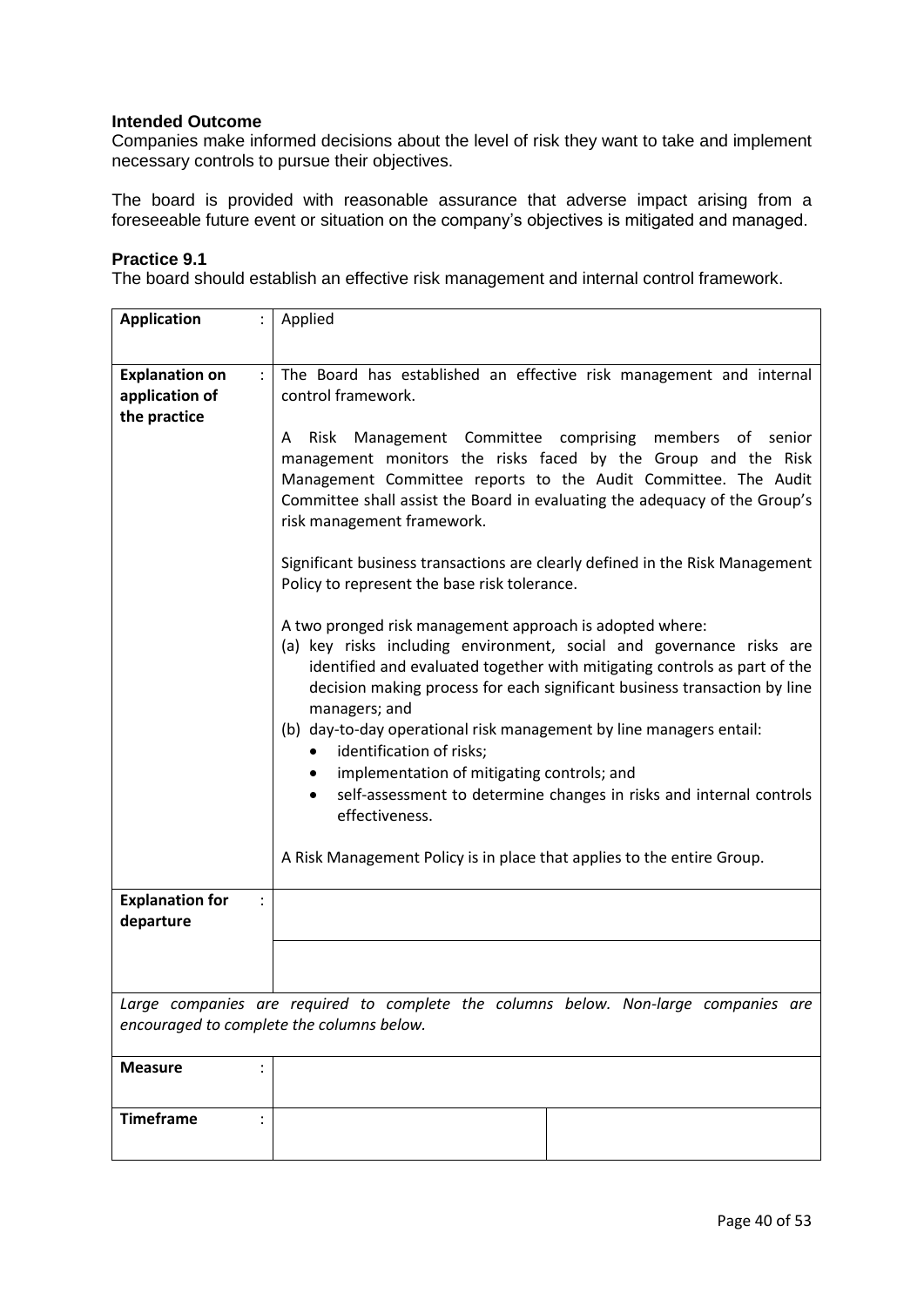Companies make informed decisions about the level of risk they want to take and implement necessary controls to pursue their objectives.

The board is provided with reasonable assurance that adverse impact arising from a foreseeable future event or situation on the company's objectives is mitigated and managed.

#### **Practice 9.2**

The board should disclose the features of its risk management and internal control framework, and the adequacy and effectiveness of this framework.

| <b>Application</b><br>$\ddot{\phantom{0}}$                                      | Applied                                                                                                                                                                                                                                                                                                                                                                                                                                                                                                                                     |
|---------------------------------------------------------------------------------|---------------------------------------------------------------------------------------------------------------------------------------------------------------------------------------------------------------------------------------------------------------------------------------------------------------------------------------------------------------------------------------------------------------------------------------------------------------------------------------------------------------------------------------------|
|                                                                                 |                                                                                                                                                                                                                                                                                                                                                                                                                                                                                                                                             |
| <b>Explanation on</b><br>$\ddot{\phantom{a}}$<br>application of<br>the practice | Risk papers are prepared by line managers and reviewed by Management to<br>document the identification and assessment of risks made in regards to<br>significant business transactions and deliberated by the Risk Management<br>Committee and reviewed by the Audit Committee.                                                                                                                                                                                                                                                             |
|                                                                                 | Besides identifying and evaluating risks, line managers also design, operate<br>and monitor suitable internal controls to mitigate and control the risks<br>requiring risk management actions. These are documented in the risk profile<br>(risk register) and reviewed by Management.                                                                                                                                                                                                                                                      |
|                                                                                 | Risk profile and corresponding controls are self-assessed by line managers<br>and reviewed by Management to determine that the risk profile continues<br>to be relevant and that the controls are practiced and effective in mitigating<br>and controlling the risks.                                                                                                                                                                                                                                                                       |
|                                                                                 | Results of self-assessment are deliberated by the Risk Management<br>Committee and reviewed by the Audit Committee.                                                                                                                                                                                                                                                                                                                                                                                                                         |
|                                                                                 | During the financial year, key risks reviewed by the Group include:<br>Credit risk management;<br>a)<br>Sales Team conduct management;<br>b)<br>Malaysian Financial Reporting Standards 9 ("MFRS 9") adoption,<br>c)<br>reporting solution and maintenance;<br>Information technology security risks; and<br>d)<br>Financial risks including liquidity risks.<br>e)                                                                                                                                                                         |
|                                                                                 | The mitigating controls employed by the Group include:<br>Stringent credit approval process as well as constant credit monitoring<br>a)<br>and analysis;<br>Review the adequacy of Sales Team conduct management;<br>b)<br>Assessment of the state of readiness, backup plan and status update on<br>c)<br>MFRS 9;<br>Conduct external and web application penetration testing, Red Team<br>d)<br>and phishing exercise; and<br>Active cashflow and debt management including matching maturity<br>e)<br>profile of assets and liabilities. |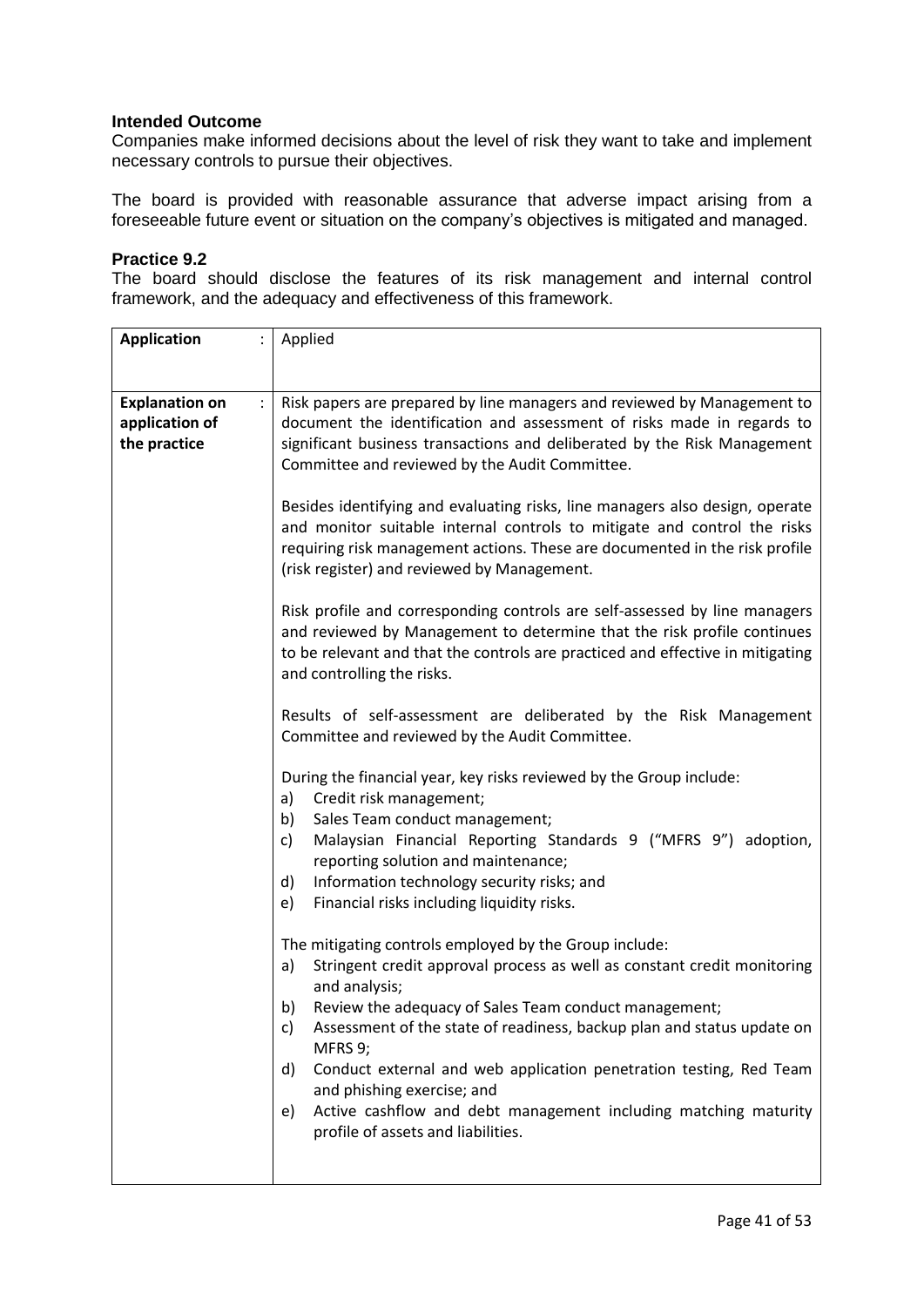|                                           | The Risk Management Committee has adopted Committee of Sponsoring<br>Organisation ("COSO") Enterprise Risk Management Framework -<br>Integrating with Strategy and Performance as a guideline in managing risk<br>throughout the Group.<br>The results of the self-assessment are reviewed by the Internal Auditors. It<br>then leads to a programme of work for Internal Audit to be completed in<br>conjunction with the audit planning process. As they review each area of the<br>Company's operations, Internal Audit will assess the level of control<br>demonstrated prior to forming an opinion as to how effectively each of the<br>key corporate business risk is managed. This is then reported to the Audit<br>Committee. |
|-------------------------------------------|---------------------------------------------------------------------------------------------------------------------------------------------------------------------------------------------------------------------------------------------------------------------------------------------------------------------------------------------------------------------------------------------------------------------------------------------------------------------------------------------------------------------------------------------------------------------------------------------------------------------------------------------------------------------------------------------------------------------------------------|
| <b>Explanation for</b><br>departure       |                                                                                                                                                                                                                                                                                                                                                                                                                                                                                                                                                                                                                                                                                                                                       |
|                                           |                                                                                                                                                                                                                                                                                                                                                                                                                                                                                                                                                                                                                                                                                                                                       |
| encouraged to complete the columns below. | Large companies are required to complete the columns below. Non-large companies are                                                                                                                                                                                                                                                                                                                                                                                                                                                                                                                                                                                                                                                   |
| <b>Measure</b>                            |                                                                                                                                                                                                                                                                                                                                                                                                                                                                                                                                                                                                                                                                                                                                       |
| <b>Timeframe</b>                          |                                                                                                                                                                                                                                                                                                                                                                                                                                                                                                                                                                                                                                                                                                                                       |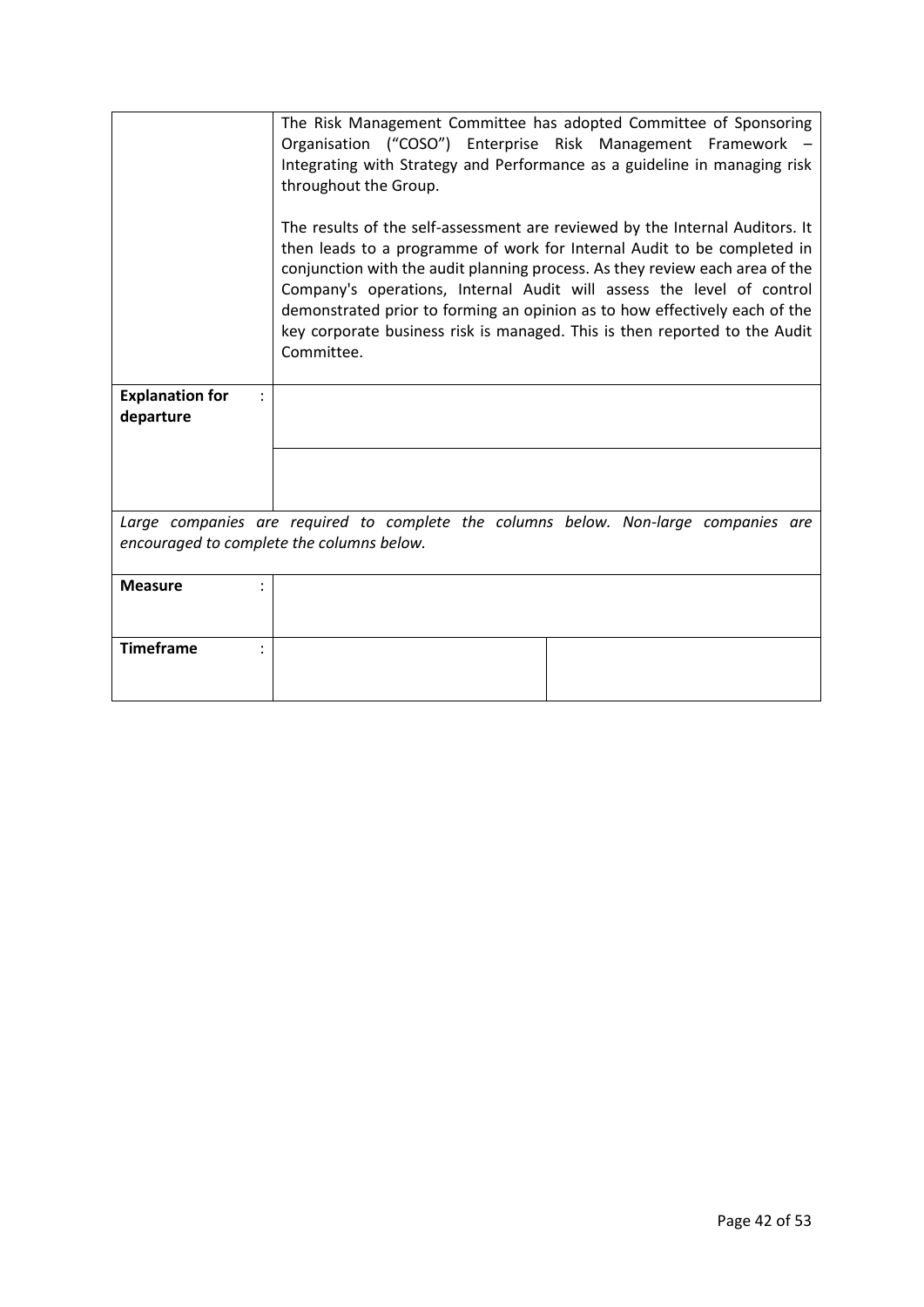Companies make informed decisions about the level of risk they want to take and implement necessary controls to pursue their objectives.

The board is provided with reasonable assurance that adverse impact arising from a foreseeable future event or situation on the company's objectives is mitigated and managed.

#### **Practice 9.3 - Step Up**

The board establishes a Risk Management Committee, which comprises a majority of independent directors, to oversee the company's risk management framework and policies.

| <b>Application</b><br>٠                                           | Not Adopted |
|-------------------------------------------------------------------|-------------|
| <b>Explanation on</b><br>$\bullet$<br>adoption of the<br>practice |             |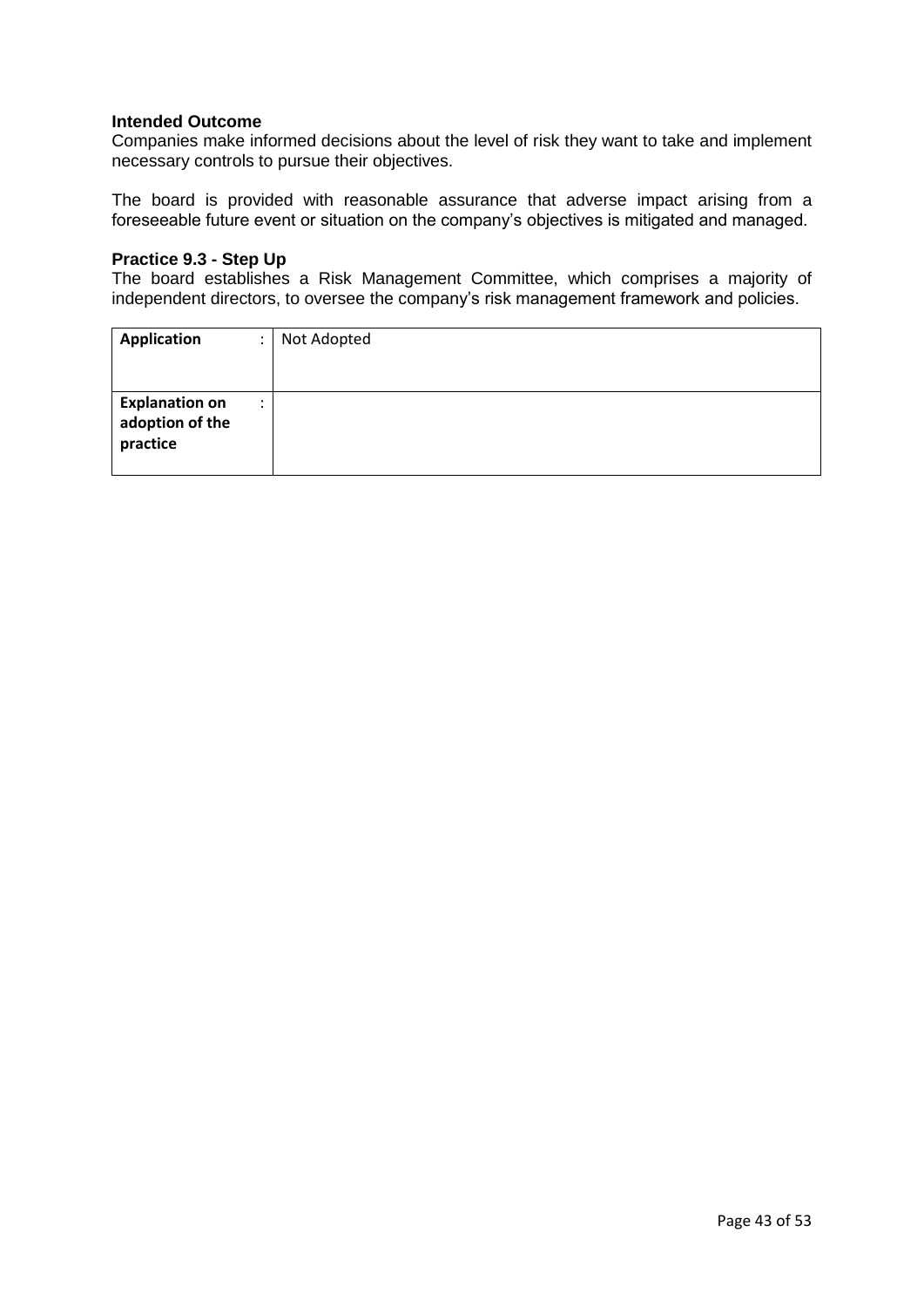Companies have an effective governance, risk management and internal control framework and stakeholders are able to assess the effectiveness of such a framework.

## **Practice 10.1**

The Audit Committee should ensure that the internal audit function is effective and able to function independently.

| <b>Application</b>                                      | Applied                                                                                                                                                                                                                                                                                                                                                                                                                                                                                        |
|---------------------------------------------------------|------------------------------------------------------------------------------------------------------------------------------------------------------------------------------------------------------------------------------------------------------------------------------------------------------------------------------------------------------------------------------------------------------------------------------------------------------------------------------------------------|
|                                                         |                                                                                                                                                                                                                                                                                                                                                                                                                                                                                                |
| <b>Explanation on</b><br>application of<br>the practice | The Company engages the services of the internal audit department of<br>Amcorp Group Berhad, a major shareholder of the Company, to perform its<br>internal audit function. The Internal Audit Function ("IAF") is independent of<br>the operations of the Group and reports directly to the Audit Committee to<br>ensure independence. It also provides reasonable assurance that the<br>Group's system of internal control and risk management is satisfactory and<br>operating effectively. |
|                                                         | The IAF conducts independent internal audit reviews based on an agreed<br>plan. The internal audit reports are presented to the Audit Committee for<br>review and deliberation. The Audit Committee is briefed on the audit<br>findings and the recommended corrective measures.                                                                                                                                                                                                               |
|                                                         | Annually, the Audit Committee conducts a review of the IAF in terms of its<br>authority, resources and scope as defined in the Internal Audit Charter<br>adopted by the Group.                                                                                                                                                                                                                                                                                                                 |
|                                                         | To ensure that the responsibilities of IAF are fully discharged, the Audit<br>Committee:                                                                                                                                                                                                                                                                                                                                                                                                       |
|                                                         | (a) approves and reviews the Internal Audit Charter;<br>(b) reviews the resources of the IAF and approves the appointment of the<br>Corporate Auditors;                                                                                                                                                                                                                                                                                                                                        |
|                                                         | (c) reviews and approves the Annual Audit Plan that defines the scope of<br>work and budget of the IAF; and                                                                                                                                                                                                                                                                                                                                                                                    |
|                                                         | (d) conducts performance appraisal on the IAF in line with Paragraph 15.12<br>of the Listing Requirements on duties of Audit Committee.                                                                                                                                                                                                                                                                                                                                                        |
|                                                         | Through these activities, the Audit Committee is satisfied that the IAF is<br>effective and able to function independently.                                                                                                                                                                                                                                                                                                                                                                    |
|                                                         | Throughout the financial year, the Internal Audit personnel also kept<br>themselves abreast of developments in the profession and industry through<br>attendance at trainings aimed at equipping them with relevant skills<br>appropriate to their respective levels.                                                                                                                                                                                                                          |
|                                                         | The activities of the IAF during the financial year are set out in the Audit<br>Committee Report on pages 49 to 50 of the Annual Report 2019.                                                                                                                                                                                                                                                                                                                                                  |
| <b>Explanation for</b><br>departure                     |                                                                                                                                                                                                                                                                                                                                                                                                                                                                                                |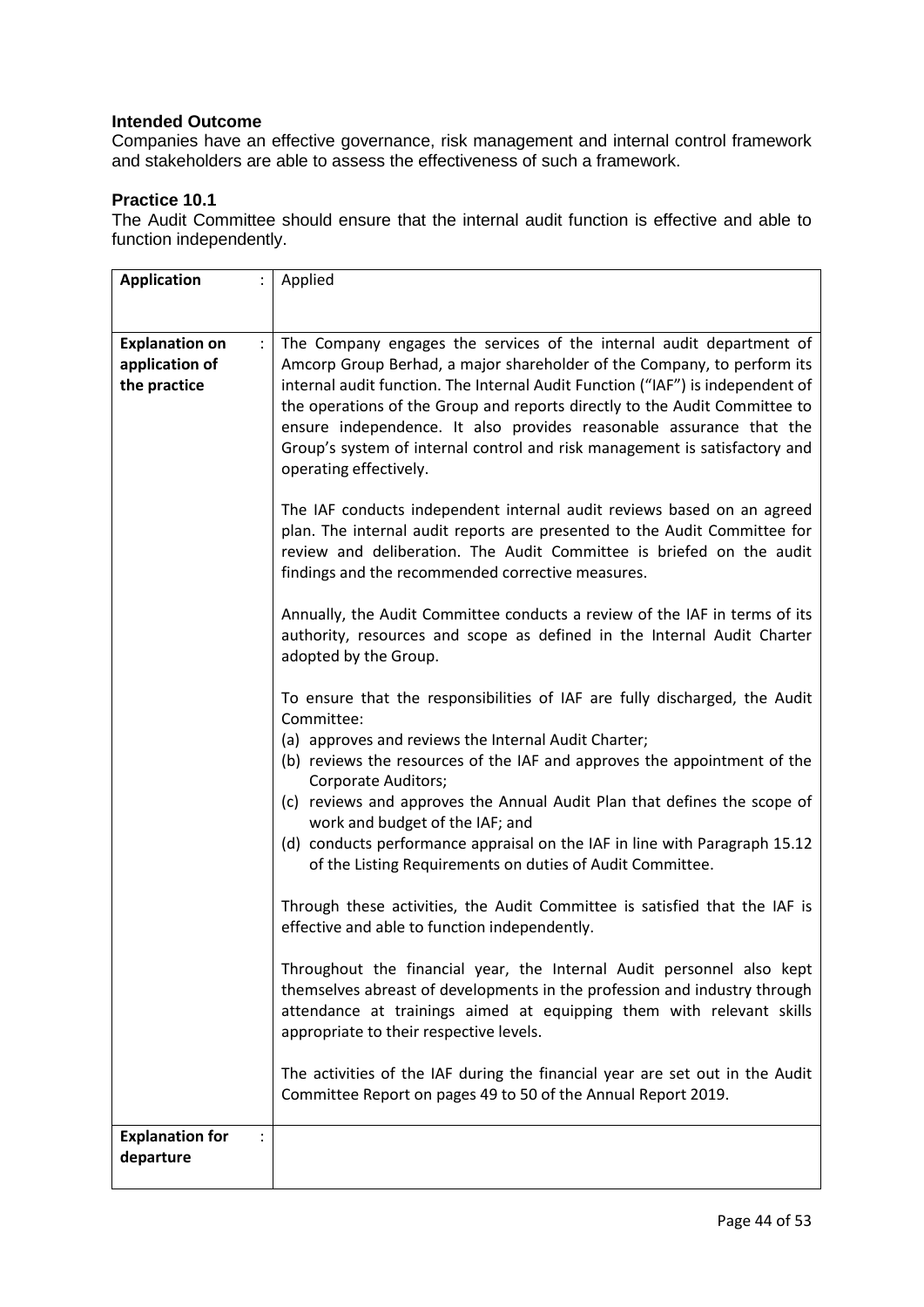| Large companies are required to complete the columns below. Non-large companies are<br>encouraged to complete the columns below. |  |  |  |  |
|----------------------------------------------------------------------------------------------------------------------------------|--|--|--|--|
| <b>Measure</b>                                                                                                                   |  |  |  |  |
| <b>Timeframe</b>                                                                                                                 |  |  |  |  |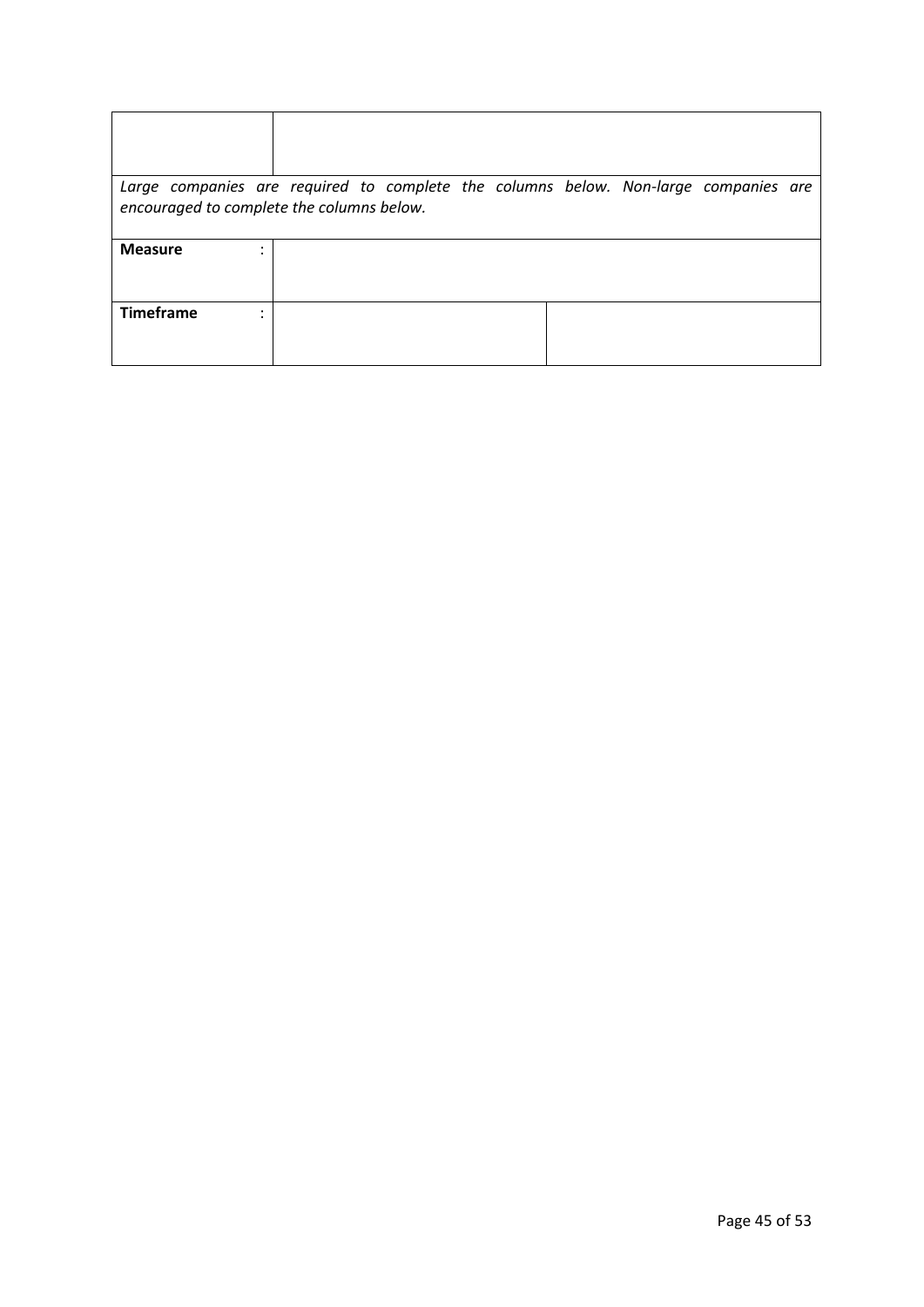Companies have an effective governance, risk management and internal control framework and stakeholders are able to assess the effectiveness of such a framework.

### **Practice 10.2**

The board should disclose–

- whether internal audit personnel are free from any relationships or conflicts of interest, which could impair their objectivity and independence;
- the number of resources in the internal audit department;
- name and qualification of the person responsible for internal audit; and
- whether the internal audit function is carried out in accordance with a recognised framework.

| <b>Application</b>                                      | Applied                                                                                                                                                                                                                                                                                                                         |
|---------------------------------------------------------|---------------------------------------------------------------------------------------------------------------------------------------------------------------------------------------------------------------------------------------------------------------------------------------------------------------------------------|
| <b>Explanation on</b><br>application of<br>the practice | The Audit Committee is satisfied that the IAF had maintained their<br>independence and objectivity. Internal Audit personnel are free from any<br>relationships or conflicts of interest. The IAF is appropriately positioned to<br>be free from Management intervention and reports directly to the Audit<br>Committee.        |
|                                                         | The Group has engaged the services of the internal audit department of<br>Amcorp Group Berhad, a major shareholder of the Company, to perform its<br>internal audit function. The IAF is headed by Ms. Chia Meng Yee since year<br>2001. She is a member of The Malaysian Institute of Certified Public<br>Accountants (MICPA). |
|                                                         | Head of Internal Audit is supported by a pool of seven (7) to nine (9) audit<br>executives. The IAF is guided by the International Professional Practices<br>Framework (IPPF).                                                                                                                                                  |
|                                                         | Full conformance to the IPPF is pending external assessments that must be<br>conducted, at least once every five years, by a qualified, independent<br>assessor or assessment team from outside the organisation.                                                                                                               |
| <b>Explanation for</b><br>departure                     |                                                                                                                                                                                                                                                                                                                                 |
|                                                         |                                                                                                                                                                                                                                                                                                                                 |
|                                                         | Large companies are required to complete the columns below. Non-large companies are<br>encouraged to complete the columns below.                                                                                                                                                                                                |
| <b>Measure</b>                                          |                                                                                                                                                                                                                                                                                                                                 |
| <b>Timeframe</b>                                        |                                                                                                                                                                                                                                                                                                                                 |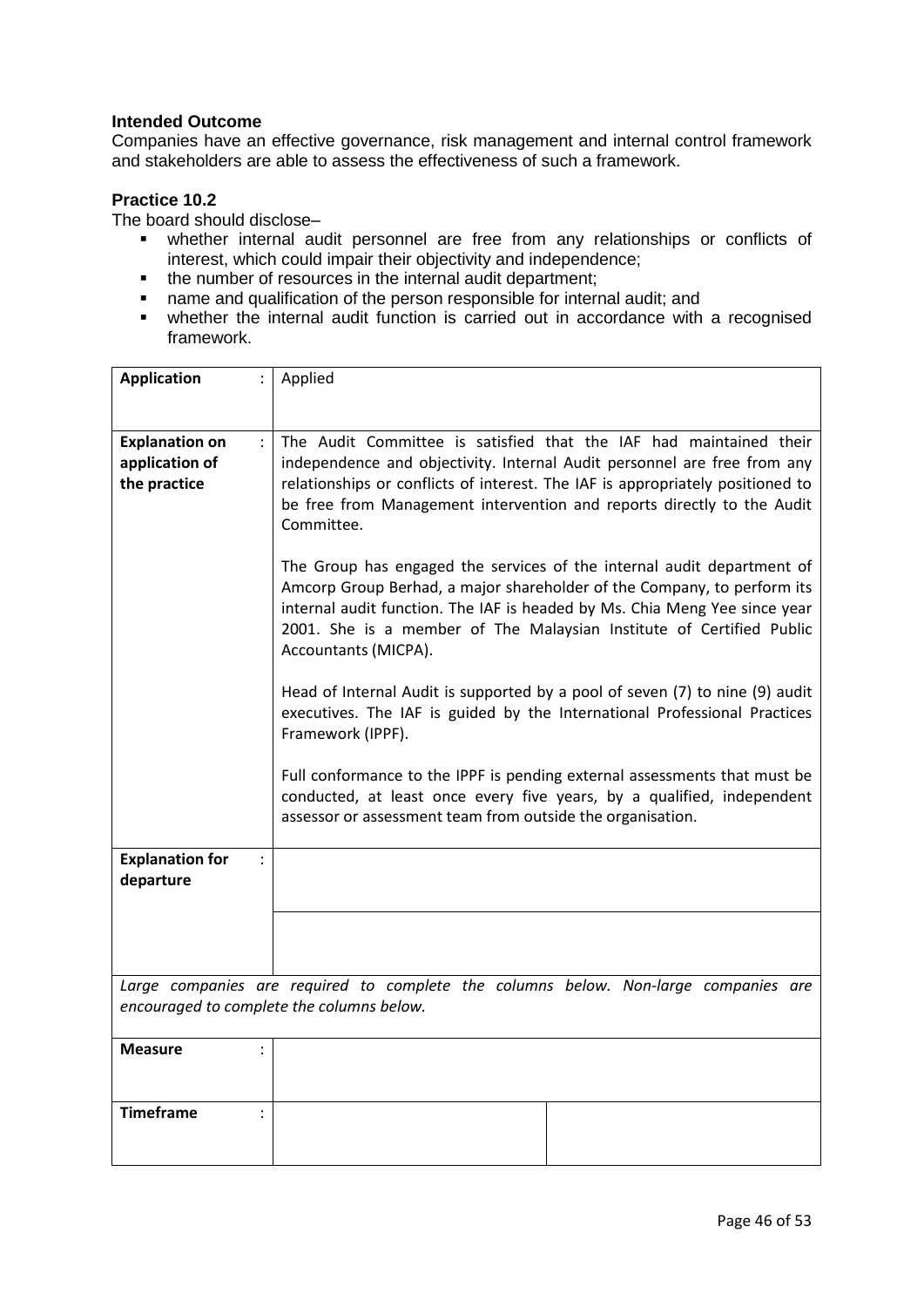There is continuous communication between the company and stakeholders to facilitate mutual understanding of each other's objectives and expectations.

Stakeholders are able to make informed decisions with respect to the business of the company, its policies on governance, the environment and social responsibility.

#### **Practice 11.1**

The board ensures there is effective, transparent and regular communication with its stakeholders.

| <b>Application</b><br>$\ddot{\phantom{a}}$              | Applied                                                                                                                                                                                                                                                                                                                                                                                                                                                                                                                                                                    |
|---------------------------------------------------------|----------------------------------------------------------------------------------------------------------------------------------------------------------------------------------------------------------------------------------------------------------------------------------------------------------------------------------------------------------------------------------------------------------------------------------------------------------------------------------------------------------------------------------------------------------------------------|
|                                                         |                                                                                                                                                                                                                                                                                                                                                                                                                                                                                                                                                                            |
| <b>Explanation on</b><br>application of<br>the practice | The Board acknowledges the importance of timely dissemination of material<br>information to the shareholders, investors and public at large. As such, the<br>Board is committed to providing all stakeholders with accurate, useful and<br>timely information about the Company, its businesses and its activities in<br>conformity with the disclosure requirements.                                                                                                                                                                                                      |
|                                                         | Corporate Disclosure Policies                                                                                                                                                                                                                                                                                                                                                                                                                                                                                                                                              |
|                                                         | While the Company endeavours to provide as much information as possible<br>to its shareholders and stakeholders, the Company is mindful of the legal<br>and regulatory framework governing the release of material and price-<br>sensitive information.                                                                                                                                                                                                                                                                                                                    |
|                                                         | Apart from adhering to and complying with the disclosure requirements of<br>the Listing Requirements, the Board also observes the Corporate Disclosure<br>Guide issued by Bursa Securities which can be viewed from the website of<br>Bursa Securities at www.bursamalaysia.com.                                                                                                                                                                                                                                                                                           |
|                                                         | The Board is entrusted to review and approve the relevant financial results<br>and other important announcements to ensure full compliance with<br>regulatory authorities' disclosure requirements. The financial statements<br>and material and price-sensitive information are disseminated and publicly<br>released on a timely basis to ensure effective dissemination of information<br>relating to the Group.                                                                                                                                                        |
|                                                         | <b>Effective Dissemination of Information</b>                                                                                                                                                                                                                                                                                                                                                                                                                                                                                                                              |
|                                                         | The Company maintains a corporate website at www.rce.com.my which<br>serves as a key communication channel for the Company to reach its<br>shareholders and general public. The Company's website provides detailed<br>information on the Group's businesses, commitments and<br>latest<br>developments. Corporate and financial information of the Group, press<br>releases, as well as the Company's Annual Reports, circulars to shareholders<br>and announcements released to Bursa Securities are also made available to<br>the public through the Company's website. |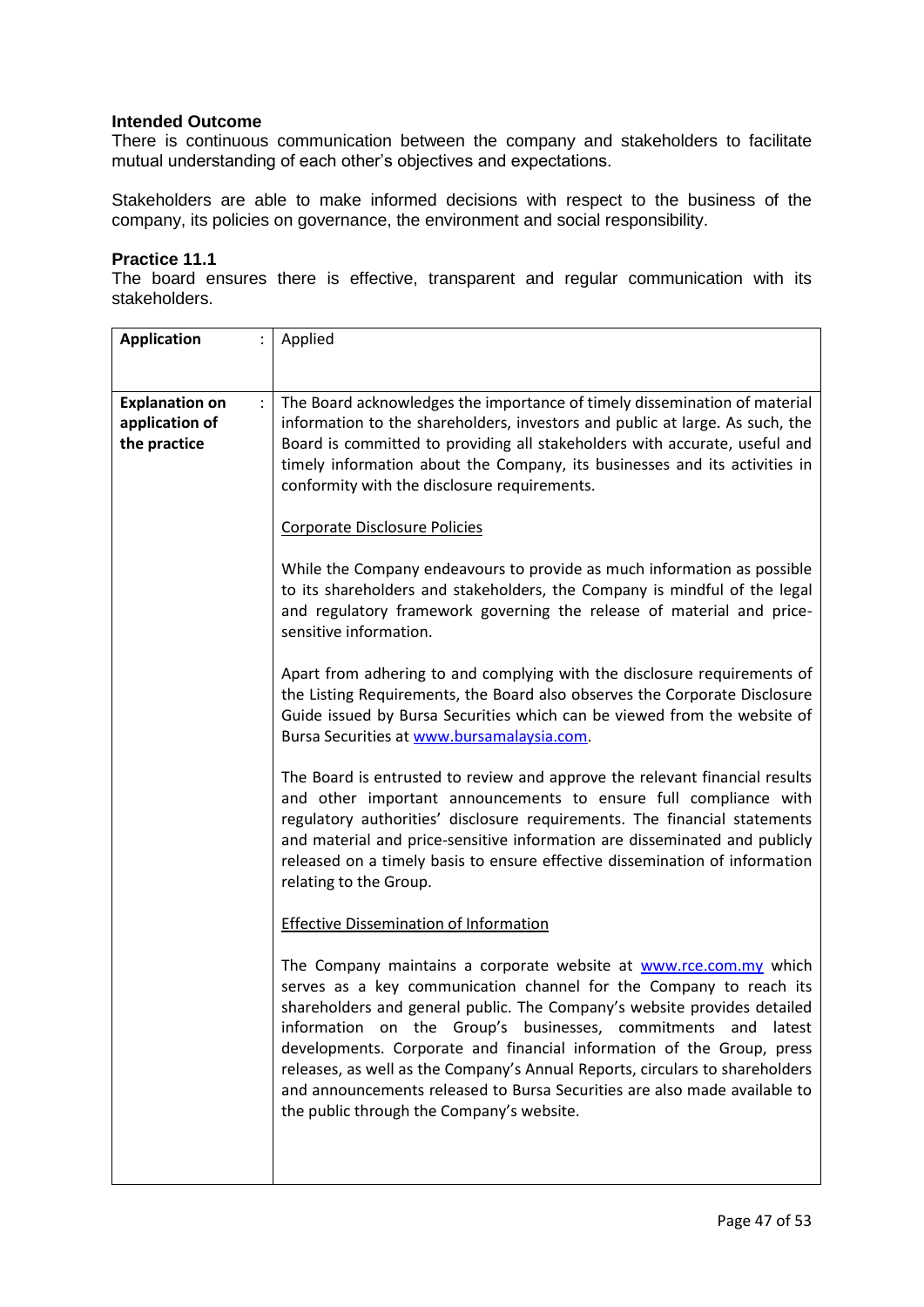|                                     | <b>Effective Communication and Proactive Engagement</b>                                                                                                                                                                                                                                                                                                                                                                                                                                                            |
|-------------------------------------|--------------------------------------------------------------------------------------------------------------------------------------------------------------------------------------------------------------------------------------------------------------------------------------------------------------------------------------------------------------------------------------------------------------------------------------------------------------------------------------------------------------------|
|                                     | The Board also encourages and values dialogues with its investors and other<br>stakeholders as it believes that an effective investor relationship enhances<br>value for its stakeholders. The industrial relations team organises briefings<br>with analysts and fund managers on a regular basis, while roadshows with<br>institutional/prospective investors are held occasionally, to ensure the<br>Group's aspirations, latest operational and financial developments are<br>communicated in a timely manner. |
| <b>Explanation for</b><br>departure |                                                                                                                                                                                                                                                                                                                                                                                                                                                                                                                    |
|                                     |                                                                                                                                                                                                                                                                                                                                                                                                                                                                                                                    |
|                                     |                                                                                                                                                                                                                                                                                                                                                                                                                                                                                                                    |
|                                     | Large companies are required to complete the columns below. Non-large companies are                                                                                                                                                                                                                                                                                                                                                                                                                                |
|                                     | encouraged to complete the columns below.                                                                                                                                                                                                                                                                                                                                                                                                                                                                          |
| <b>Measure</b>                      |                                                                                                                                                                                                                                                                                                                                                                                                                                                                                                                    |
|                                     |                                                                                                                                                                                                                                                                                                                                                                                                                                                                                                                    |
| <b>Timeframe</b>                    |                                                                                                                                                                                                                                                                                                                                                                                                                                                                                                                    |
|                                     |                                                                                                                                                                                                                                                                                                                                                                                                                                                                                                                    |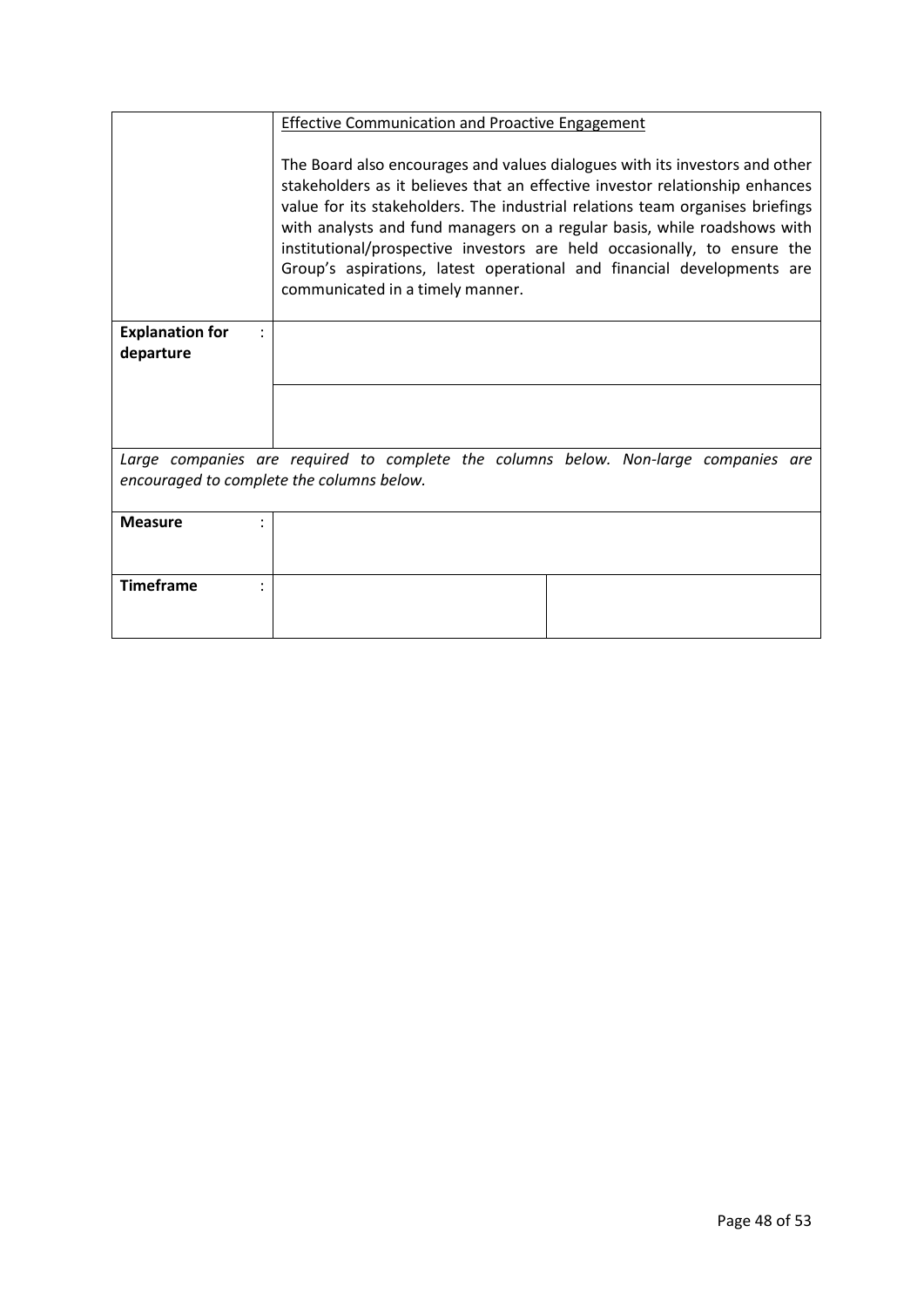There is continuous communication between the company and stakeholders to facilitate mutual understanding of each other's objectives and expectations.

Stakeholders are able to make informed decisions with respect to the business of the company, its policies on governance, the environment and social responsibility.

#### **Practice 11.2**

Large companies are encouraged to adopt integrated reporting based on a globally recognised framework.

| <b>Application</b>                                                              | Departure                                                                                                                        |
|---------------------------------------------------------------------------------|----------------------------------------------------------------------------------------------------------------------------------|
| <b>Explanation on</b><br>$\ddot{\phantom{a}}$<br>application of<br>the practice |                                                                                                                                  |
| <b>Explanation for</b><br>departure                                             | The Company is not a Large Company as defined by MCCG 2017.                                                                      |
|                                                                                 |                                                                                                                                  |
|                                                                                 | Large companies are required to complete the columns below. Non-large companies are<br>encouraged to complete the columns below. |
| <b>Measure</b>                                                                  |                                                                                                                                  |
| <b>Timeframe</b>                                                                |                                                                                                                                  |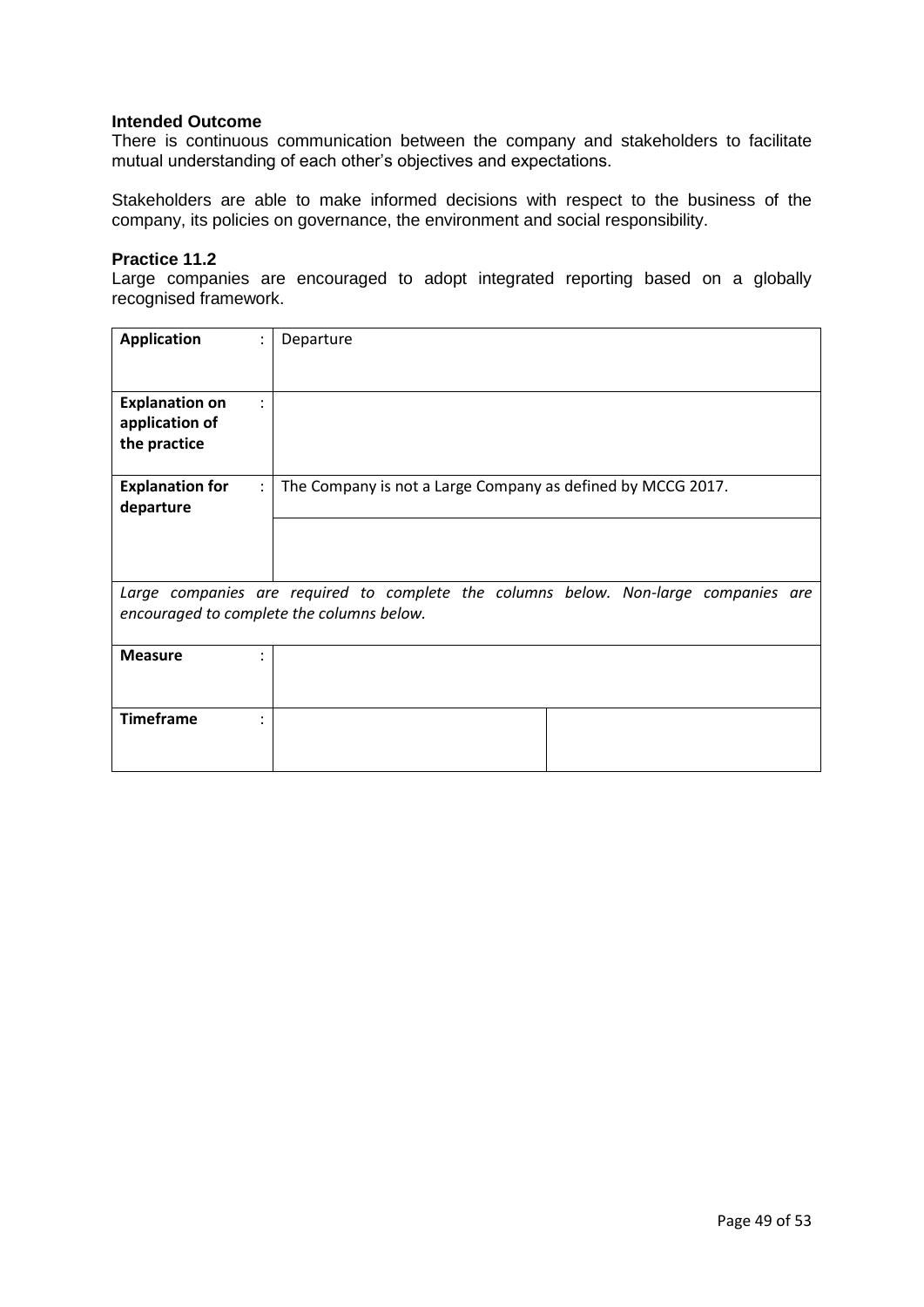Shareholders are able to participate, engage the board and senior management effectively and make informed voting decisions at General Meetings.

## **Practice 12.1**

Notice for an Annual General Meeting should be given to the shareholders at least 28 days prior to the meeting.

| <b>Application</b>                                                                                                               | Applied                                                                                                                                                                                                                                                                                                                                                                                                                                                                                                                                                                                                                                                                                                                                                                                                                                                                                                                    |
|----------------------------------------------------------------------------------------------------------------------------------|----------------------------------------------------------------------------------------------------------------------------------------------------------------------------------------------------------------------------------------------------------------------------------------------------------------------------------------------------------------------------------------------------------------------------------------------------------------------------------------------------------------------------------------------------------------------------------------------------------------------------------------------------------------------------------------------------------------------------------------------------------------------------------------------------------------------------------------------------------------------------------------------------------------------------|
|                                                                                                                                  |                                                                                                                                                                                                                                                                                                                                                                                                                                                                                                                                                                                                                                                                                                                                                                                                                                                                                                                            |
| <b>Explanation on</b><br>$\ddot{\phantom{a}}$<br>application of<br>the practice                                                  | The Company despatches the notice of its AGM to shareholders at least 28<br>days before the AGM, well in advance of the 21-day requirement under the<br>Listing Requirements of Bursa Securities. The additional time given to<br>shareholders allows them to make the necessary arrangements to attend<br>and participate in person or through corporate representatives, proxies or<br>attorneys.<br>The AGM notice includes details of the resolutions proposed along with<br>relevant explanatory note to enable shareholders to make informed<br>decisions in exercising their voting rights.<br>The notice is also published via nationally circulated newspaper as required<br>under Listing Requirements and is made available on the Company's<br>website.<br>In 2018, the Company held its AGM on 6 September 2018 with the notice of<br>AGM and Annual Report 2018 issued on 31 July 2018 (this being more than |
|                                                                                                                                  | 28 days before the meeting).                                                                                                                                                                                                                                                                                                                                                                                                                                                                                                                                                                                                                                                                                                                                                                                                                                                                                               |
| <b>Explanation for</b><br>departure                                                                                              |                                                                                                                                                                                                                                                                                                                                                                                                                                                                                                                                                                                                                                                                                                                                                                                                                                                                                                                            |
|                                                                                                                                  |                                                                                                                                                                                                                                                                                                                                                                                                                                                                                                                                                                                                                                                                                                                                                                                                                                                                                                                            |
| Large companies are required to complete the columns below. Non-large companies are<br>encouraged to complete the columns below. |                                                                                                                                                                                                                                                                                                                                                                                                                                                                                                                                                                                                                                                                                                                                                                                                                                                                                                                            |
| <b>Measure</b>                                                                                                                   |                                                                                                                                                                                                                                                                                                                                                                                                                                                                                                                                                                                                                                                                                                                                                                                                                                                                                                                            |
| <b>Timeframe</b><br>$\ddot{\cdot}$                                                                                               |                                                                                                                                                                                                                                                                                                                                                                                                                                                                                                                                                                                                                                                                                                                                                                                                                                                                                                                            |
|                                                                                                                                  |                                                                                                                                                                                                                                                                                                                                                                                                                                                                                                                                                                                                                                                                                                                                                                                                                                                                                                                            |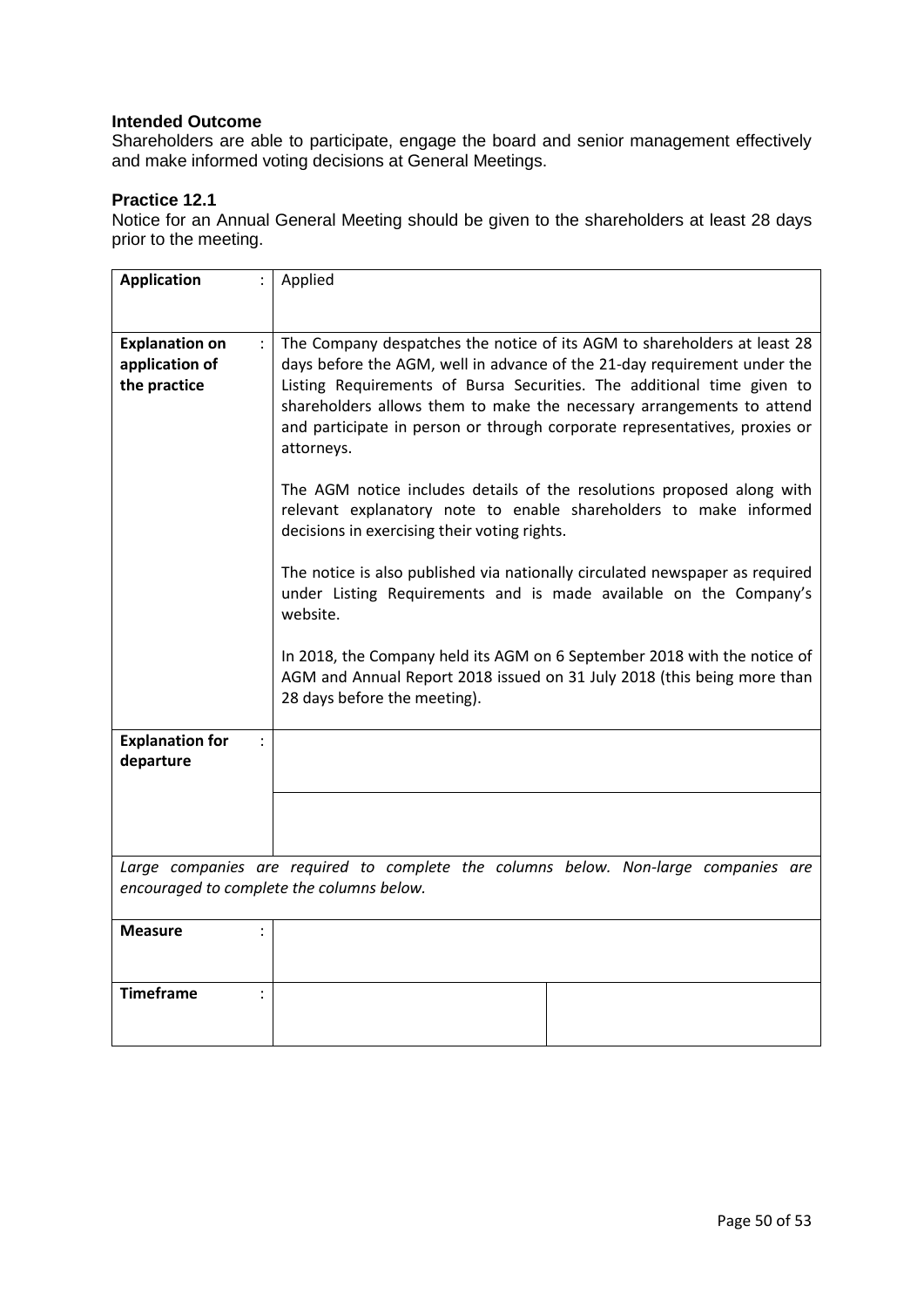Shareholders are able to participate, engage the board and senior management effectively and make informed voting decisions at General Meetings.

## **Practice 12.2**

All directors attend General Meetings. The Chair of the Audit, Nominating, Risk Management and other committees provide meaningful response to questions addressed to them.

| <b>Application</b>                                                                                                               | Applied                                                                                                                                                                                                                                                                                                                                                                                                                                                                                                                                                                                                                             |
|----------------------------------------------------------------------------------------------------------------------------------|-------------------------------------------------------------------------------------------------------------------------------------------------------------------------------------------------------------------------------------------------------------------------------------------------------------------------------------------------------------------------------------------------------------------------------------------------------------------------------------------------------------------------------------------------------------------------------------------------------------------------------------|
| <b>Explanation on</b><br>$\ddot{\phantom{a}}$<br>application of<br>the practice                                                  | To ensure effective participation of and engagement with shareholders at<br>the 64th AGM held on 6 September 2018, all members of the Board were<br>present at the meeting to respond to the questions raised by the<br>shareholders and proxies. Apart from Directors, Senior Management and<br>External Auditors also attended the said AGM.<br>At the 64th AGM, the Board together with the CEO and Chief Financial<br>Officer addressed various questions from the shareholders and proxies. The<br>chairpersons of the respective Board Committees were present and where<br>required, addressed questions during the meeting. |
| <b>Explanation for</b><br>departure                                                                                              |                                                                                                                                                                                                                                                                                                                                                                                                                                                                                                                                                                                                                                     |
|                                                                                                                                  |                                                                                                                                                                                                                                                                                                                                                                                                                                                                                                                                                                                                                                     |
| Large companies are required to complete the columns below. Non-large companies are<br>encouraged to complete the columns below. |                                                                                                                                                                                                                                                                                                                                                                                                                                                                                                                                                                                                                                     |
| <b>Measure</b>                                                                                                                   |                                                                                                                                                                                                                                                                                                                                                                                                                                                                                                                                                                                                                                     |
| <b>Timeframe</b>                                                                                                                 |                                                                                                                                                                                                                                                                                                                                                                                                                                                                                                                                                                                                                                     |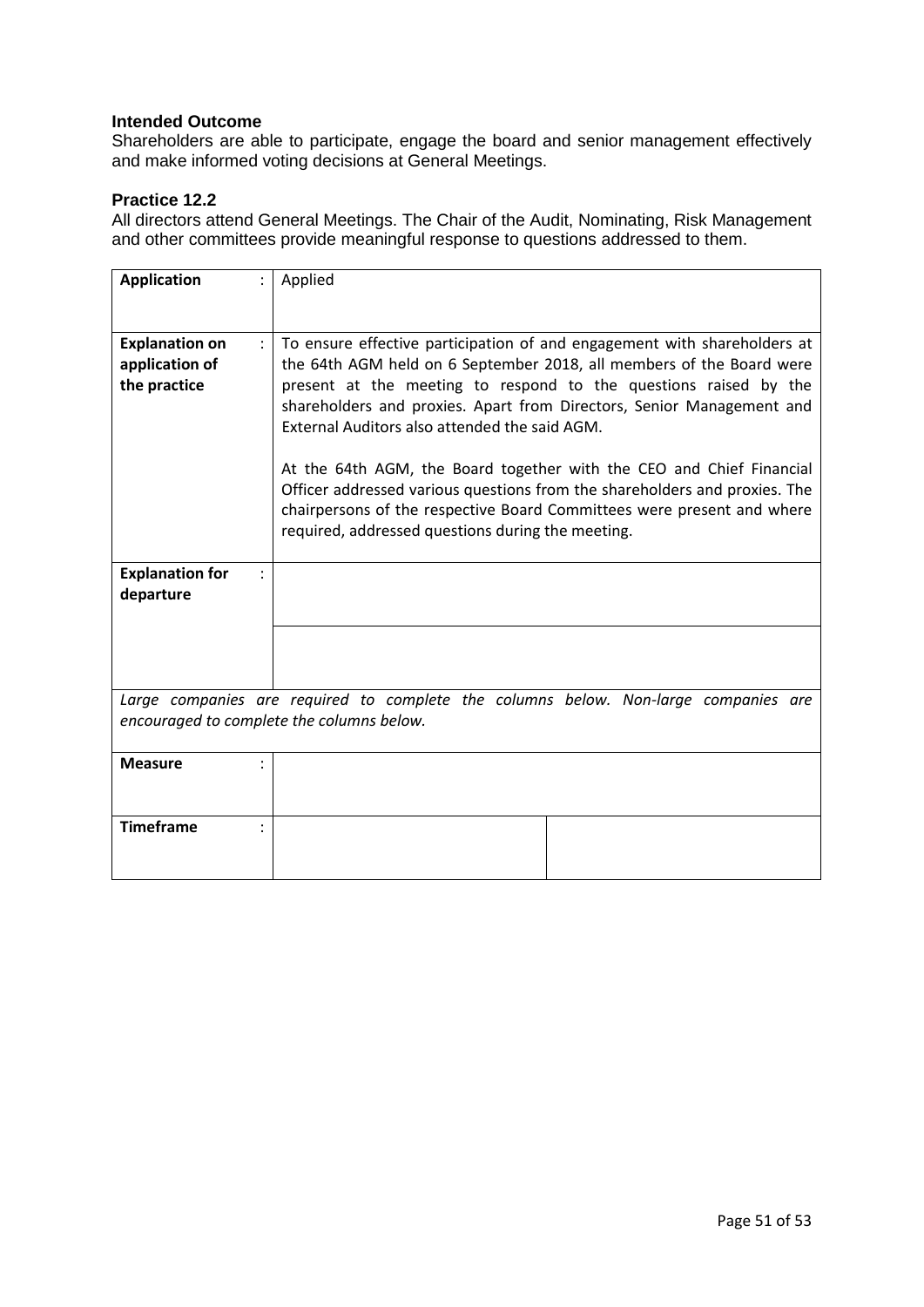Shareholders are able to participate, engage the board and senior management effectively and make informed voting decisions at General Meetings.

## **Practice 12.3**

Listed companies with a large number of shareholders or which have meetings in remote locations should leverage technology to facilitate–

- **i** including voting in absentia; and
- **F** remote shareholders' participation at General Meetings.

| <b>Application</b>                                                        | Departure                                                                                                                                                                                                                                                                                                                                                                                                               |
|---------------------------------------------------------------------------|-------------------------------------------------------------------------------------------------------------------------------------------------------------------------------------------------------------------------------------------------------------------------------------------------------------------------------------------------------------------------------------------------------------------------|
| <b>Explanation on</b><br>$\ddot{\cdot}$<br>application of<br>the practice |                                                                                                                                                                                                                                                                                                                                                                                                                         |
| <b>Explanation for</b><br>$\ddot{\phantom{a}}$<br>departure               | The Company has been leveraging on technology to facilitate electronic poll<br>voting since its AGM held in 2016.                                                                                                                                                                                                                                                                                                       |
|                                                                           | The Board is of the view that the current state of technology that enables<br>voting in absentia has not been proven in terms of security and reliability<br>and the cost of such technology may outweigh the benefits. In addition,<br>general meetings of the Company have always been held in urban area at a<br>venue familiar to shareholders in order to encourage their participation.                           |
|                                                                           | While all practical efforts are taken to ensure that shareholders are able to<br>participate at general meetings, considering the costs involved and the<br>current electronic voting technology available, the Board is of the view that<br>it is not economically justifiable to enable voting in absentia or remote<br>shareholders' participation at the forthcoming 65th Annual General Meeting<br>of the Company. |
|                                                                           | Alternative practice                                                                                                                                                                                                                                                                                                                                                                                                    |
|                                                                           | Shareholders who are unable to attend the meetings may in accordance<br>with the relevant provisions of the Company's Constitution, appoint their<br>respective proxies to vote on their behalf.                                                                                                                                                                                                                        |
|                                                                           | Large companies are required to complete the columns below. Non-large companies are<br>encouraged to complete the columns below.                                                                                                                                                                                                                                                                                        |
|                                                                           |                                                                                                                                                                                                                                                                                                                                                                                                                         |
| <b>Measure</b>                                                            | The Company intends to maintain its current practice.                                                                                                                                                                                                                                                                                                                                                                   |
| <b>Timeframe</b>                                                          |                                                                                                                                                                                                                                                                                                                                                                                                                         |